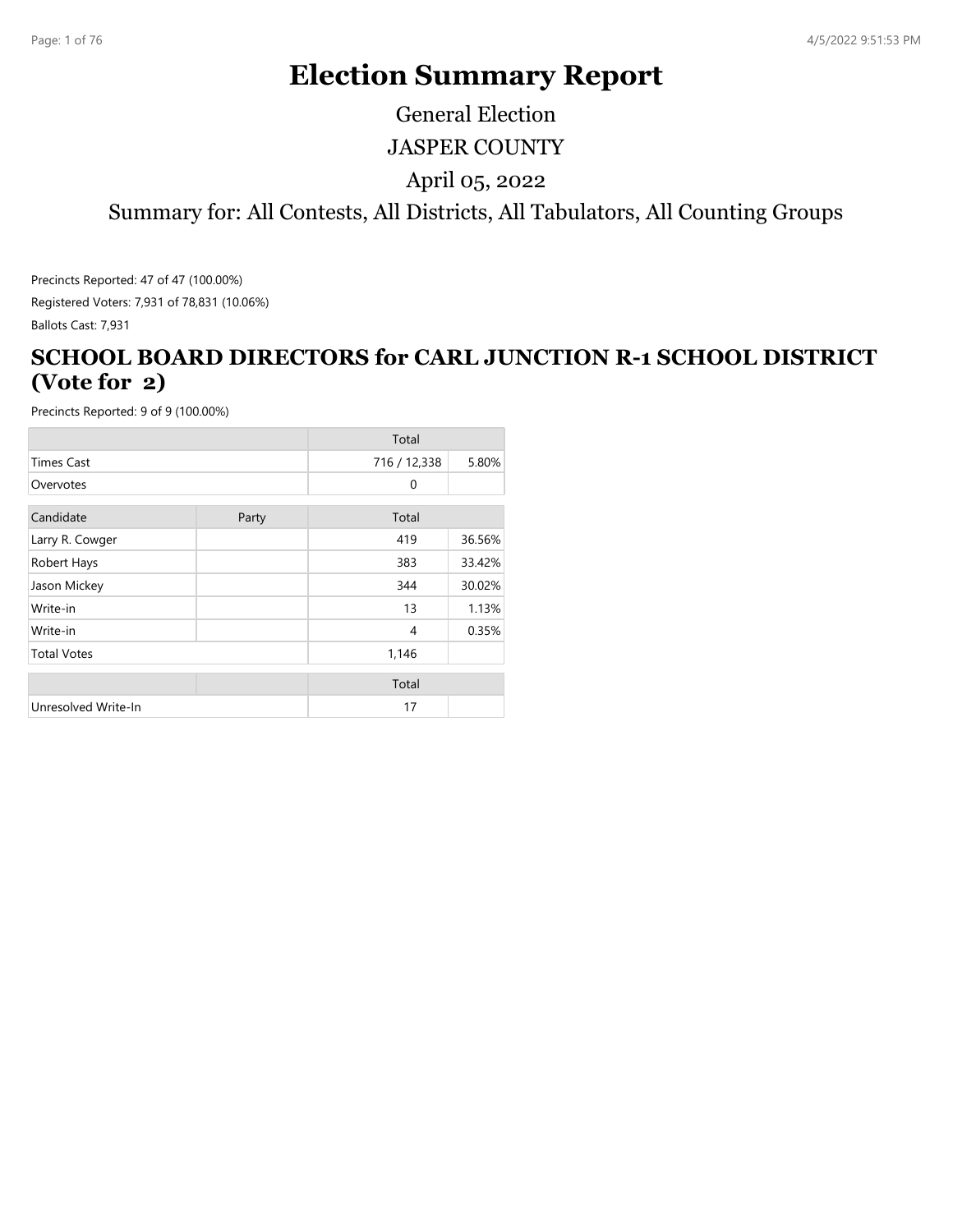#### **SCHOOL BOARD DIRECTORS for SCHOOL DISTRICT OF SARCOXIE R-II (Vote for 2)**

|                       |       | Total        |        |
|-----------------------|-------|--------------|--------|
| <b>Times Cast</b>     |       | 190 / 2,145  | 8.86%  |
| Overvotes             |       | $\mathbf{0}$ |        |
| Candidate             | Party | Total        |        |
| Josh Dodson           |       | 138          | 42.07% |
| James (J.T.) Roberson |       | 88           | 26.83% |
| James Ogle            |       | 102          | 31.10% |
| Write-in              |       | 4            | 1.22%  |
| Write-in              |       | 1            | 0.30%  |
| <b>Total Votes</b>    |       | 328          |        |
|                       |       | Total        |        |
| Unresolved Write-In   |       | 5            |        |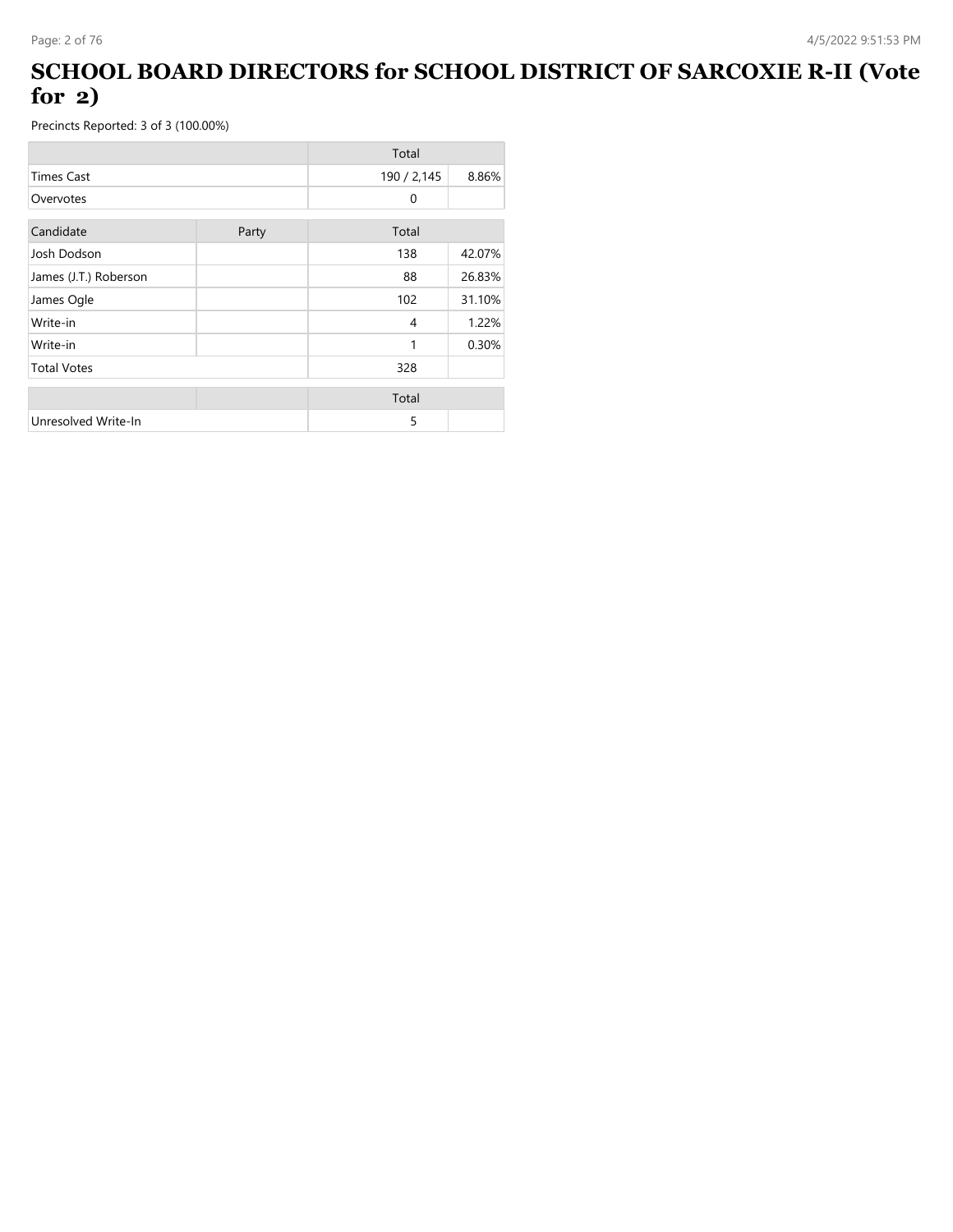#### **SCHOOL BOARD DIRECTORS for GOLDEN CITY R-III SCHOOL DISTRICT 3 YEAR TERM (Vote for 2)**

|                        |       | Total        |        |
|------------------------|-------|--------------|--------|
| <b>Times Cast</b>      |       | 10/97        | 10.31% |
| Overvotes              |       | $\mathbf{0}$ |        |
| Candidate              | Party | Total        |        |
| Chris Peterson         |       | 4            | 20.00% |
| Cynthia Ann Dillon     |       | 8            | 40.00% |
| Nicholas Ramsay Renfro |       | 8            | 40.00% |
| Write-in               |       | $\Omega$     | 0.00%  |
| Write-in               |       | $\Omega$     | 0.00%  |
| <b>Total Votes</b>     |       | 20           |        |
|                        |       | Total        |        |
| Unresolved Write-In    |       | 0            |        |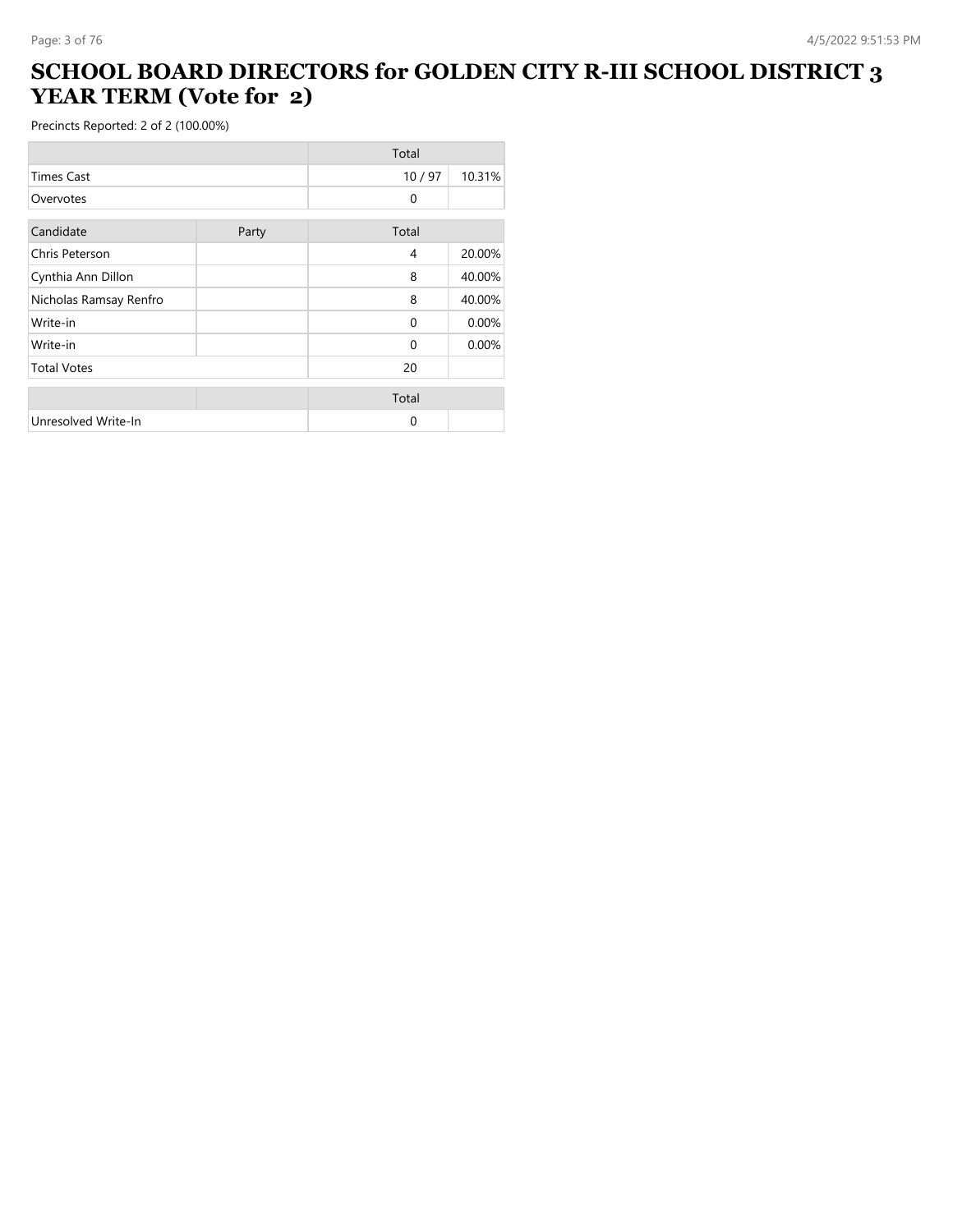#### **SCHOOL BOARD DIRECTORS for GOLDEN CITY R-III SCHOOL DISTRICT 1 YEAR TERM (Vote for 1)**

|                      |       | Total    |         |
|----------------------|-------|----------|---------|
| <b>Times Cast</b>    |       | 10/97    | 10.31%  |
| Overvotes            |       | 0        |         |
| Candidate            | Party | Total    |         |
| Joseph Allen Neidigh |       | 8        | 100.00% |
| Write-in             |       | $\Omega$ | 0.00%   |
| <b>Total Votes</b>   |       | 8        |         |
|                      |       | Total    |         |
| Unresolved Write-In  |       | $\Omega$ |         |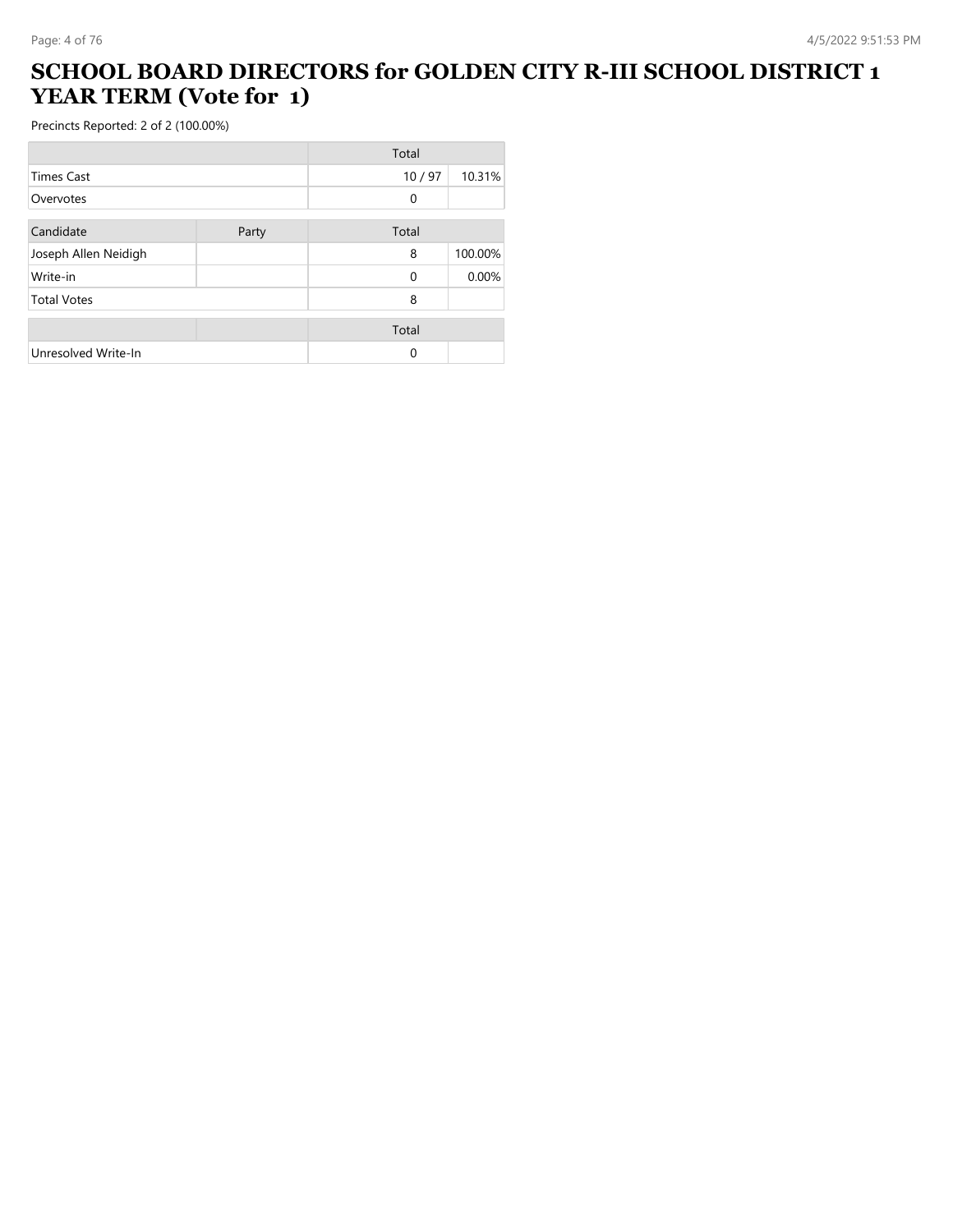#### **SCHOOL BOARD DIRECTORS for DIAMOND R-IV SCHOOL DISTRICT (Vote for 2)**

|                              |       | Total          |        |
|------------------------------|-------|----------------|--------|
| <b>Times Cast</b>            |       | 8/250          | 3.20%  |
| Overvotes                    |       | $\Omega$       |        |
| Candidate                    | Party | Total          |        |
| <b>William Eric Transeau</b> |       | 2              | 15.38% |
| Gwendolyn Kay Culbertson     |       | 3              | 23.08% |
| Travis Ingle                 |       | 6              | 46.15% |
| Jenifer Jane Buening Howard  |       | $\overline{2}$ | 15.38% |
| Write-in                     |       | $\Omega$       | 0.00%  |
| Write-in                     |       | $\Omega$       | 0.00%  |
| <b>Total Votes</b>           |       | 13             |        |
|                              |       | Total          |        |
| Unresolved Write-In          |       | 0              |        |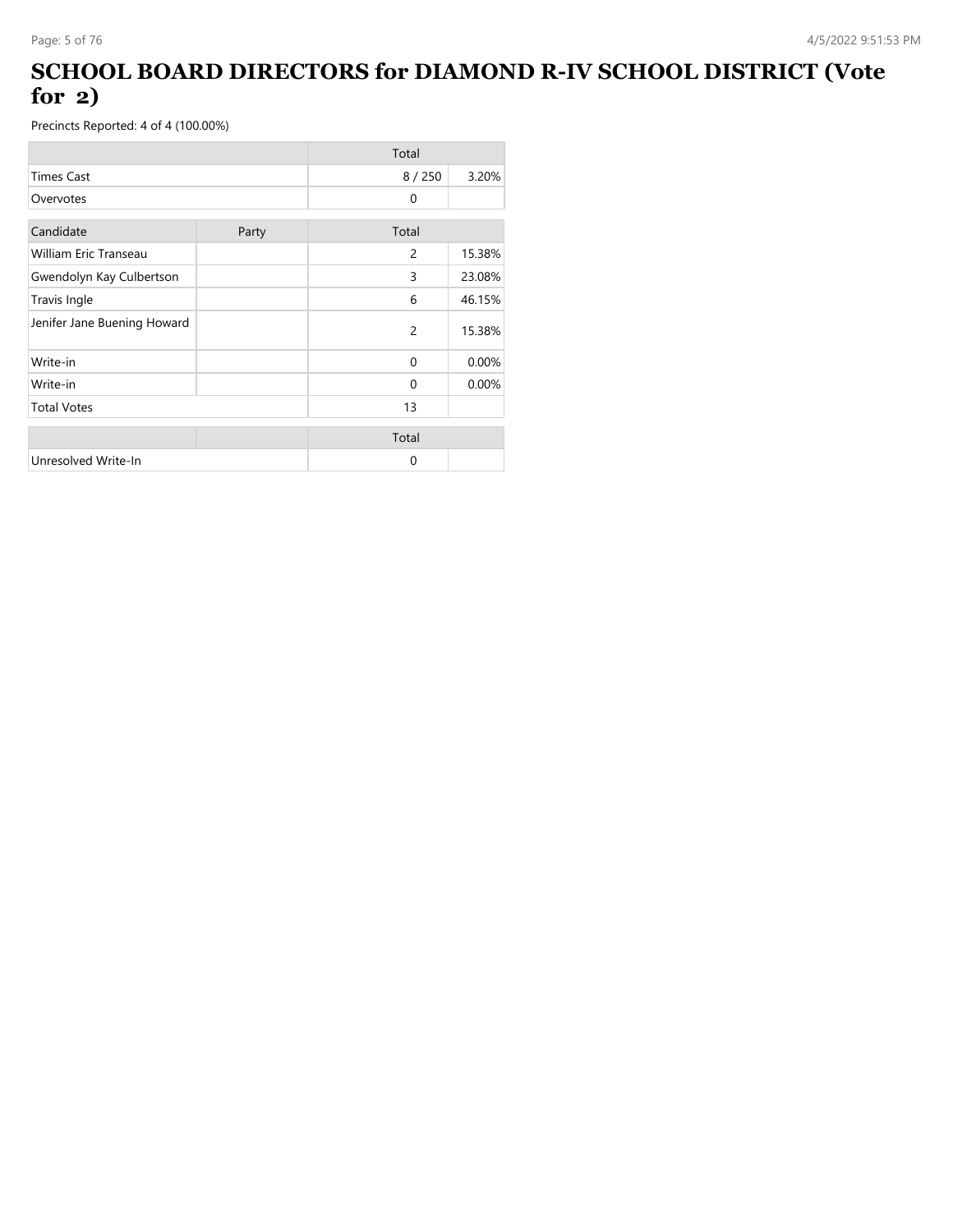## **SCHOOL BOARD DIRECTORS for R-5 JASPER SCHOOL DISTRICT (Vote for 2)**

|                     |       | Total        |        |
|---------------------|-------|--------------|--------|
| <b>Times Cast</b>   |       | 265 / 1,808  | 14.66% |
| Overvotes           |       | 0            |        |
| Candidate           | Party | Total        |        |
| Chris Lehman        |       | 175          | 37.55% |
| Matthew Dumm        |       | 146          | 31.33% |
| Jamie Kaderly       |       | 145          | 31.12% |
| Write-in            |       | $\Omega$     | 0.00%  |
| Write-in            |       | $\mathbf{0}$ | 0.00%  |
| <b>Total Votes</b>  |       | 466          |        |
|                     |       | Total        |        |
| Unresolved Write-In |       | $\Omega$     |        |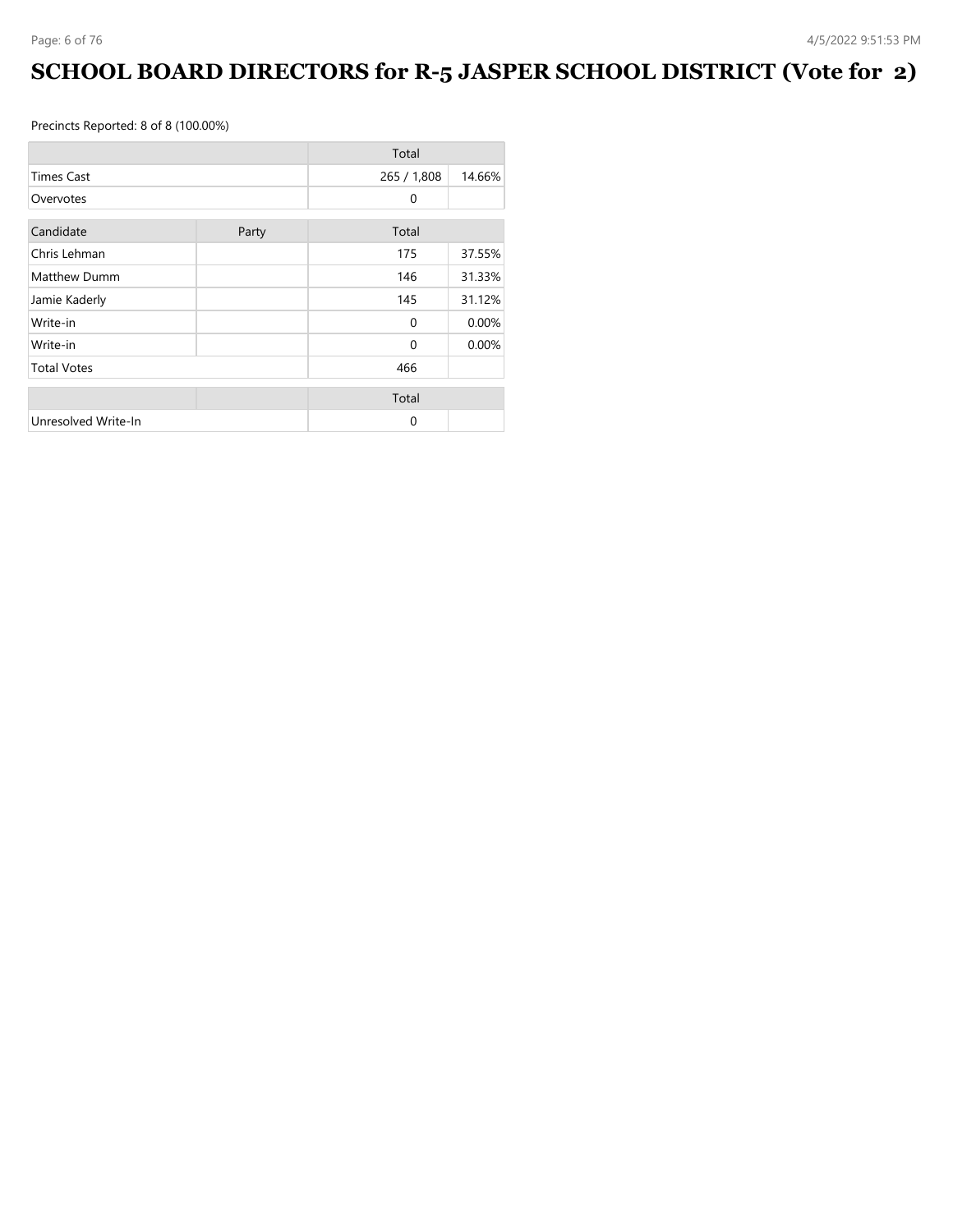#### **SCHOOL BOARD DIRECTORS for R-7 WEBB CITY SCHOOL DISTRICT (Vote for 2)**

|                     |       | Total          |        |
|---------------------|-------|----------------|--------|
| <b>Times Cast</b>   |       | 1,497 / 15,587 | 9.60%  |
| Overvotes           |       | $\Omega$       |        |
| Candidate           | Party | Total          |        |
| Dan McGrew          |       | 1,077          | 48.12% |
| Stephen Crane       |       | 1,161          | 51.88% |
| Write-in            |       | 13             | 0.58%  |
| Write-in            |       | 2              | 0.09%  |
| <b>Total Votes</b>  |       | 2,238          |        |
|                     |       | Total          |        |
| Unresolved Write-In |       | 15             |        |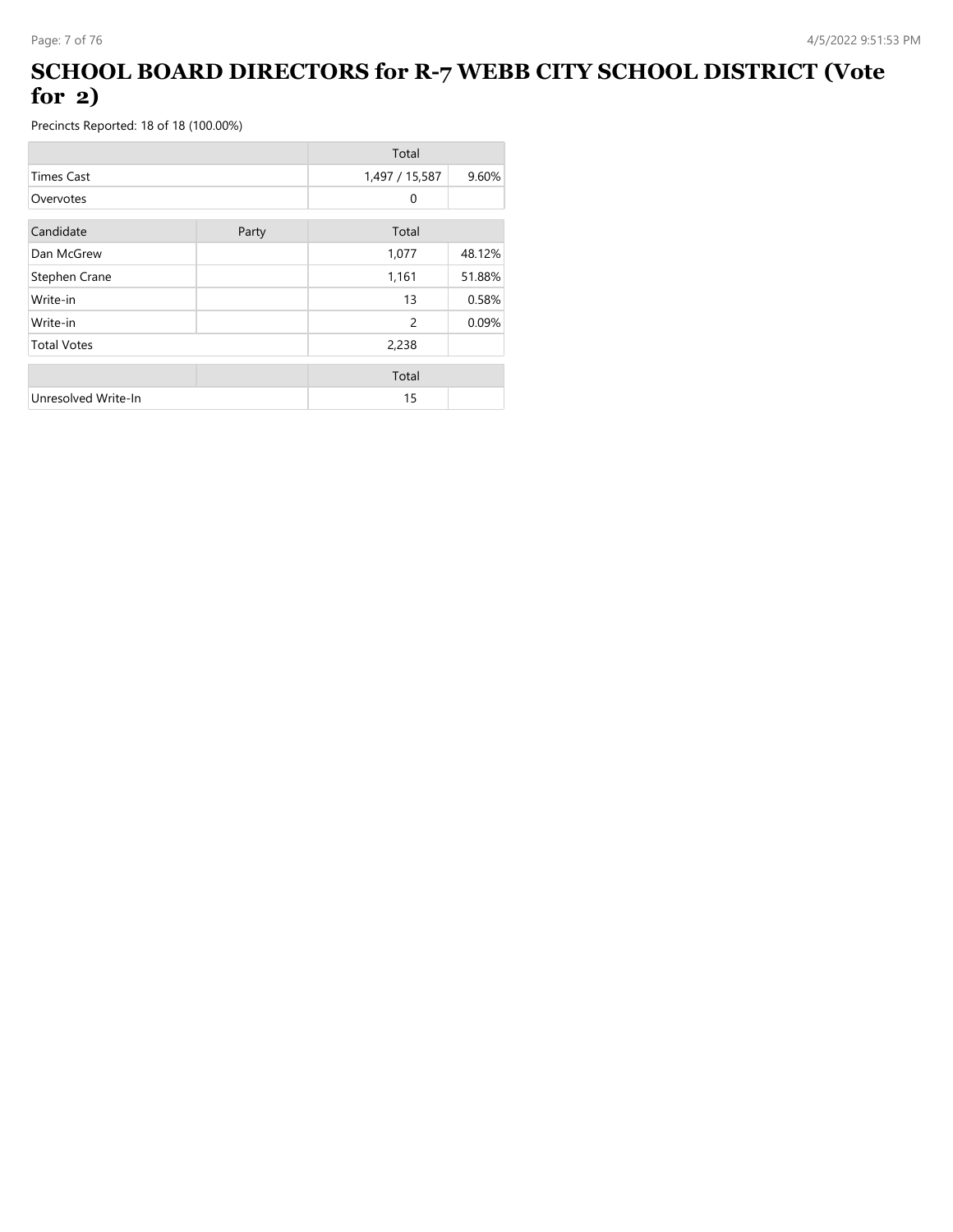## **SCHOOL BOARD DIRECTORS for JOPLIN SCHOOLS (Vote for 2)**

|                         |       | Total          |        |
|-------------------------|-------|----------------|--------|
| <b>Times Cast</b>       |       | 3,898 / 32,089 | 12.15% |
| Overvotes               |       | 18             |        |
| Candidate               | Party | Total          |        |
| Sally Jo Hawley Chesser |       | 1,046          | 16.08% |
| Donald L. Greenlee II   |       | 1,635          | 25.14% |
| David Weaver            |       | 2,345          | 36.06% |
| Matthew Robertson       |       | 1,477          | 22.71% |
| Write-in                |       | 39             | 0.60%  |
| Write-in                |       | 14             | 0.22%  |
| <b>Total Votes</b>      |       | 6,503          |        |
|                         |       | Total          |        |
| Unresolved Write-In     |       | 53             |        |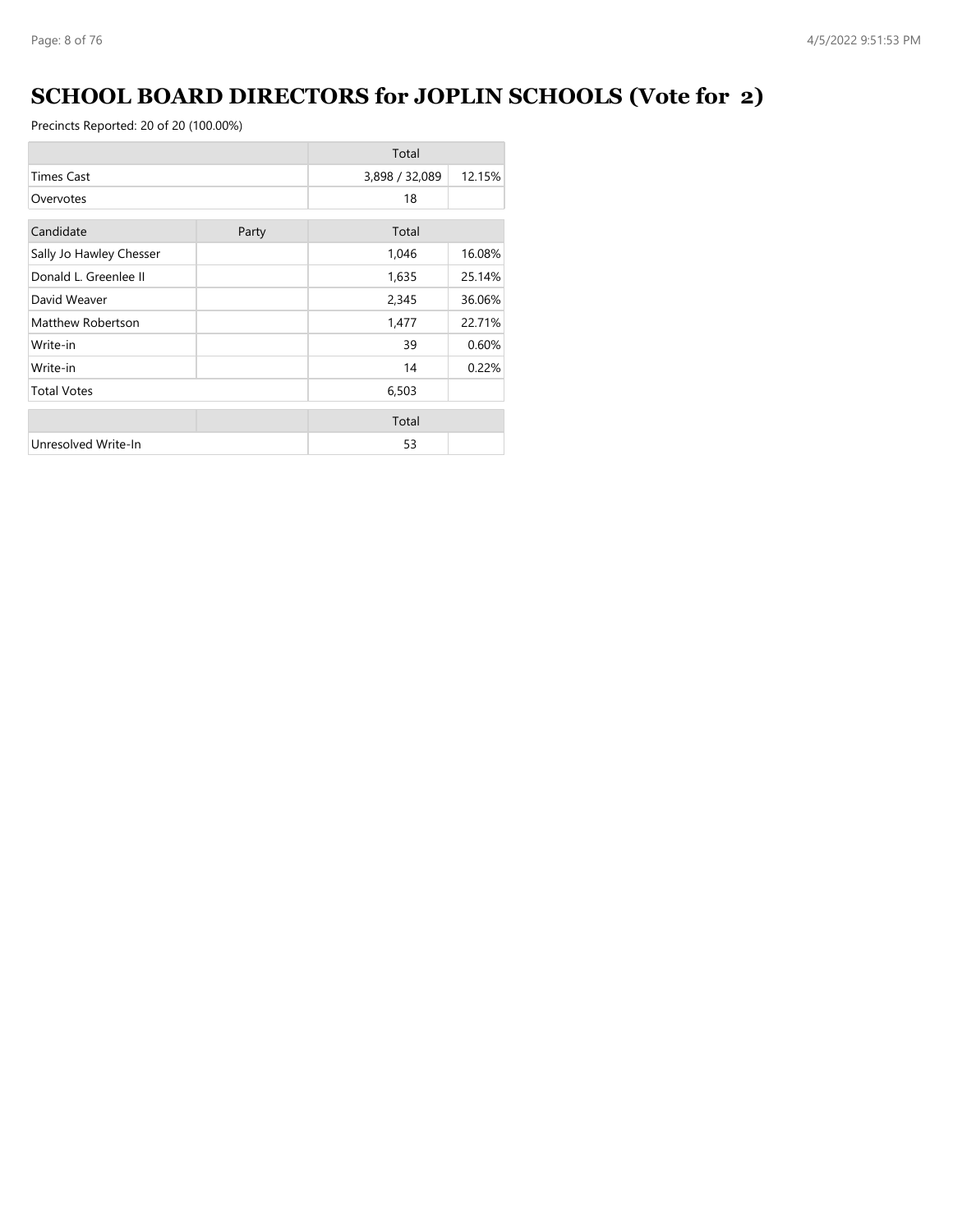#### **SCHOOL BOARD DIRECTORS for R-9 CARTHAGE SCHOOL DISTRICT 3 YEAR TERM (Vote for 2)**

|                     |       | Total          |        |
|---------------------|-------|----------------|--------|
| <b>Times Cast</b>   |       | 1,344 / 14,460 | 9.29%  |
| Overvotes           |       | 2              |        |
| Candidate           | Party | Total          |        |
| Ryan Collier        |       | 1,011          | 44.48% |
| Garrell Dry         |       | 291            | 12.80% |
| Niki Cloud          |       | 971            | 42.72% |
| Write-in            |       | 16             | 0.70%  |
| Write-in            |       | 1              | 0.04%  |
| <b>Total Votes</b>  |       | 2,273          |        |
|                     |       | Total          |        |
| Unresolved Write-In |       | 17             |        |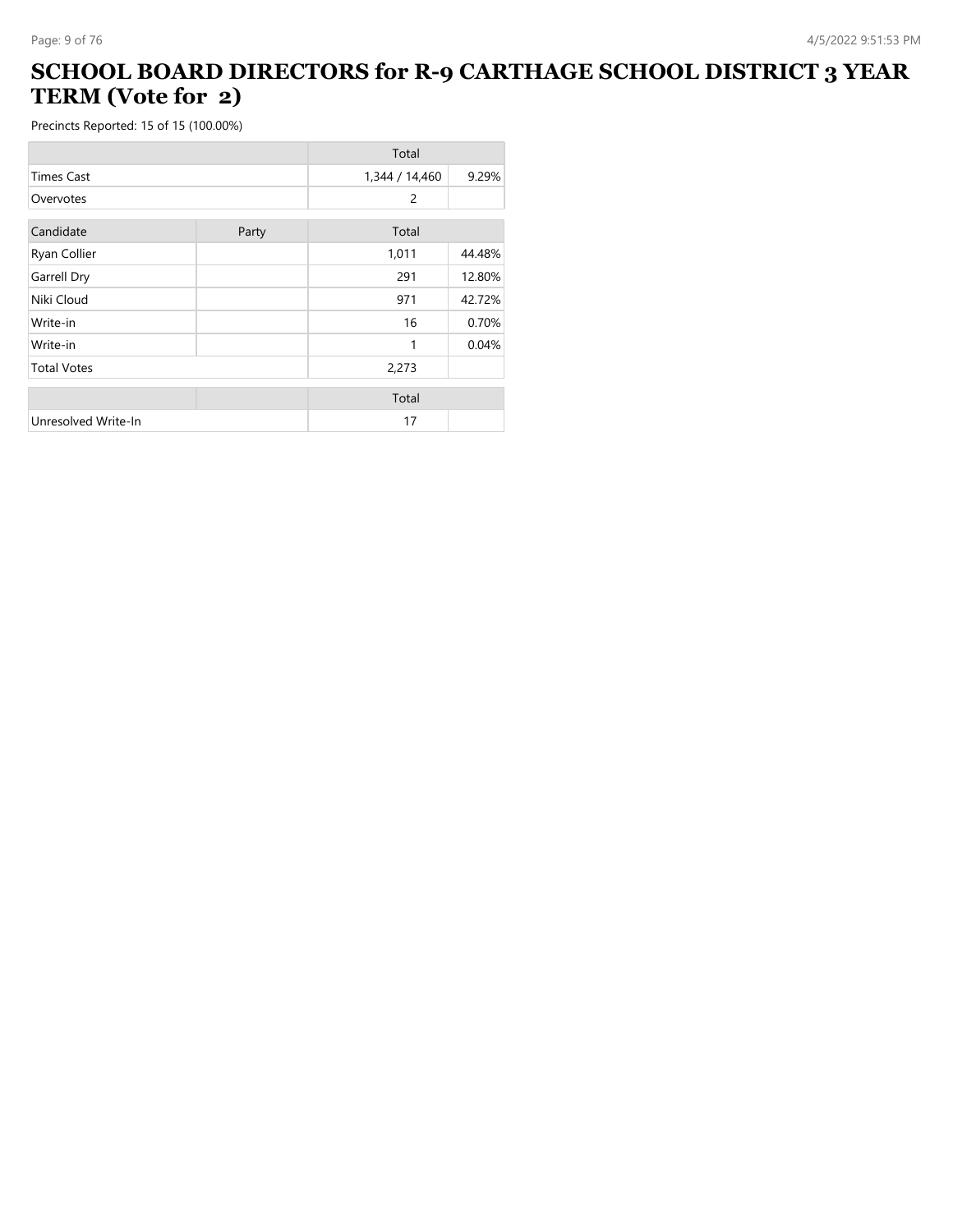#### **SCHOOL BOARD DIRECTORS for R-9 CARTHAGE SCHOOL DISTRICT 2 YEAR TERM (Vote for 1)**

|                     |       | Total          |         |
|---------------------|-------|----------------|---------|
| <b>Times Cast</b>   |       | 1,344 / 14,460 | 9.29%   |
| Overvotes           |       | 0              |         |
| Candidate           | Party | Total          |         |
| Nathan Terry        |       | 1,164          | 100.00% |
| Write-in            |       | 33             | 2.84%   |
| <b>Total Votes</b>  |       | 1,164          |         |
|                     |       | Total          |         |
| Unresolved Write-In |       | 33             |         |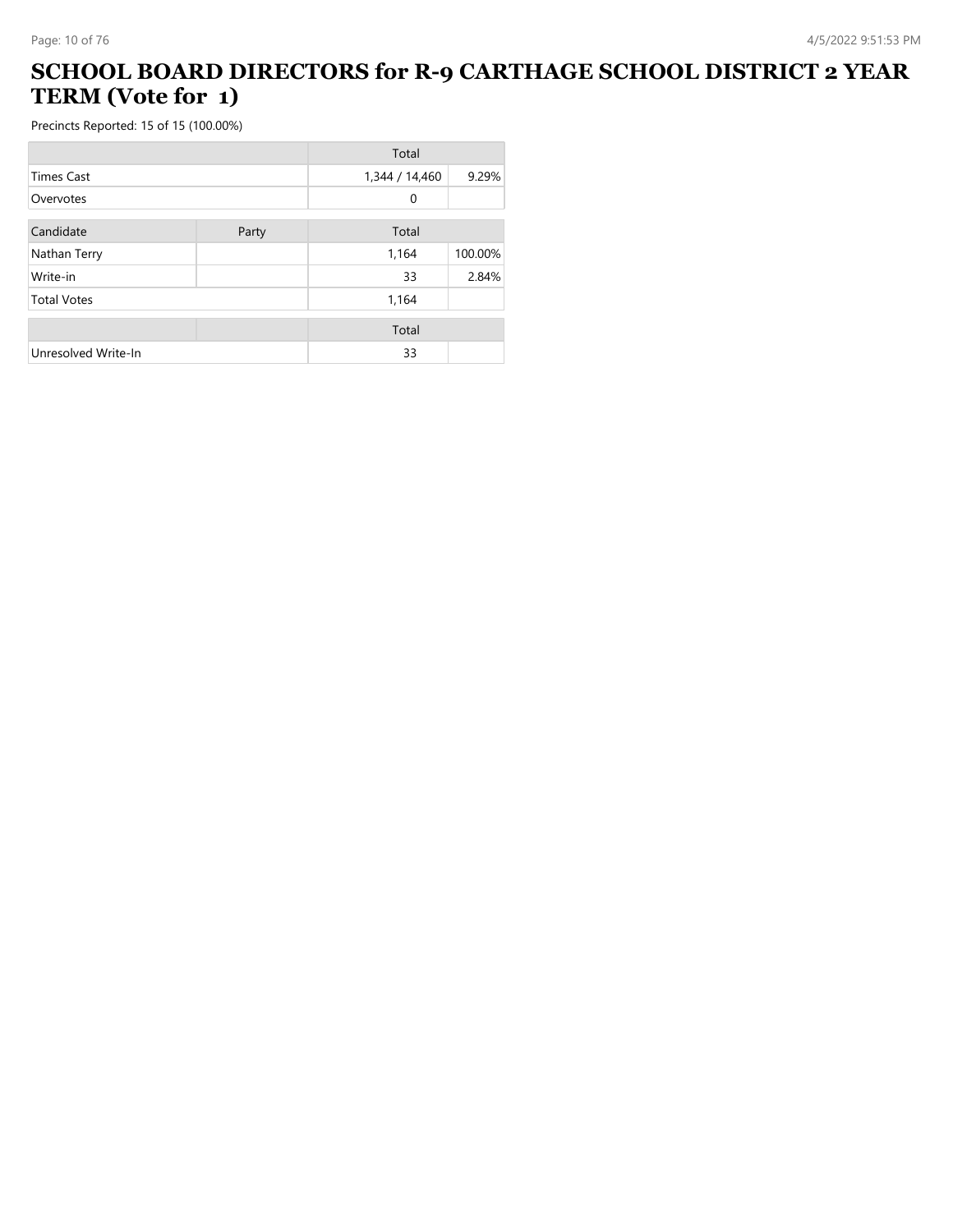## **SCHOOL QUESTION for R-7 WEBB CITY SCHOOL DISTRICT (Vote for 1)**

|                     |       | Total          |        |
|---------------------|-------|----------------|--------|
| <b>Times Cast</b>   |       | 1,497 / 15,587 | 9.60%  |
| Overvotes           |       | 0              |        |
| Candidate           | Party | Total          |        |
| Yes                 |       | 1,116          | 76.02% |
| <b>No</b>           |       | 352            | 23.98% |
| <b>Total Votes</b>  |       | 1,468          |        |
|                     |       | Total          |        |
| Unresolved Write-In |       | $\Omega$       |        |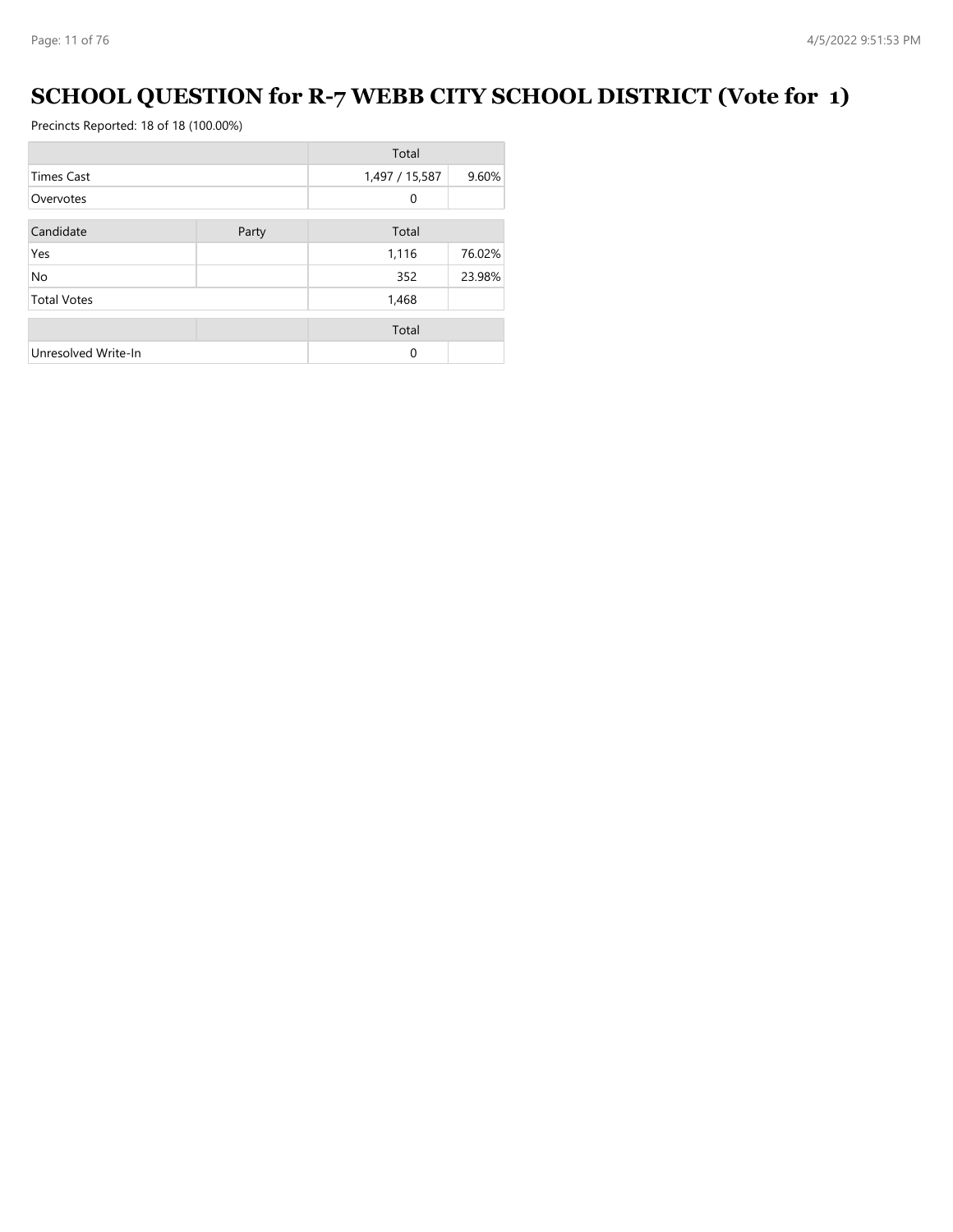## **MAYOR for CITY OF ALBA (Vote for 1)**

|                         |       | Total    |         |
|-------------------------|-------|----------|---------|
| <b>Times Cast</b>       |       | 55 / 377 | 14.59%  |
| Overvotes               |       | 0        |         |
| Candidate               | Party | Total    |         |
| <b>Tiffany Artinger</b> |       | 52       | 100.00% |
| Write-in                |       | 1        | 1.92%   |
| <b>Total Votes</b>      |       | 52       |         |
|                         |       | Total    |         |
| Unresolved Write-In     |       | 1        |         |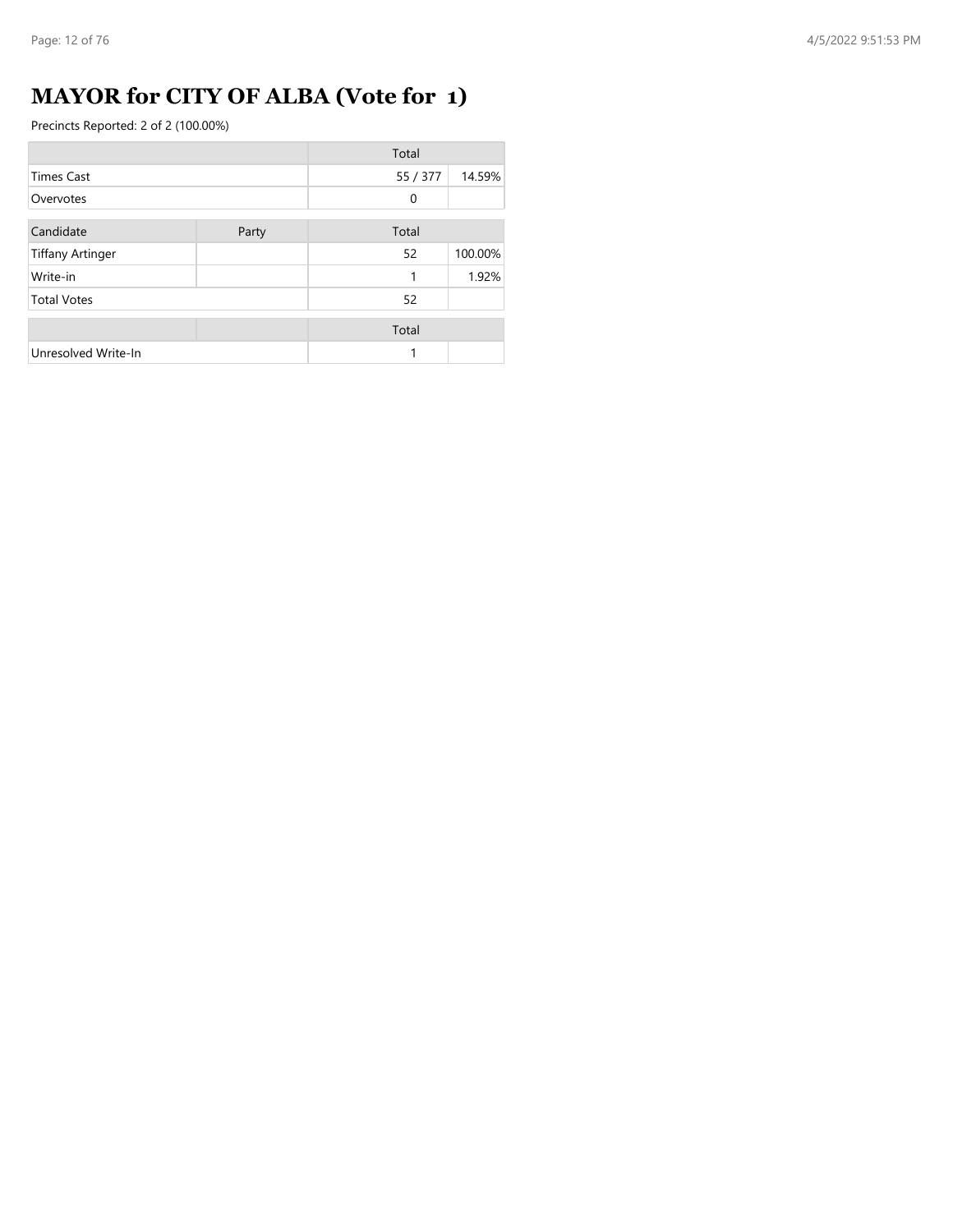## **MAYOR for CITY OF ASBURY (Vote for 1)**

|                     |       | Total    |         |
|---------------------|-------|----------|---------|
| <b>Times Cast</b>   |       | 18/147   | 12.24%  |
| Overvotes           |       | 0        |         |
| Candidate           | Party | Total    |         |
| Ben R Brown         |       | 17       | 100.00% |
| Write-in            |       | $\Omega$ | 0.00%   |
| <b>Total Votes</b>  |       | 17       |         |
|                     |       | Total    |         |
| Unresolved Write-In |       | $\Omega$ |         |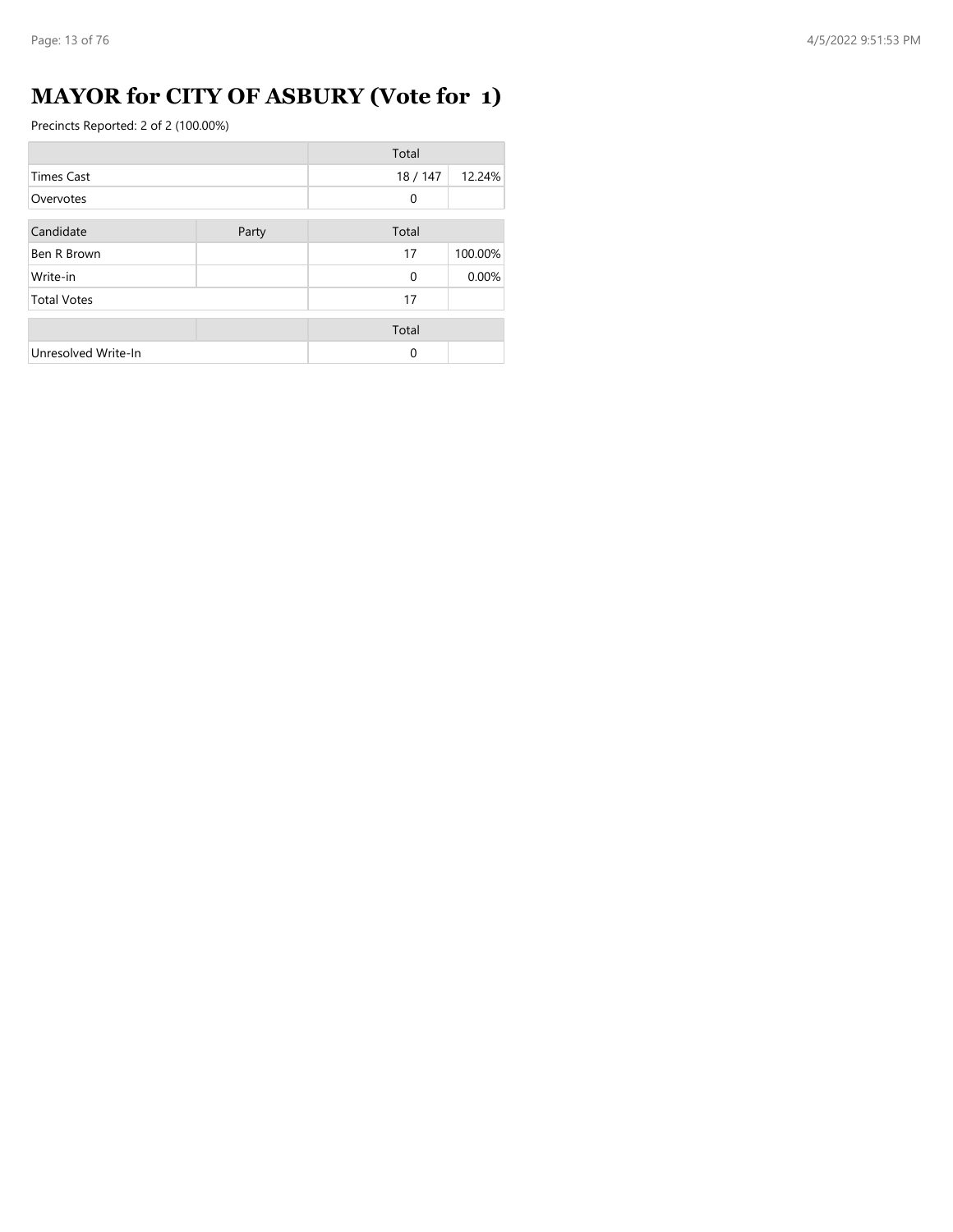## **MAYOR for CITY OF DUENWEG (Vote for 1)**

|                     |       | Total    |         |
|---------------------|-------|----------|---------|
| <b>Times Cast</b>   |       | 43 / 834 | 5.16%   |
| Overvotes           |       | 0        |         |
| Candidate           | Party | Total    |         |
| <b>Russell Olds</b> |       | 35       | 100.00% |
| Write-in            |       | 2        | 5.71%   |
| <b>Total Votes</b>  |       | 35       |         |
|                     |       | Total    |         |
| Unresolved Write-In |       | 2        |         |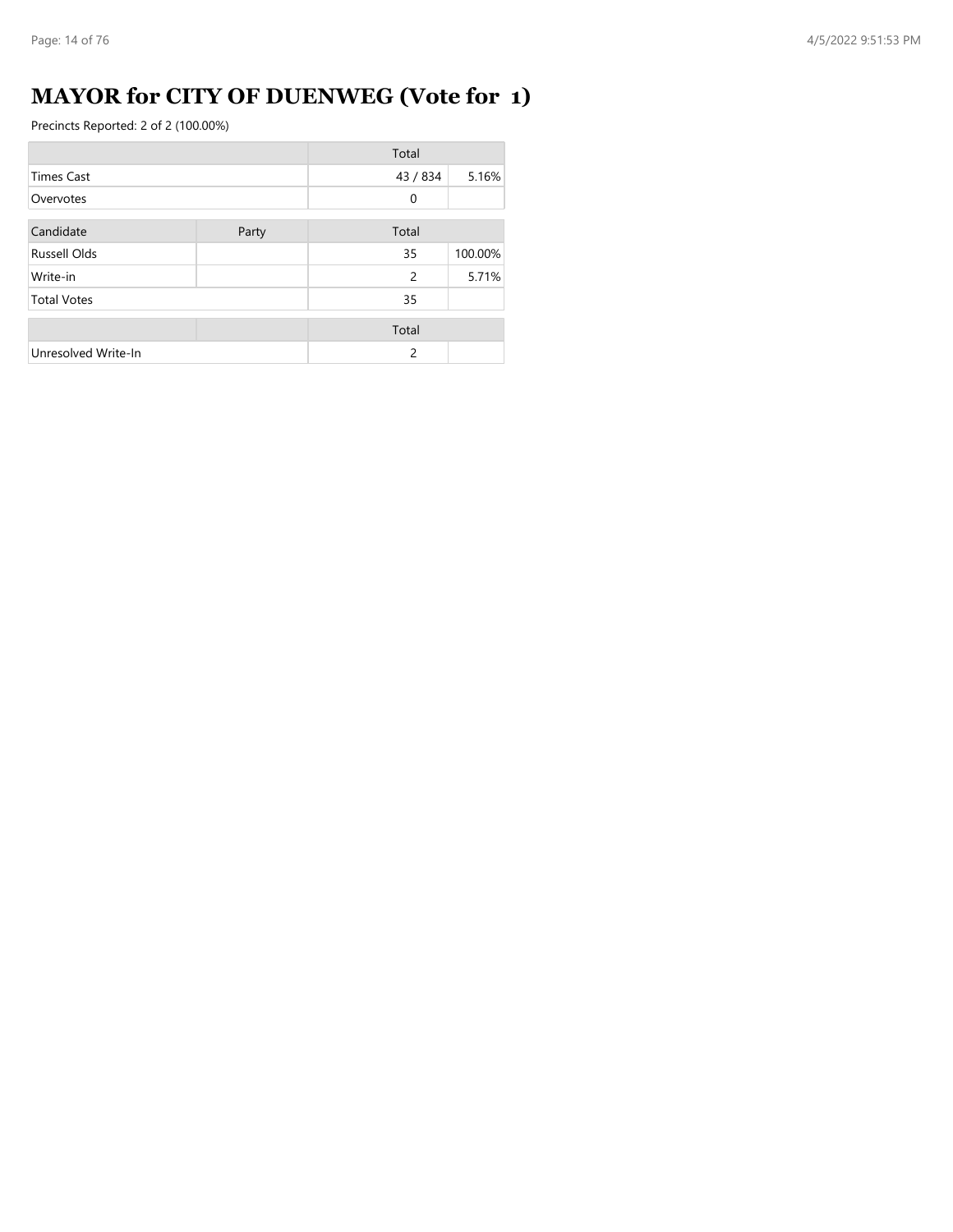## **MAYOR for CITY OF ORONOGO (Vote for 1)**

|                        |       | Total       |         |
|------------------------|-------|-------------|---------|
| <b>Times Cast</b>      |       | 181 / 1,670 | 10.84%  |
| Overvotes              |       | 0           |         |
| Candidate              | Party | Total       |         |
| <b>Charles Wilkins</b> |       | 138         | 100.00% |
| Write-in               |       | 30          | 21.74%  |
| <b>Total Votes</b>     |       | 138         |         |
|                        |       | Total       |         |
| Unresolved Write-In    |       | 30          |         |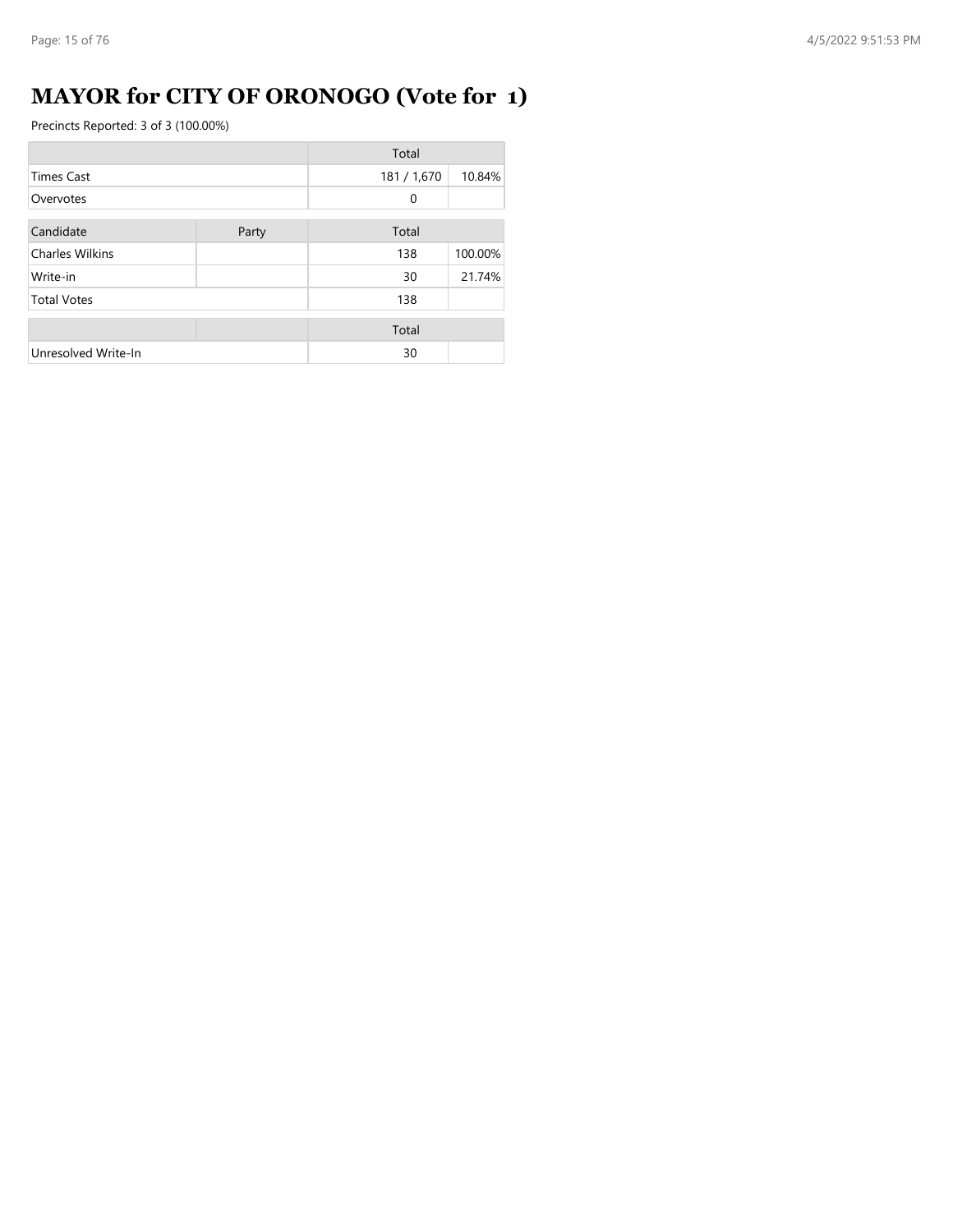## **MAYOR for CITY OF PURCELL (Vote for 1)**

|                     |       | Total       |        |
|---------------------|-------|-------------|--------|
| Times Cast          |       | 34 / 245    | 13.88% |
| Overvotes           |       | 0           |        |
| Candidate           | Party | Total       |        |
| Write-in            |       | 12          | N/A    |
| <b>Total Votes</b>  |       | $\mathbf 0$ |        |
|                     |       | Total       |        |
| Unresolved Write-In |       | 12          |        |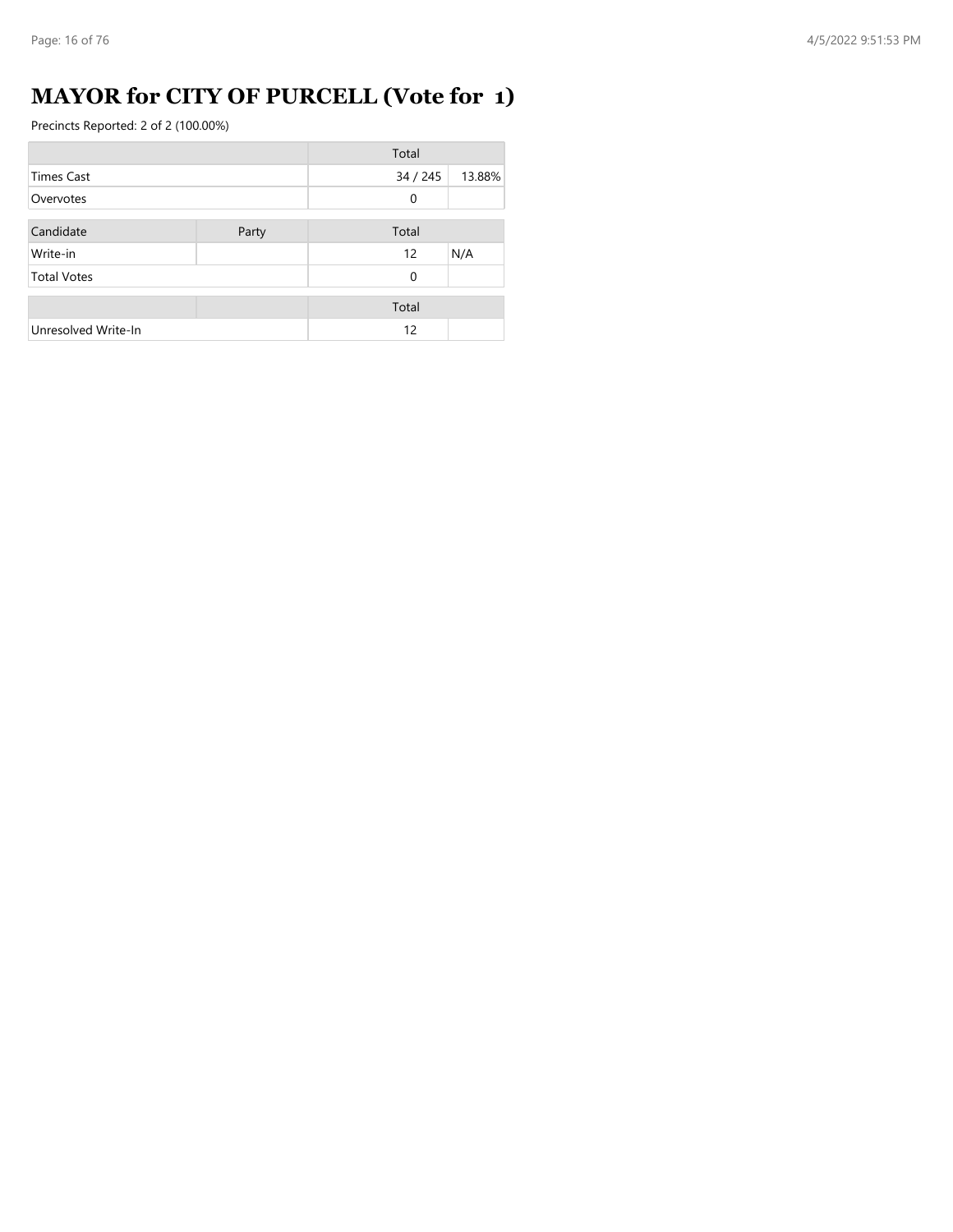## **MAYOR for CITY OF SARCOXIE (Vote for 1)**

|                     |       | Total        |         |
|---------------------|-------|--------------|---------|
| <b>Times Cast</b>   |       | 108 / 843    | 12.81%  |
| Overvotes           |       | $\mathbf{0}$ |         |
| Candidate           | Party | Total        |         |
| Don Triplett        |       | 82           | 100.00% |
| Write-in            |       | 13           | 15.85%  |
| <b>Total Votes</b>  |       | 82           |         |
|                     |       | Total        |         |
| Unresolved Write-In |       | 13           |         |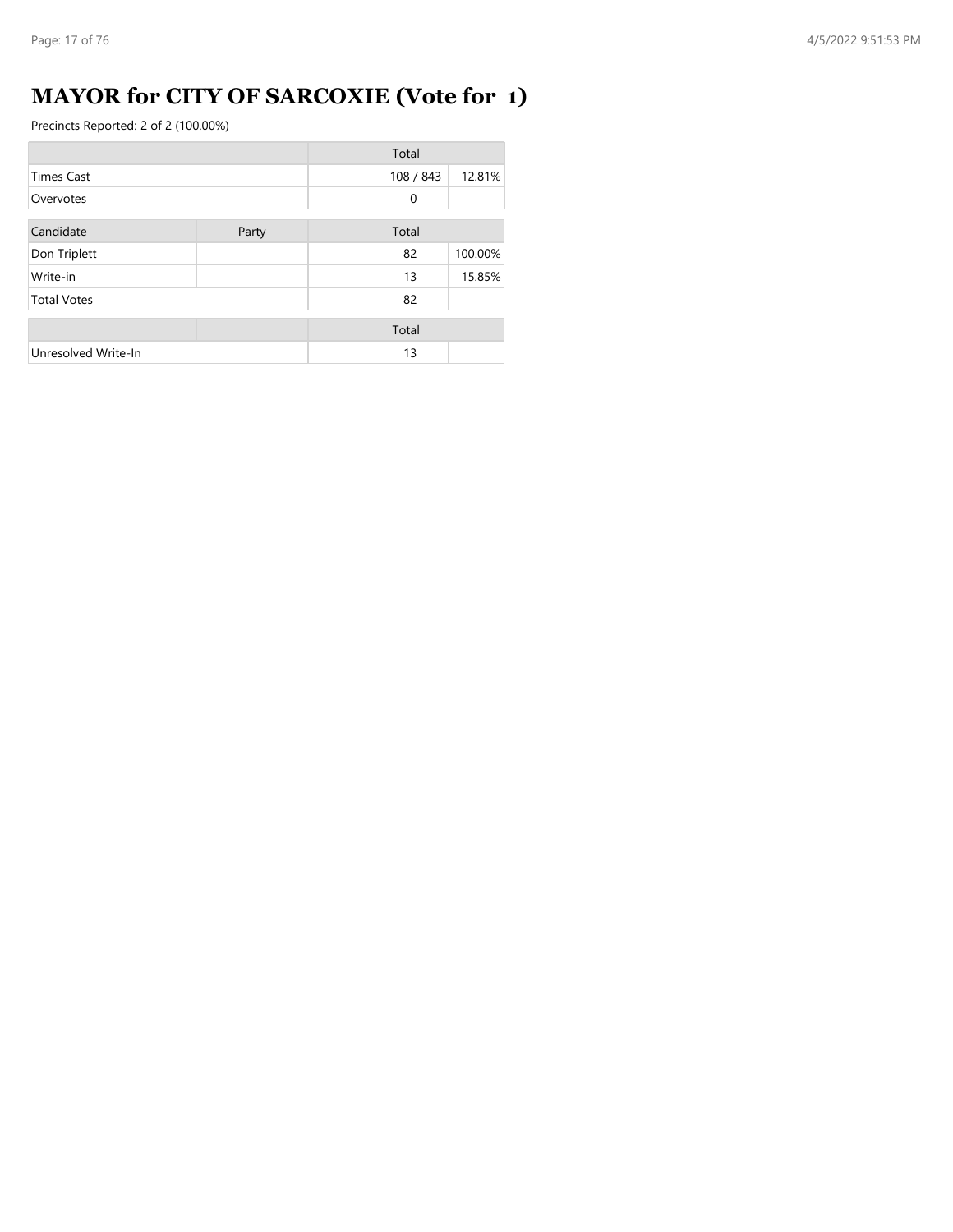## **MAYOR for CITY OF WACO (Vote for 1)**

|                     |       | Total    |         |
|---------------------|-------|----------|---------|
| <b>Times Cast</b>   |       | 7/49     | 14.29%  |
| Overvotes           |       | 0        |         |
| Candidate           | Party | Total    |         |
| Dimita Dodson       |       | 6        | 100.00% |
| Write-in            |       | $\Omega$ | 0.00%   |
| <b>Total Votes</b>  |       | 6        |         |
|                     |       | Total    |         |
| Unresolved Write-In |       | $\Omega$ |         |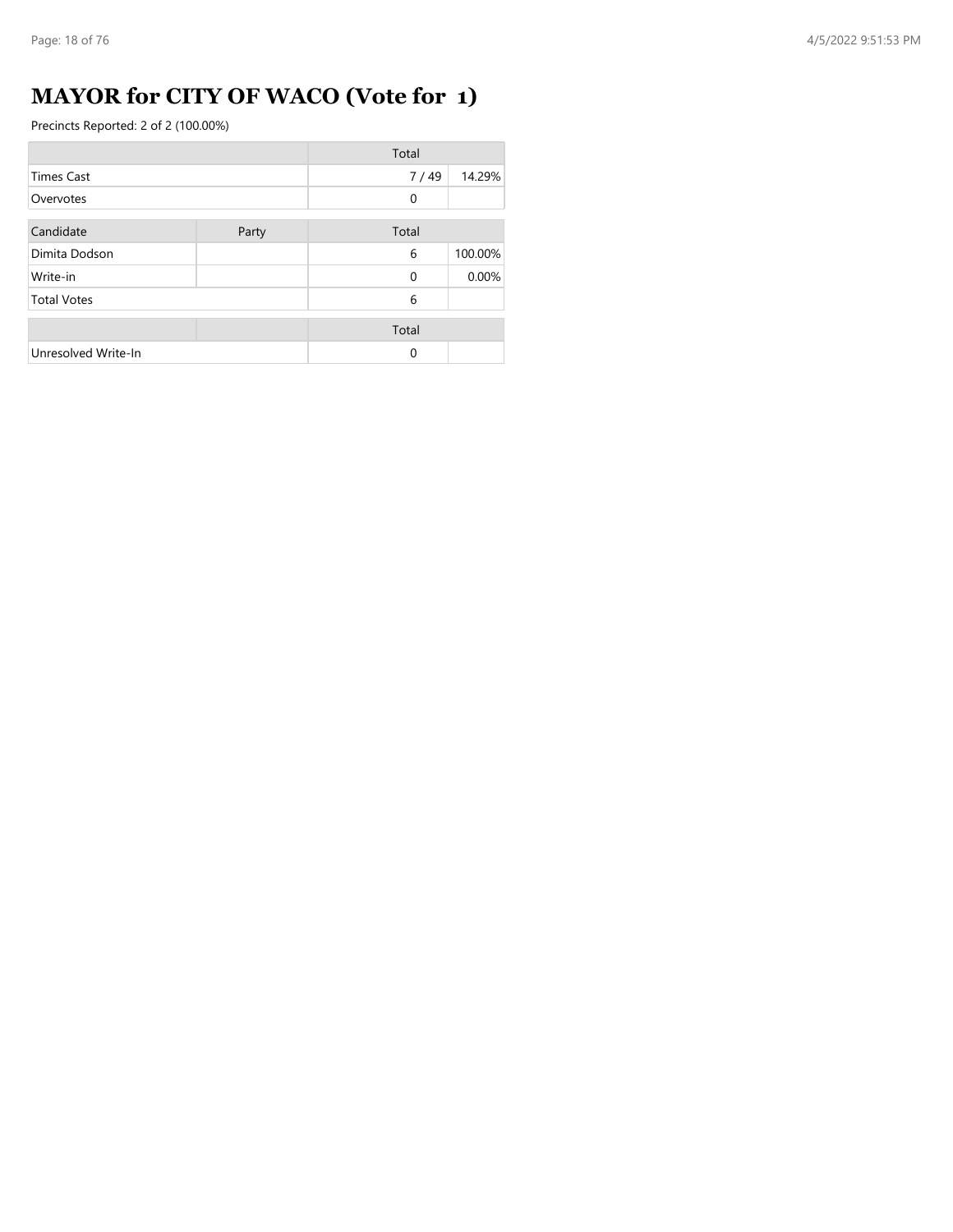## **MAYOR for CITY OF CARTHAGE (Vote for 1)**

|                       |       | Total         |        |
|-----------------------|-------|---------------|--------|
| <b>Times Cast</b>     |       | 1,009 / 7,863 | 12.83% |
| Overvotes             |       | 1             |        |
| Candidate             | Party | Total         |        |
|                       |       |               |        |
| Dan Rife              |       | 503           | 50.76% |
| David "Bren" Flanigan |       | 488           | 49.24% |
| Write-in              |       | 4             | 0.40%  |
| <b>Total Votes</b>    |       | 991           |        |
|                       |       | Total         |        |
| Unresolved Write-In   |       | 4             |        |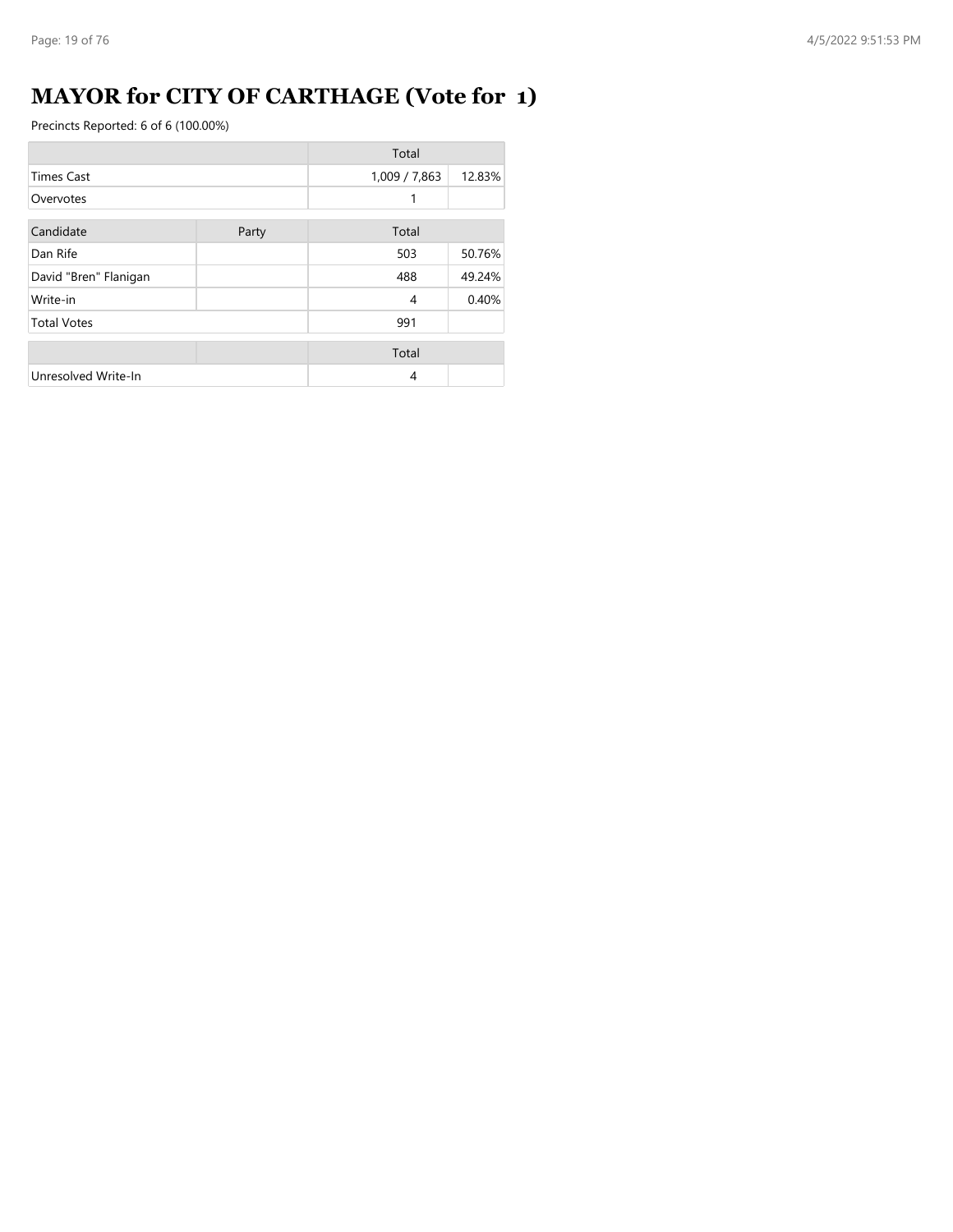## **MAYOR for CITY OF WEBB CITY (Vote for 1)**

|                     |       | Total       |        |
|---------------------|-------|-------------|--------|
| <b>Times Cast</b>   |       | 700 / 8,581 | 8.16%  |
| Overvotes           |       | 2           |        |
| Candidate           | Party | Total       |        |
|                     |       | 559         | 80.90% |
| Lynn Ragsdale       |       |             |        |
| Jonathan Shull      |       | 132         | 19.10% |
| Write-in            |       | 1           | 0.14%  |
| <b>Total Votes</b>  |       | 691         |        |
|                     |       | Total       |        |
| Unresolved Write-In |       | 1           |        |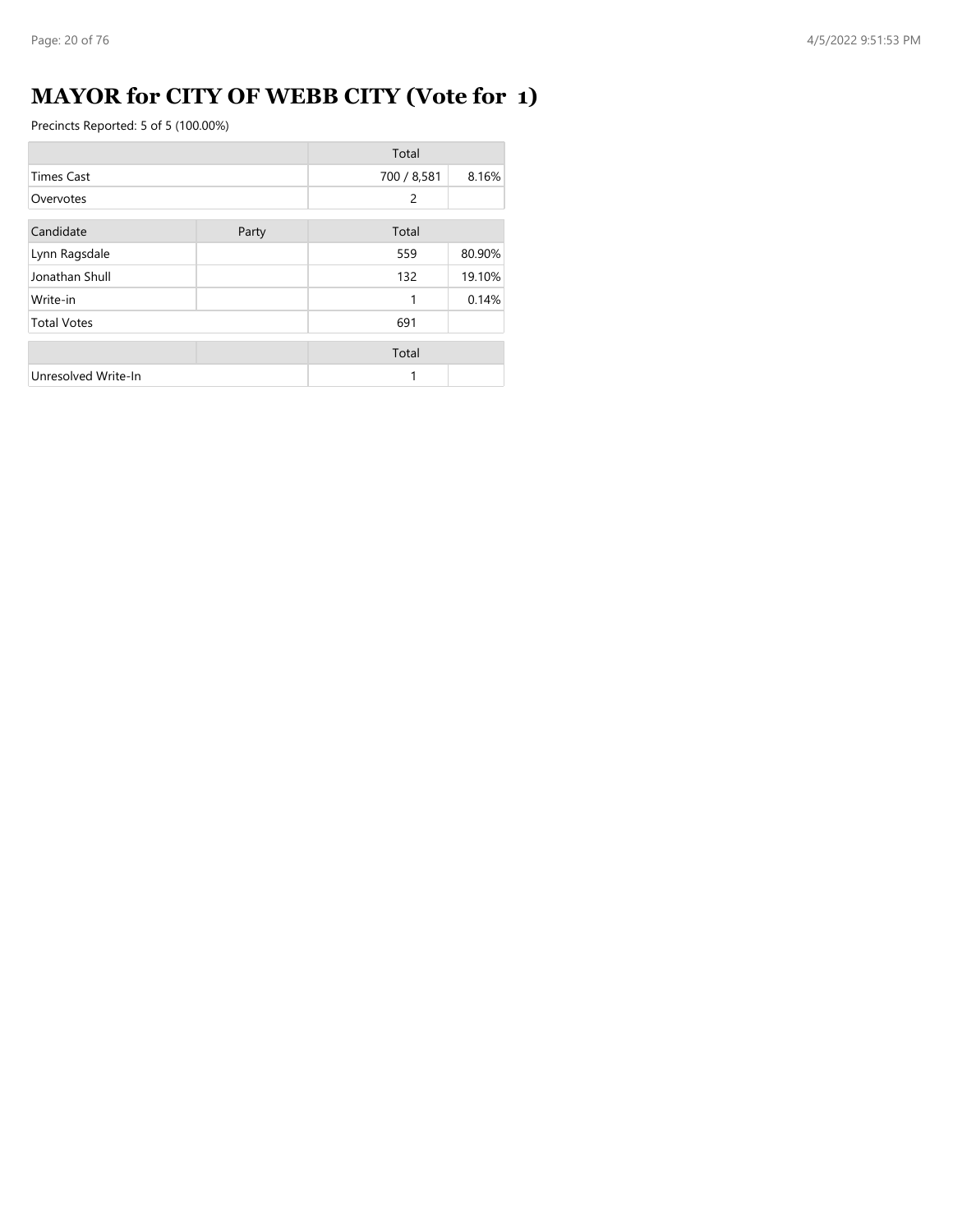## **TAX COLLECTOR for CITY OF ASBURY (Vote for 1)**

|                     |       | Total       |         |
|---------------------|-------|-------------|---------|
| <b>Times Cast</b>   |       | 18/147      | 12.24%  |
| Overvotes           |       | $\mathbf 0$ |         |
| Candidate           | Party | Total       |         |
| <b>Ruth Wilson</b>  |       | 17          | 100.00% |
| Write-in            |       | 1           | 5.88%   |
| <b>Total Votes</b>  |       | 17          |         |
|                     |       | Total       |         |
| Unresolved Write-In |       | 1           |         |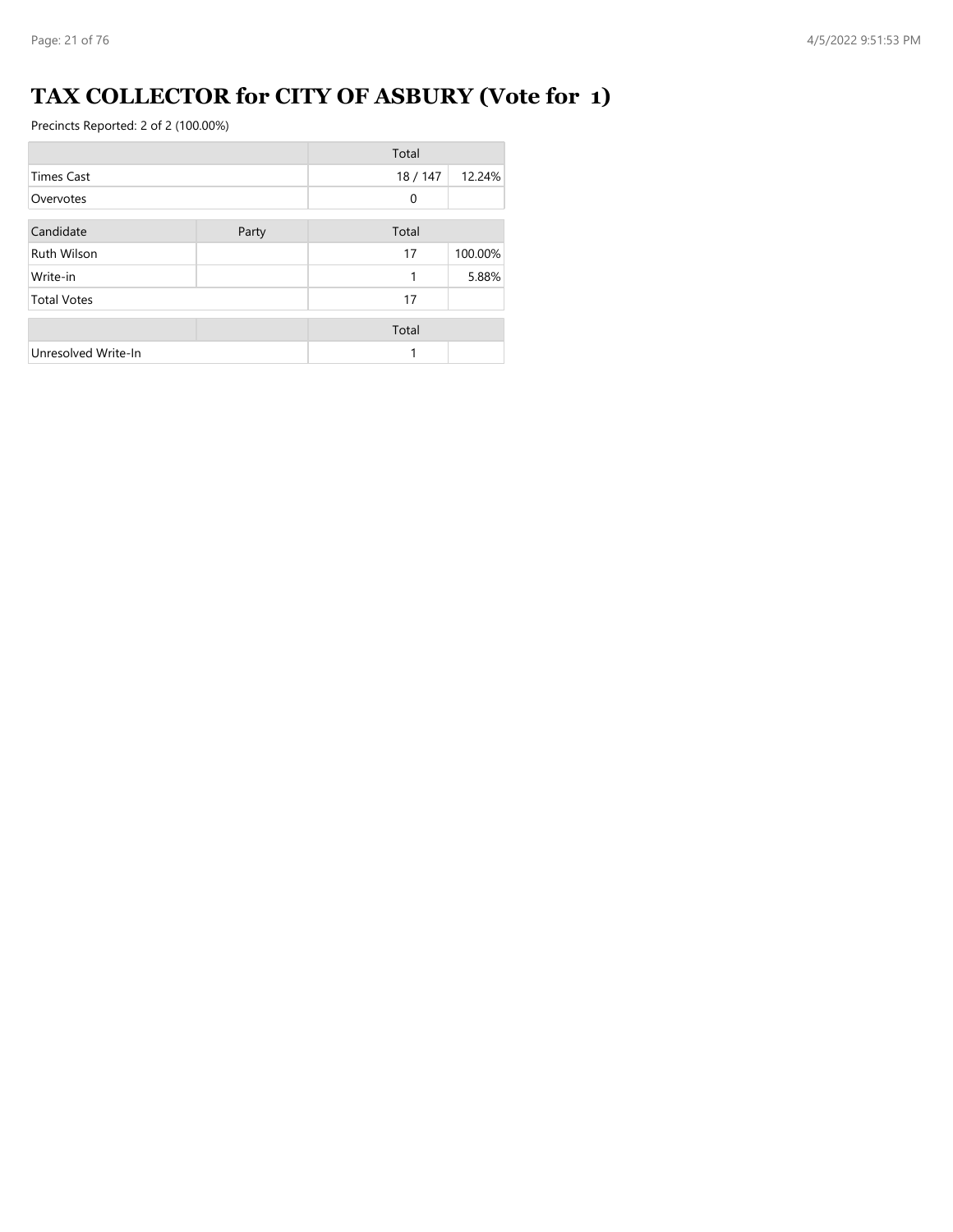## **ALDERPERSON for CITY OF ALBA (Vote for 2)**

|                     |       | Total    |        |
|---------------------|-------|----------|--------|
| <b>Times Cast</b>   |       | 55 / 377 | 14.59% |
| Overvotes           |       | $\Omega$ |        |
| Candidate           | Party | Total    |        |
| Nathaniel Artinger  |       | 40       | 53.33% |
| Vicki Hendry        |       | 35       | 46.67% |
| Write-in            |       | 1        | 1.33%  |
| Write-in            |       | $\Omega$ | 0.00%  |
| <b>Total Votes</b>  |       | 75       |        |
|                     |       | Total    |        |
| Unresolved Write-In |       | 1        |        |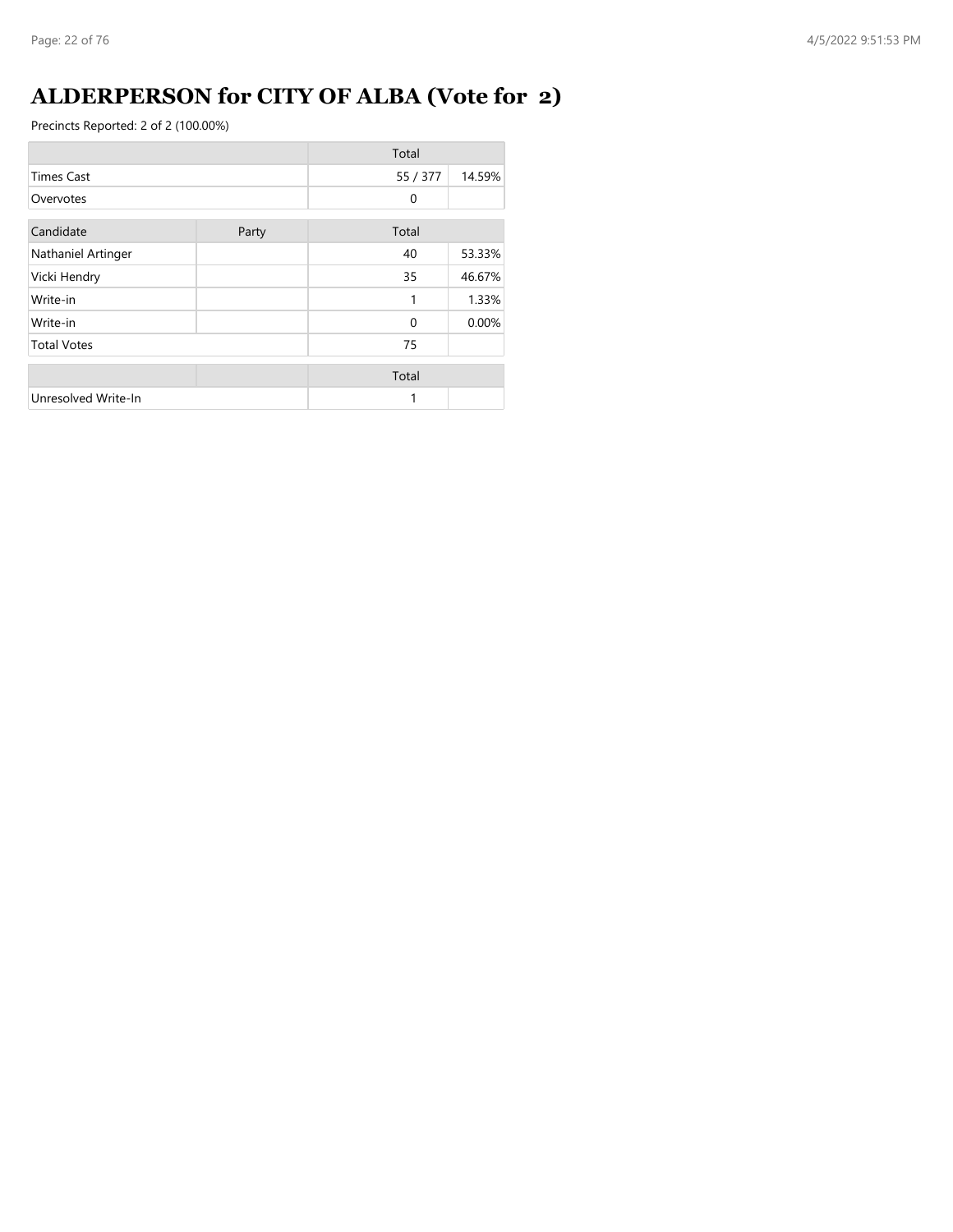## **ALDERMAN for CITY OF ASBURY (Vote for 2)**

|                     |       | Total    |        |
|---------------------|-------|----------|--------|
| <b>Times Cast</b>   |       | 18 / 147 | 12.24% |
| Overvotes           |       | $\Omega$ |        |
| Candidate           | Party | Total    |        |
| Jim Farinacci       |       | 14       | 48.28% |
| Rodney Brewer       |       | 15       | 51.72% |
| Write-in            |       | 1        | 3.45%  |
| Write-in            |       | $\Omega$ | 0.00%  |
| <b>Total Votes</b>  |       | 29       |        |
|                     |       | Total    |        |
| Unresolved Write-In |       | 1        |        |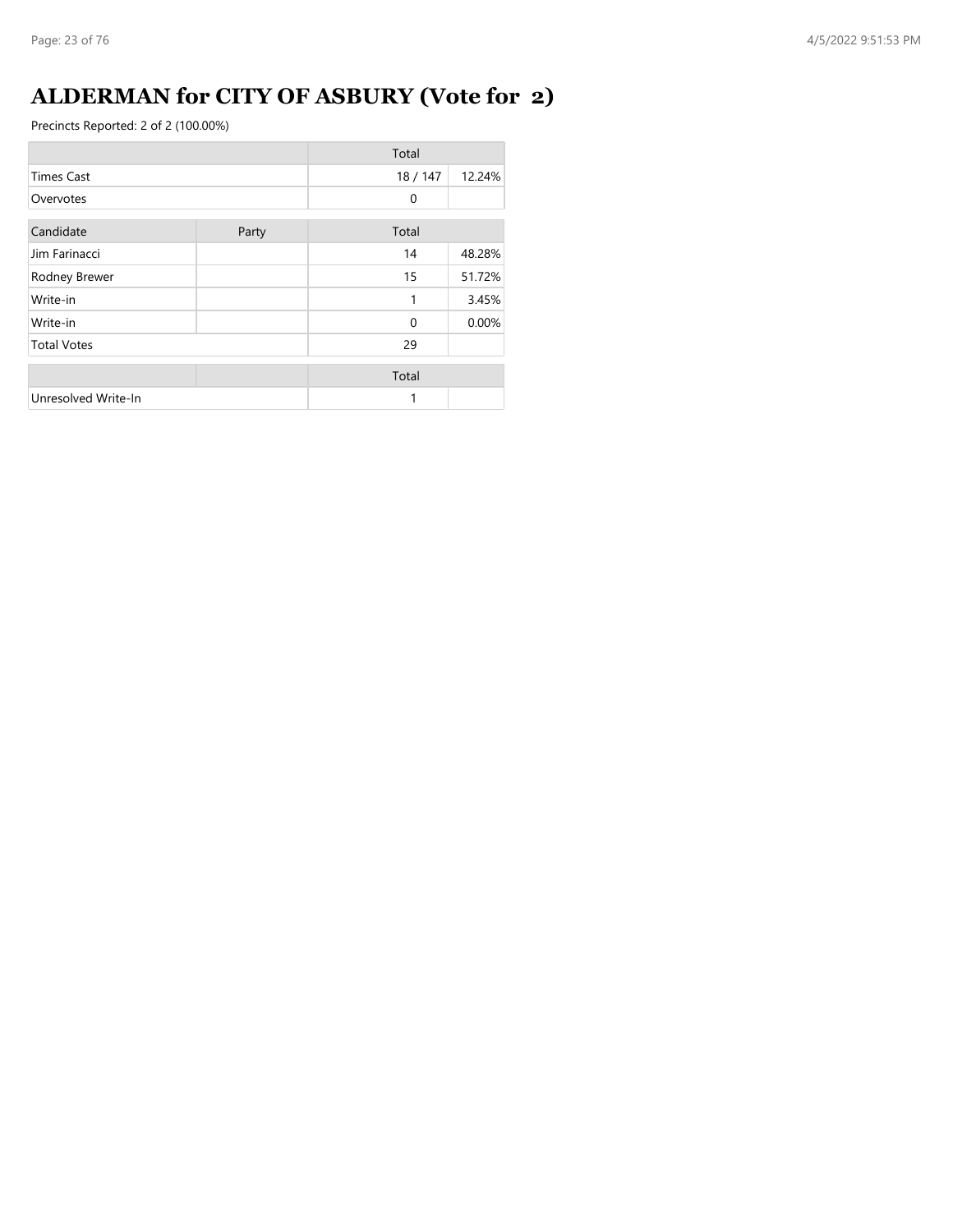## **ALDERMAN for CITY OF NECK CITY (Vote for 2)**

|                      |       | Total    |         |
|----------------------|-------|----------|---------|
| <b>Times Cast</b>    |       | 17 / 125 | 13.60%  |
| Overvotes            |       | 0        |         |
| Candidate            | Party | Total    |         |
| William "Paul" Lewis |       | 15       | 100.00% |
| Write-in             |       | $\Omega$ | 0.00%   |
| Write-in             |       | $\Omega$ | 0.00%   |
| <b>Total Votes</b>   |       | 15       |         |
|                      |       | Total    |         |
| Unresolved Write-In  |       | $\Omega$ |         |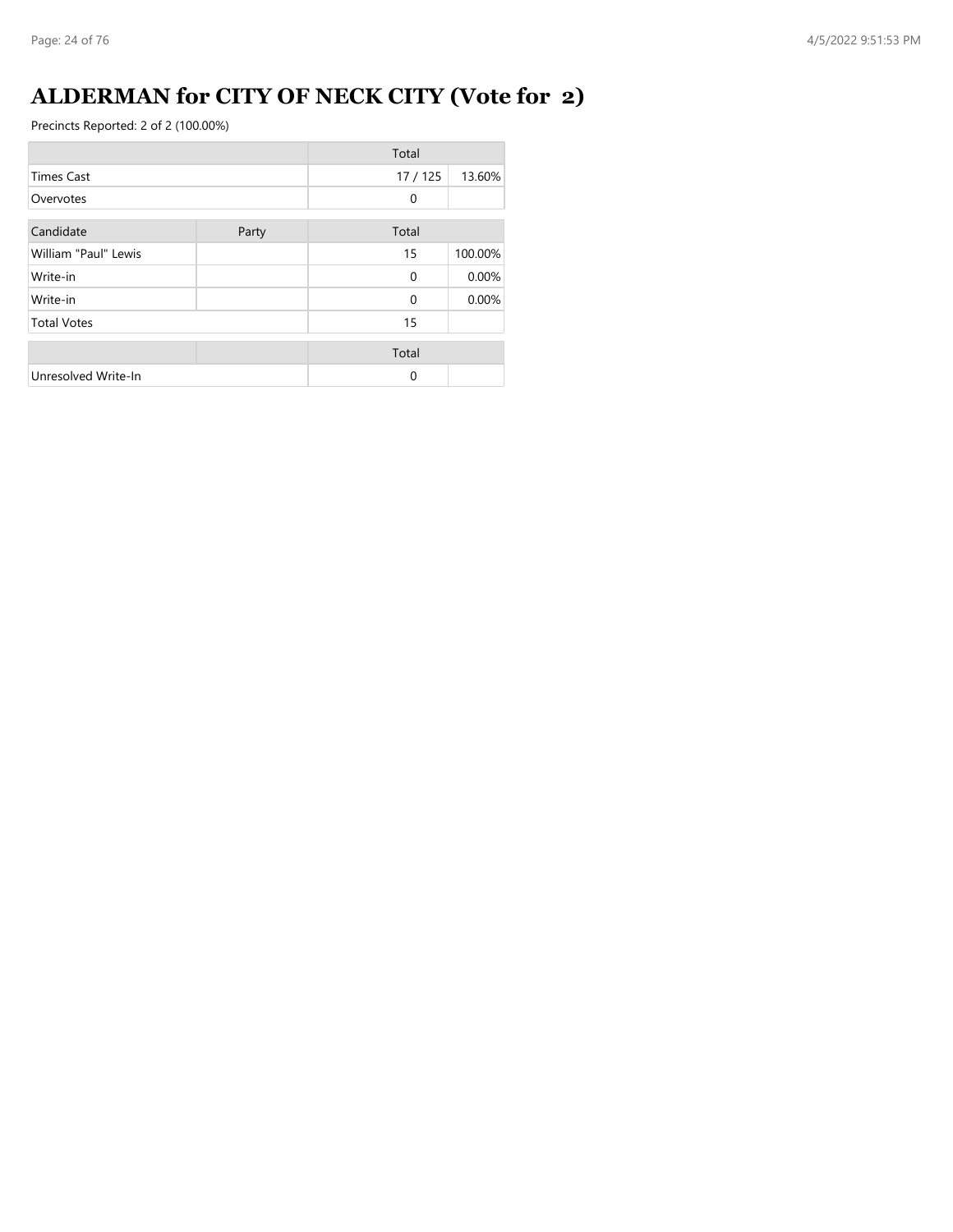## **ALDERMAN for CITY OF WACO (Vote for 2)**

|                     |       | Total    |        |
|---------------------|-------|----------|--------|
| <b>Times Cast</b>   |       | 7/49     | 14.29% |
| Overvotes           |       | 0        |        |
| Candidate           | Party | Total    |        |
| George Twigger      |       | 7        | 50.00% |
| Anna Twigger        |       | 7        | 50.00% |
| Write-in            |       | $\Omega$ | 0.00%  |
| Write-in            |       | $\Omega$ | 0.00%  |
| <b>Total Votes</b>  |       | 14       |        |
|                     |       | Total    |        |
| Unresolved Write-In |       | 0        |        |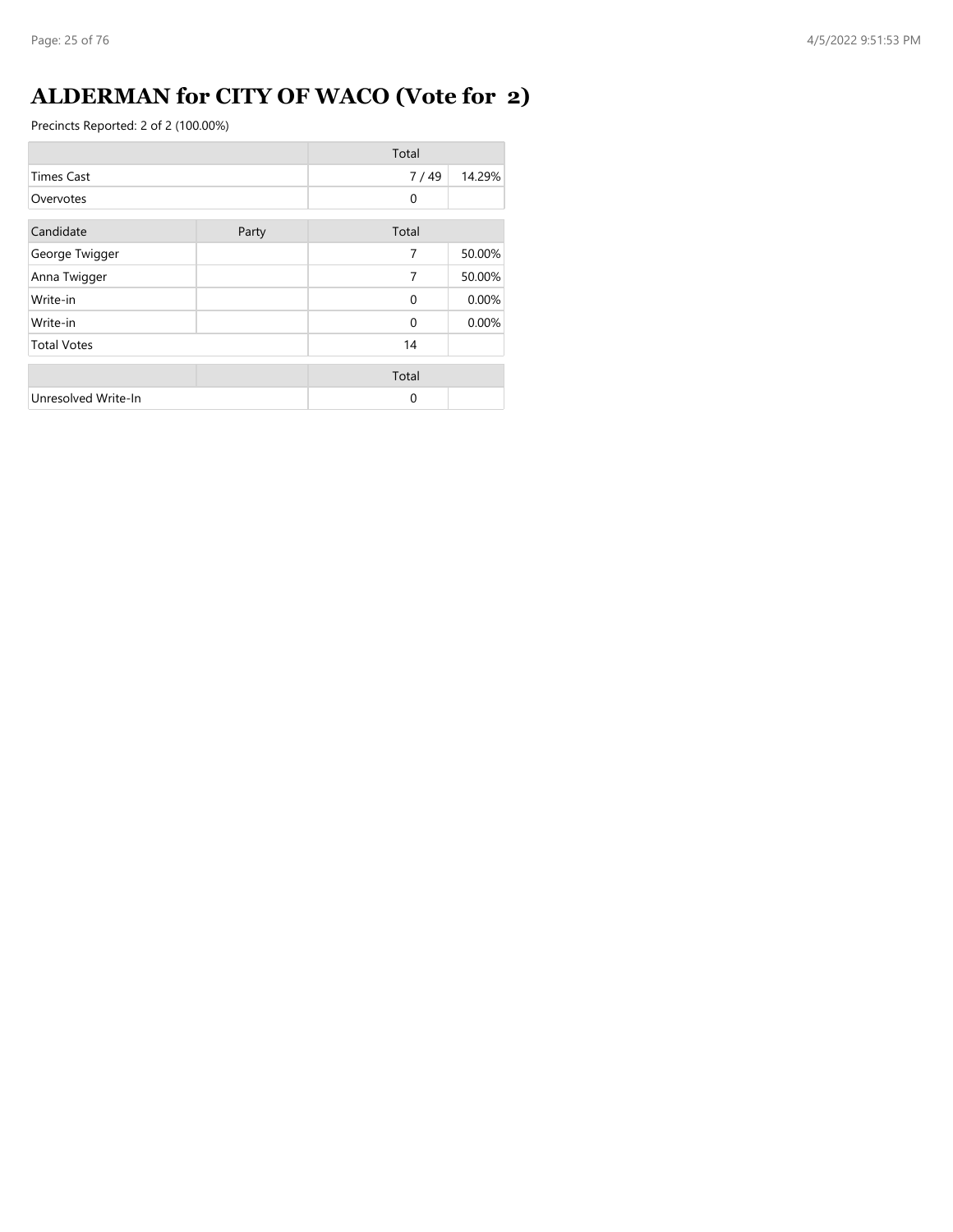## **ALDERMAN AT-LARGE TWO YEAR TERM for CITY OF PURCELL (Vote for 2)**

|                     |       | Total        |        |
|---------------------|-------|--------------|--------|
| <b>Times Cast</b>   |       | 34/245       | 13.88% |
| Overvotes           |       | 0            |        |
| Candidate           | Party | Total        |        |
| Write-in            |       | 14           | N/A    |
| Write-in            |       | 3            | N/A    |
| <b>Total Votes</b>  |       | $\mathbf{0}$ |        |
|                     |       | Total        |        |
| Unresolved Write-In |       | 17           |        |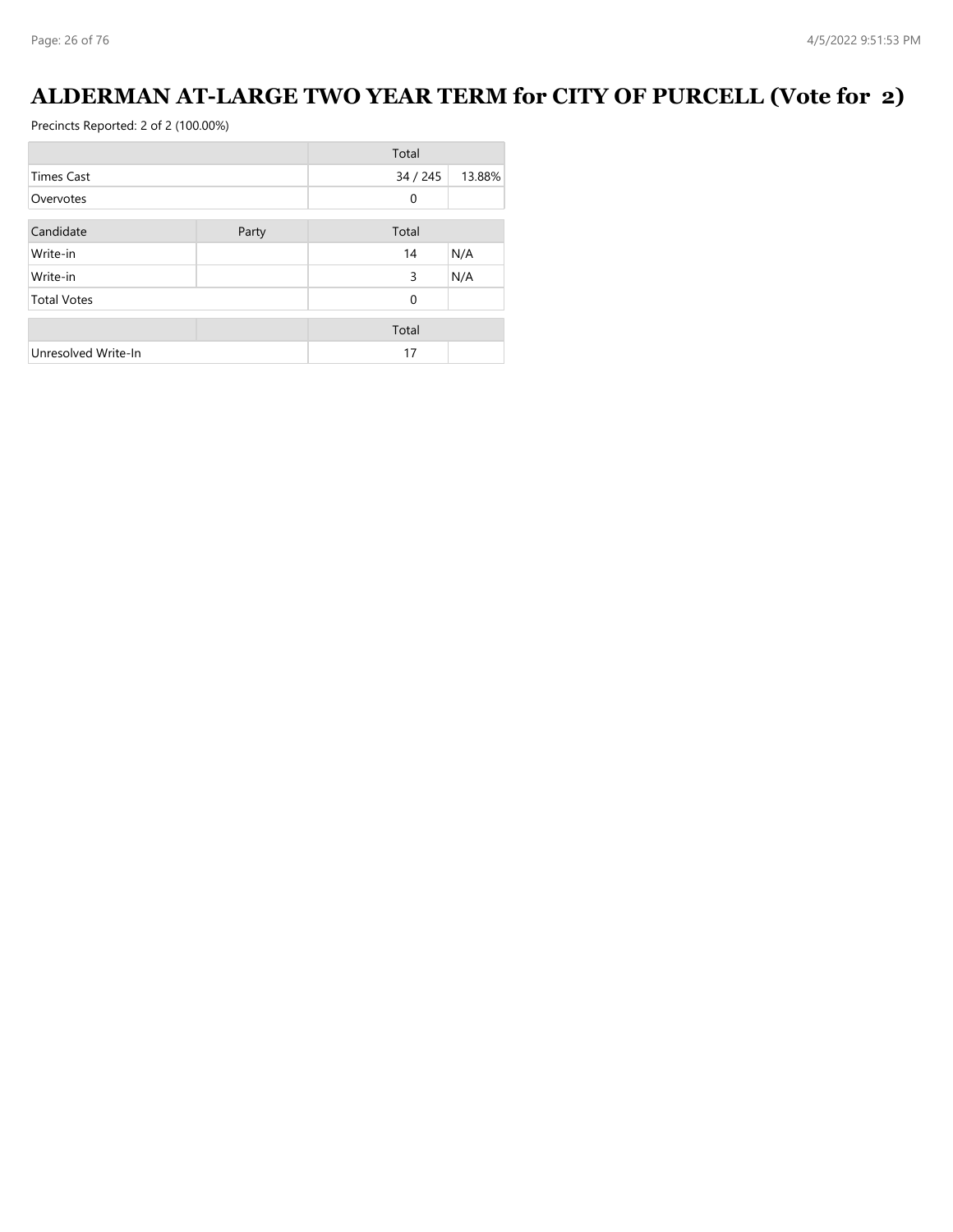## **ALDERMAN AT-LARGE ONE YEAR TERM for CITY OF PURCELL (Vote for 1)**

|                     |       | Total  |         |
|---------------------|-------|--------|---------|
| <b>Times Cast</b>   |       | 34/245 | 13.88%  |
| Overvotes           |       | 0      |         |
| Candidate           | Party | Total  |         |
| Jeff Glines         |       | 25     | 100.00% |
| Write-in            |       | 1      | 4.00%   |
| <b>Total Votes</b>  |       | 25     |         |
|                     |       | Total  |         |
| Unresolved Write-In |       | 1      |         |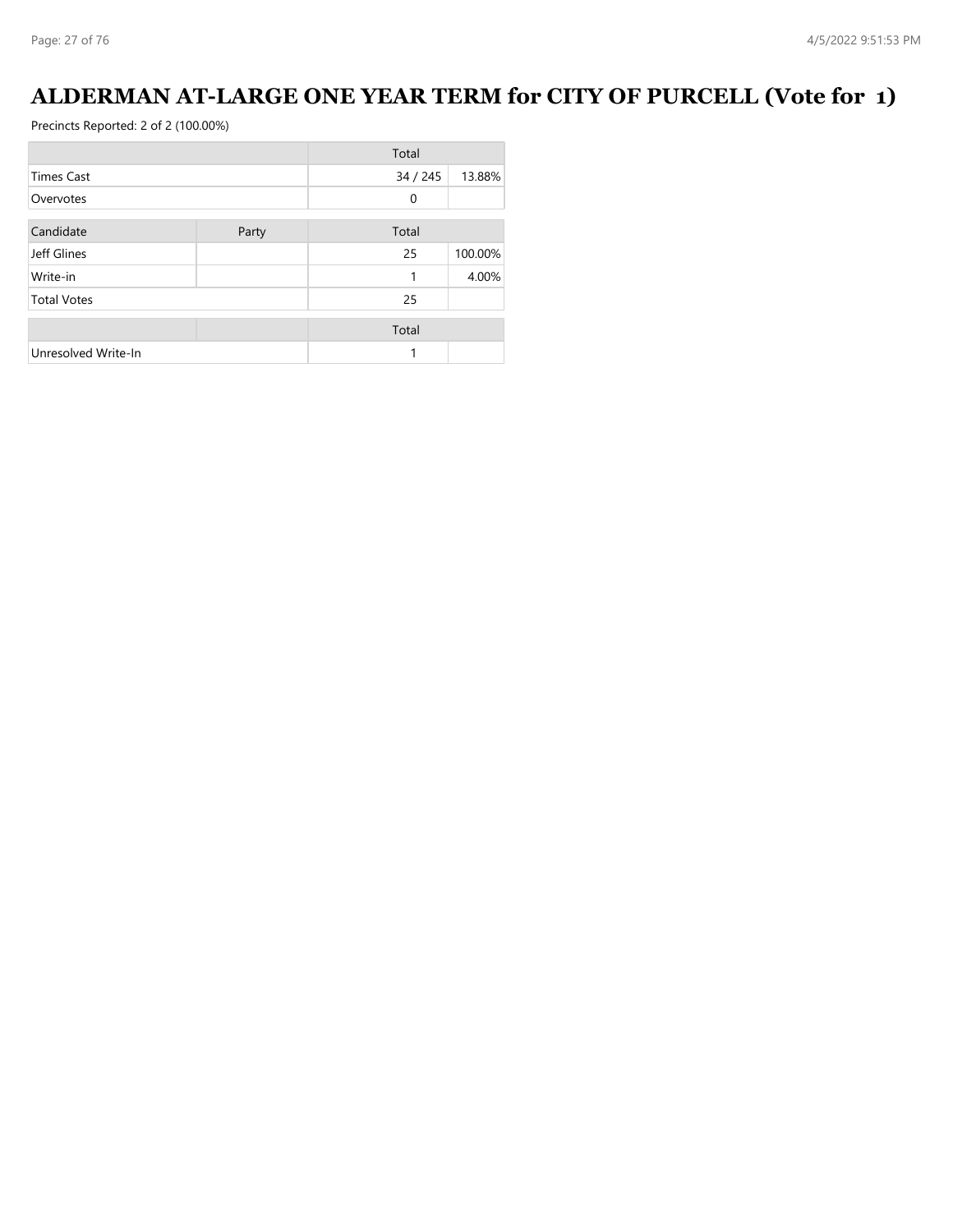## **GENERAL COUNCIL MEMBER for CITY OF JOPLIN (Vote for 3)**

|                     |       | Total          |        |
|---------------------|-------|----------------|--------|
| <b>Times Cast</b>   |       | 3,815 / 28,479 | 13.40% |
| Overvotes           |       | 9              |        |
| Candidate           | Party | Total          |        |
| Kate Spencer        |       | 2,258          | 24.71% |
| Brian J. Evans      |       | 1,830          | 20.03% |
| Doug Lawson         |       | 2,086          | 22.83% |
| Josh DeTar          |       | 1,842          | 20.16% |
| Jon Thomas Buck     |       | 1,122          | 12.28% |
| Write-in            |       | 98             | 1.07%  |
| Write-in            |       | 15             | 0.16%  |
| Write-in            |       | 7              | 0.08%  |
| <b>Total Votes</b>  |       | 9,138          |        |
|                     |       | Total          |        |
| Unresolved Write-In |       | 120            |        |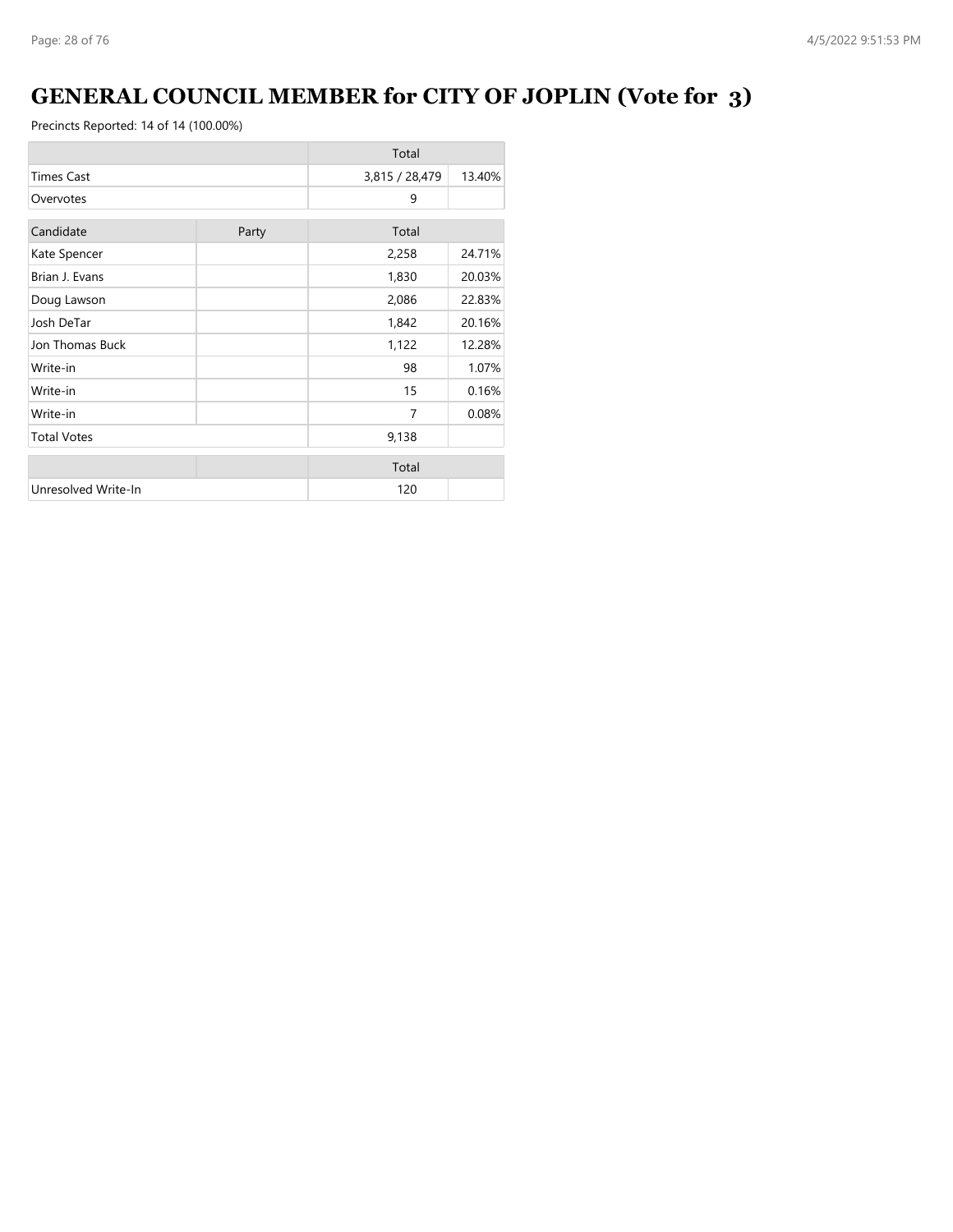## **COUNCIL MEMBER ZONE I for CITY OF JOPLIN (Vote for 1)**

|                     |       | Total          |         |
|---------------------|-------|----------------|---------|
| <b>Times Cast</b>   |       | 3,815 / 28,479 | 13.40%  |
| Overvotes           |       | 0              |         |
| Candidate           | Party | Total          |         |
| Gary Shaw           |       | 2,923          | 100.00% |
| Write-in            |       | 179            | 6.12%   |
| <b>Total Votes</b>  |       | 2,923          |         |
|                     |       | Total          |         |
| Unresolved Write-In |       | 179            |         |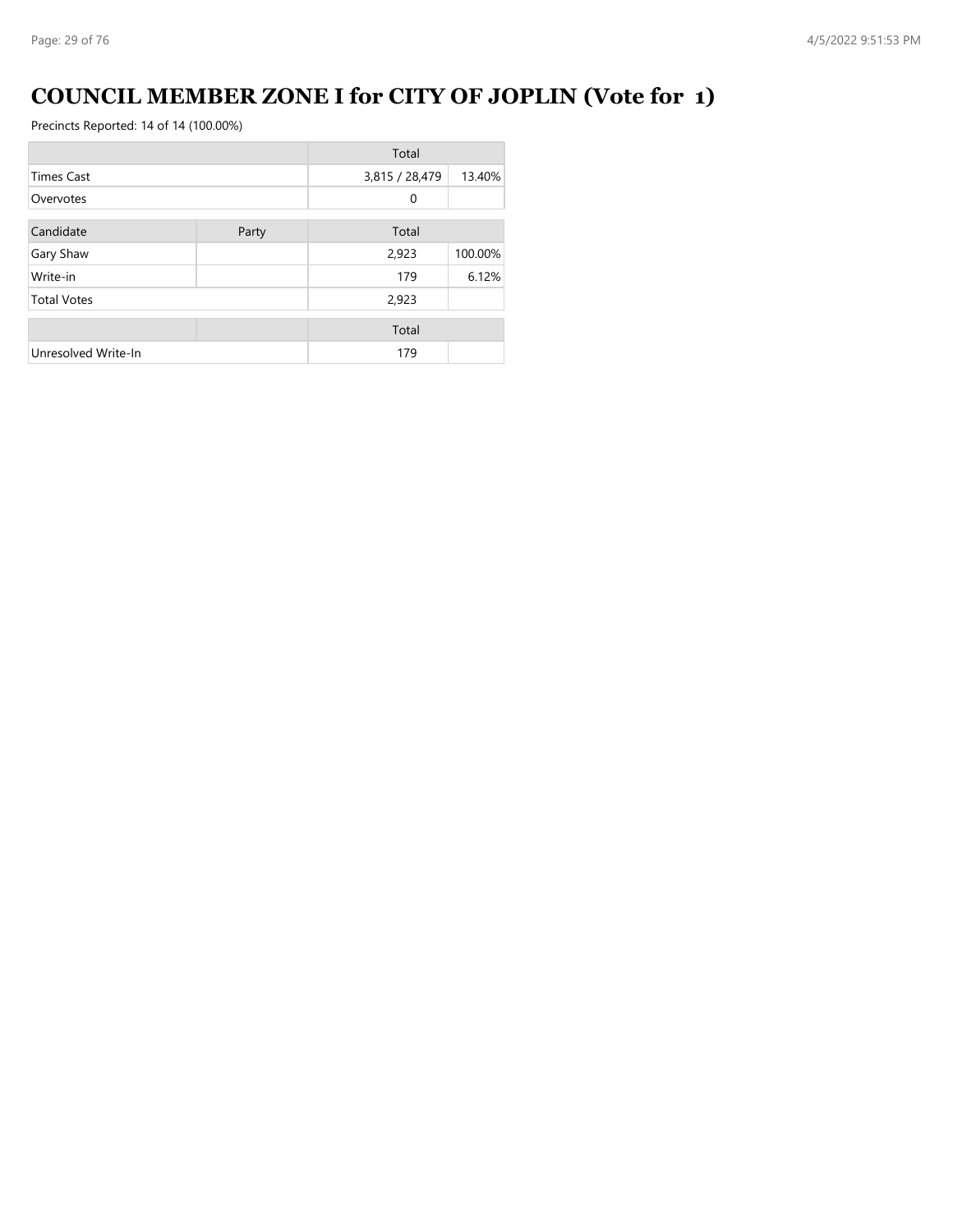## **COUNCIL MEMBER ZONE IV for CITY OF JOPLIN (Vote for 1)**

|                     |       | Total          |        |
|---------------------|-------|----------------|--------|
| <b>Times Cast</b>   |       | 3,815 / 28,479 | 13.40% |
| Overvotes           |       | 0              |        |
| Candidate           | Party | Total          |        |
| Diane Reid Adams    |       | 1,605          | 46.63% |
| Mark Farnham        |       | 1,837          | 53.37% |
| Write-in            |       | 26             | 0.76%  |
| <b>Total Votes</b>  |       | 3,442          |        |
|                     |       | Total          |        |
| Unresolved Write-In |       | 26             |        |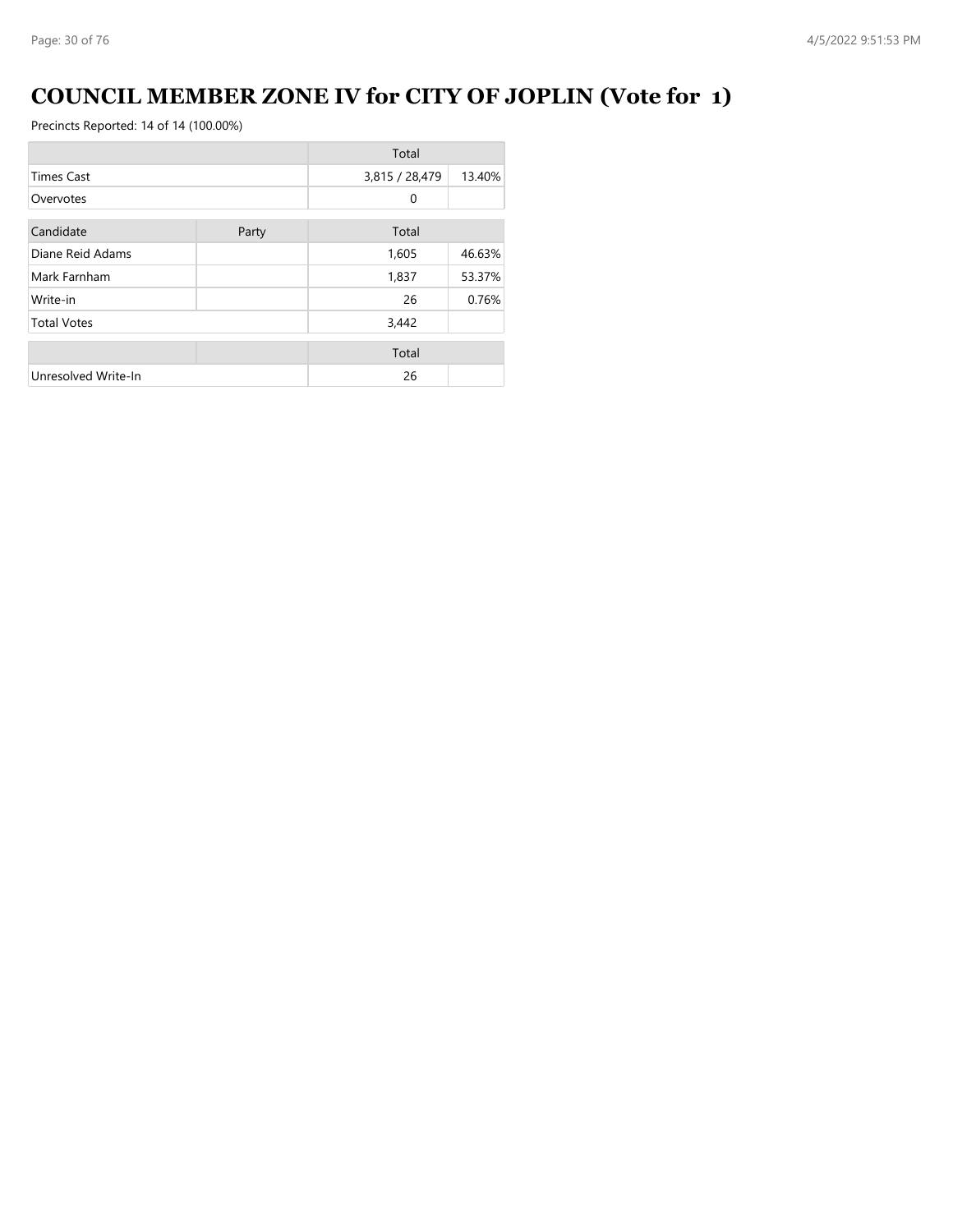## **ALDERMAN for CITY OF CARL JUNCTION WARD I (Vote for 1)**

|                     |       | Total      |         |
|---------------------|-------|------------|---------|
| <b>Times Cast</b>   |       | 53 / 1,093 | 4.85%   |
| Overvotes           |       | 0          |         |
| Candidate           | Party | Total      |         |
| Gary Stubblefield   |       | 44         | 100.00% |
| Write-in            |       | 1          | 2.27%   |
| <b>Total Votes</b>  |       | 44         |         |
|                     |       | Total      |         |
| Unresolved Write-In |       | 1          |         |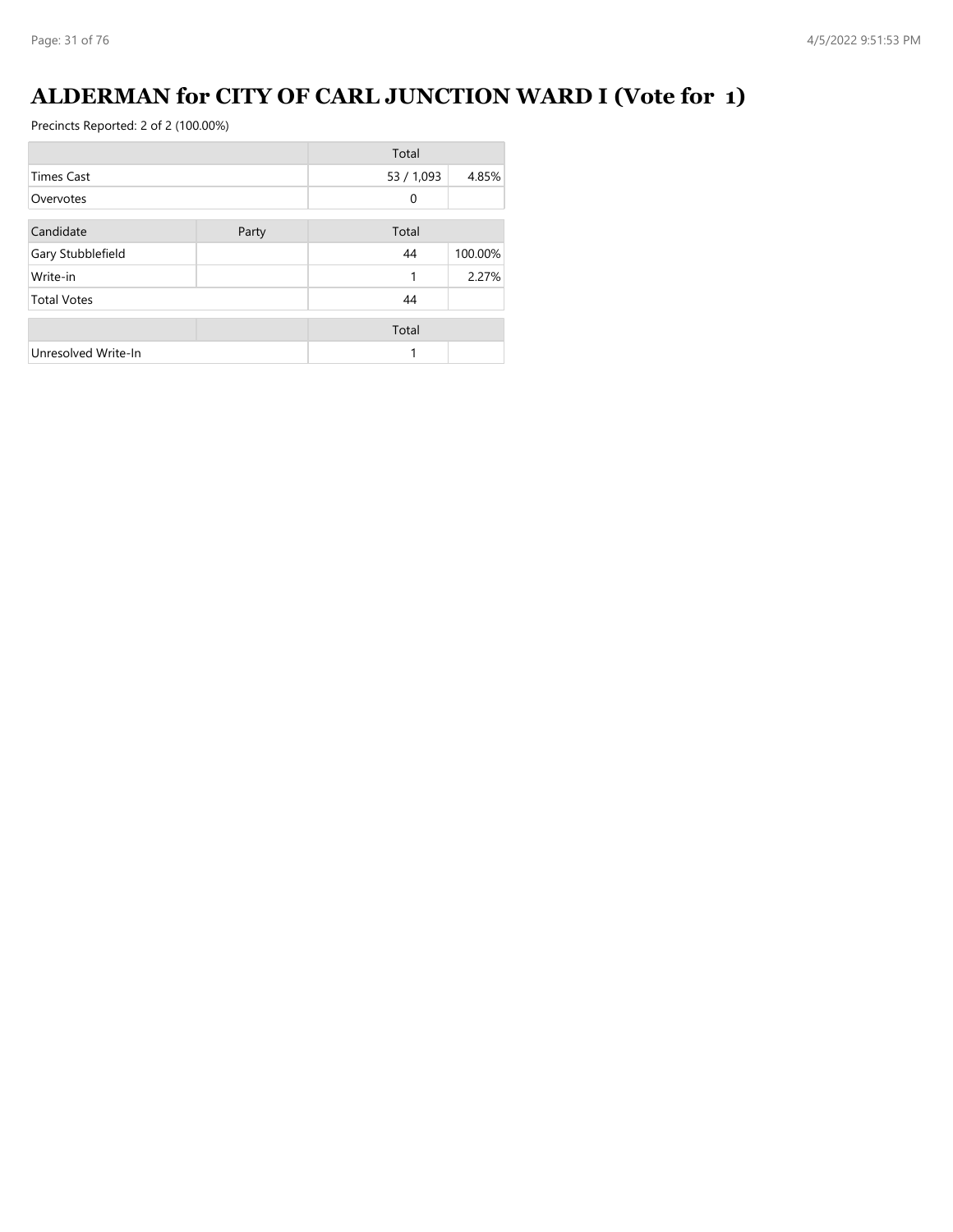## **ALDERMAN for CITY OF CARL JUNCTION WARD II (Vote for 1)**

|                     |       | Total      |        |
|---------------------|-------|------------|--------|
| <b>Times Cast</b>   |       | 55 / 1,162 | 4.73%  |
| Overvotes           |       | 1          |        |
| Candidate           | Party | Total      |        |
| Walter Hayes, IV    |       | 22         | 42.31% |
| Mike Burns          |       | 30         | 57.69% |
| Write-in            |       | $\Omega$   | 0.00%  |
| <b>Total Votes</b>  |       | 52         |        |
|                     |       | Total      |        |
| Unresolved Write-In |       | $\Omega$   |        |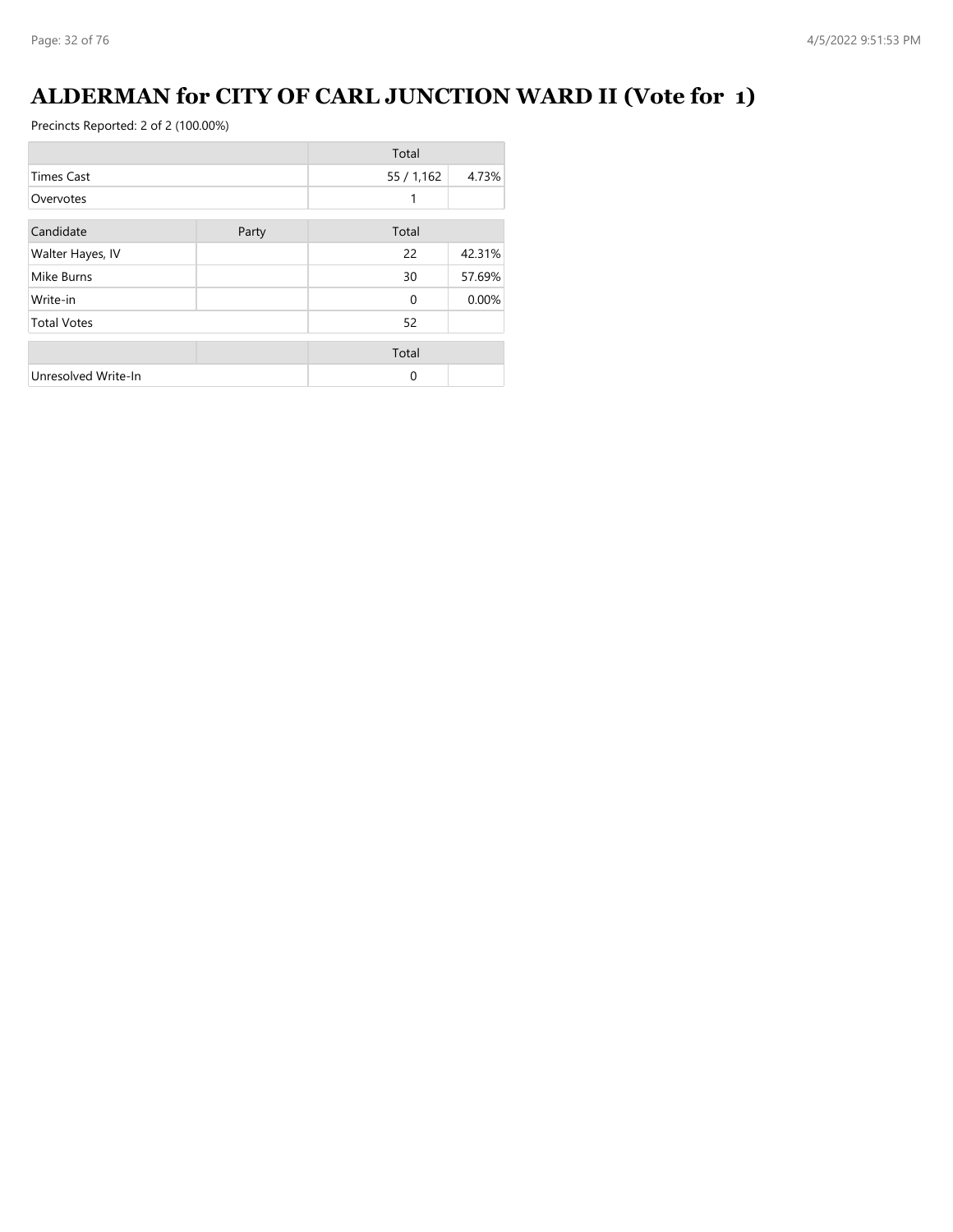## **ALDERMAN for CITY OF CARL JUNCTION WARD III (Vote for 1)**

|                     |       | Total       |         |
|---------------------|-------|-------------|---------|
| <b>Times Cast</b>   |       | 206 / 2,305 | 8.94%   |
| Overvotes           |       | $\Omega$    |         |
| Candidate           | Party | Total       |         |
| <b>Bob McAfee</b>   |       | 189         | 100.00% |
| Write-in            |       |             | 0.53%   |
| <b>Total Votes</b>  |       | 189         |         |
|                     |       | Total       |         |
| Unresolved Write-In |       |             |         |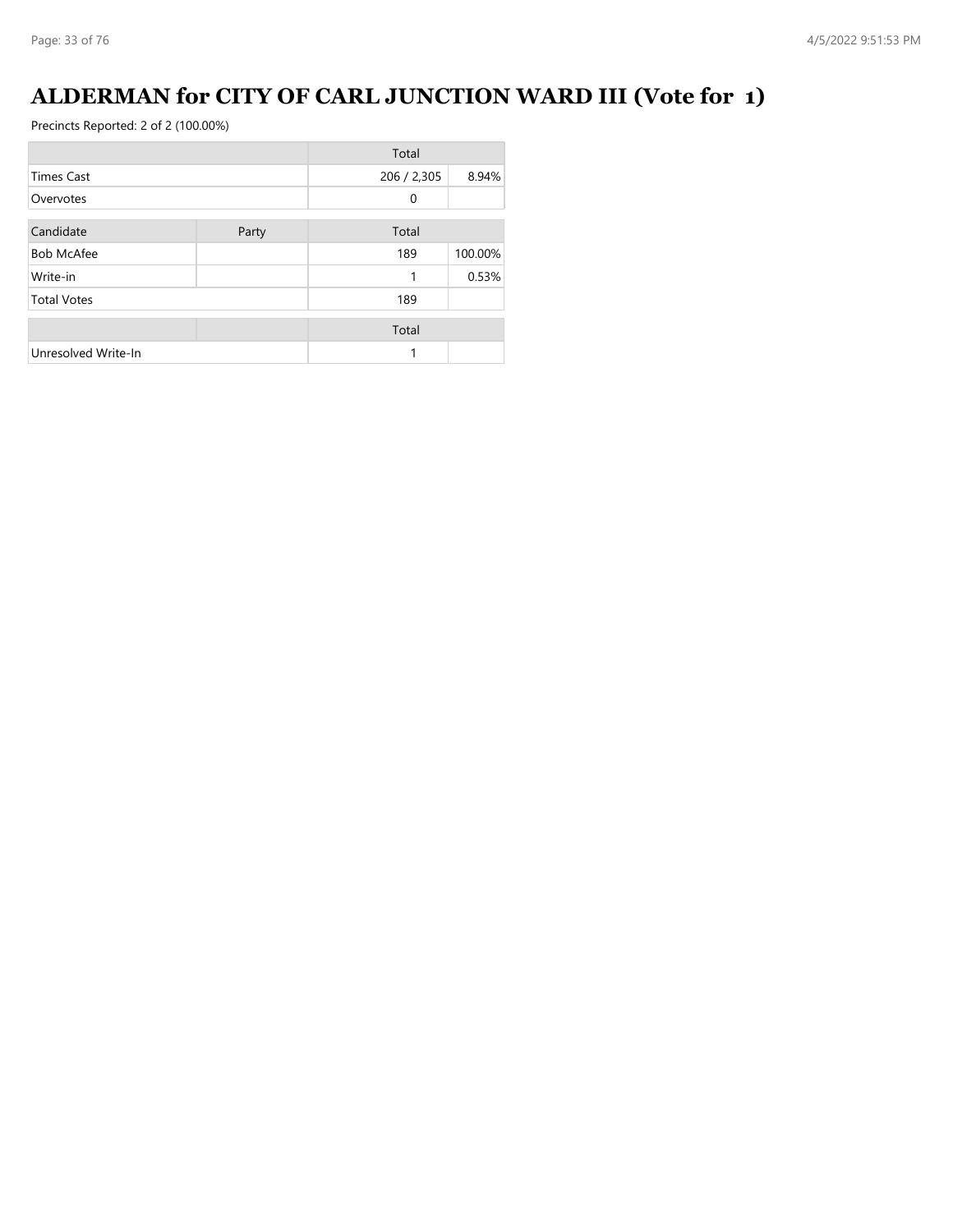## **ALDERMAN for CITY OF CARL JUNCTION WARD IV (Vote for 1)**

|                     |       | Total      |         |
|---------------------|-------|------------|---------|
| <b>Times Cast</b>   |       | 28 / 1,209 | 2.32%   |
| Overvotes           |       | $\Omega$   |         |
| Candidate           | Party | Total      |         |
| Roger L. Spencer    |       | 24         | 100.00% |
| Write-in            |       | $\Omega$   | 0.00%   |
| <b>Total Votes</b>  |       | 24         |         |
|                     |       | Total      |         |
| Unresolved Write-In |       | $\Omega$   |         |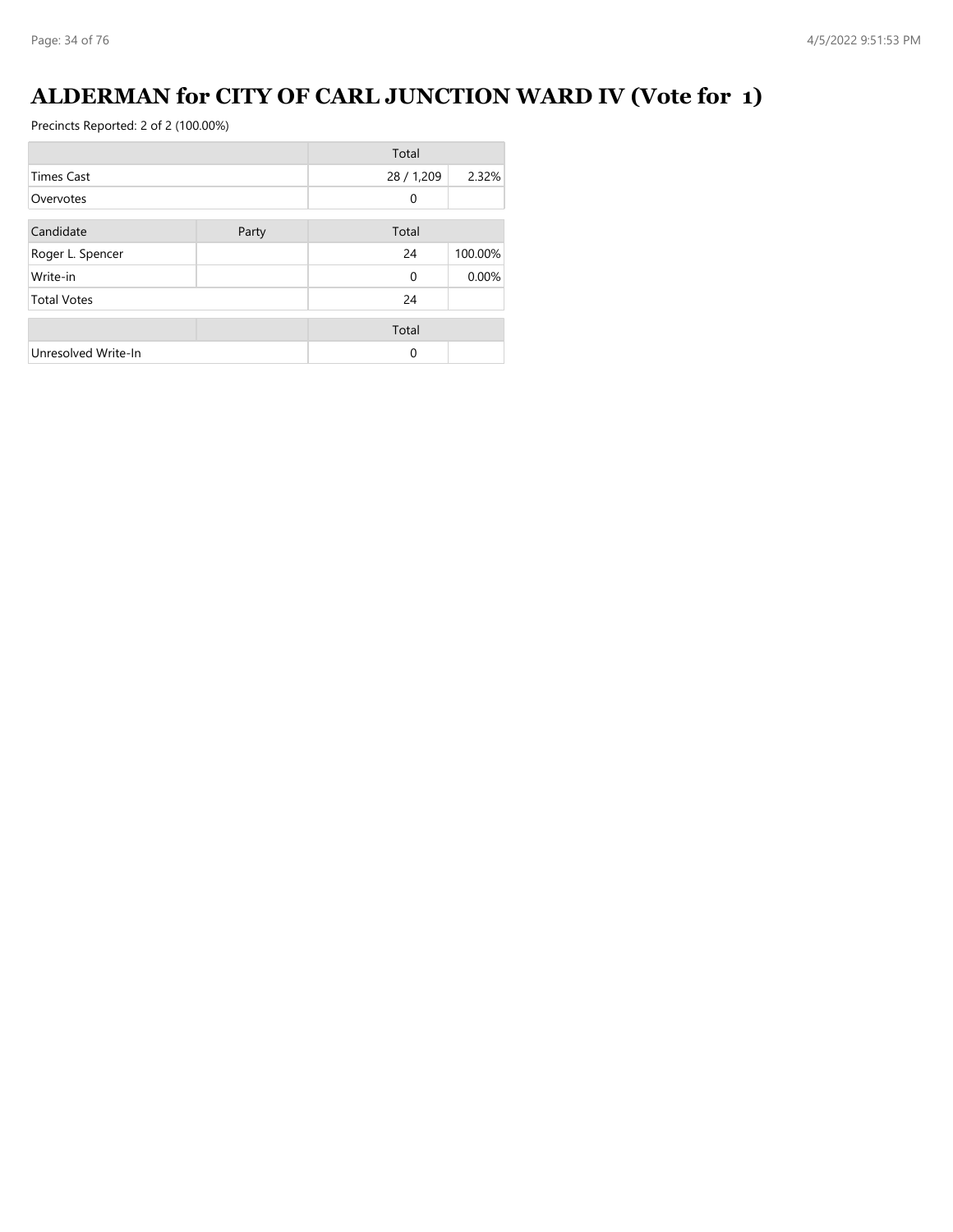## **ALDERMAN for CITY OF DUENWEG WARD I (Vote for 1)**

|                     |       | Total    |         |
|---------------------|-------|----------|---------|
| <b>Times Cast</b>   |       | 24 / 379 | 6.33%   |
| Overvotes           |       | $\Omega$ |         |
| Candidate           | Party | Total    |         |
| Karen Edge          |       | 23       | 100.00% |
| Write-in            |       | $\Omega$ | 0.00%   |
| <b>Total Votes</b>  |       | 23       |         |
|                     |       | Total    |         |
| Unresolved Write-In |       | $\Omega$ |         |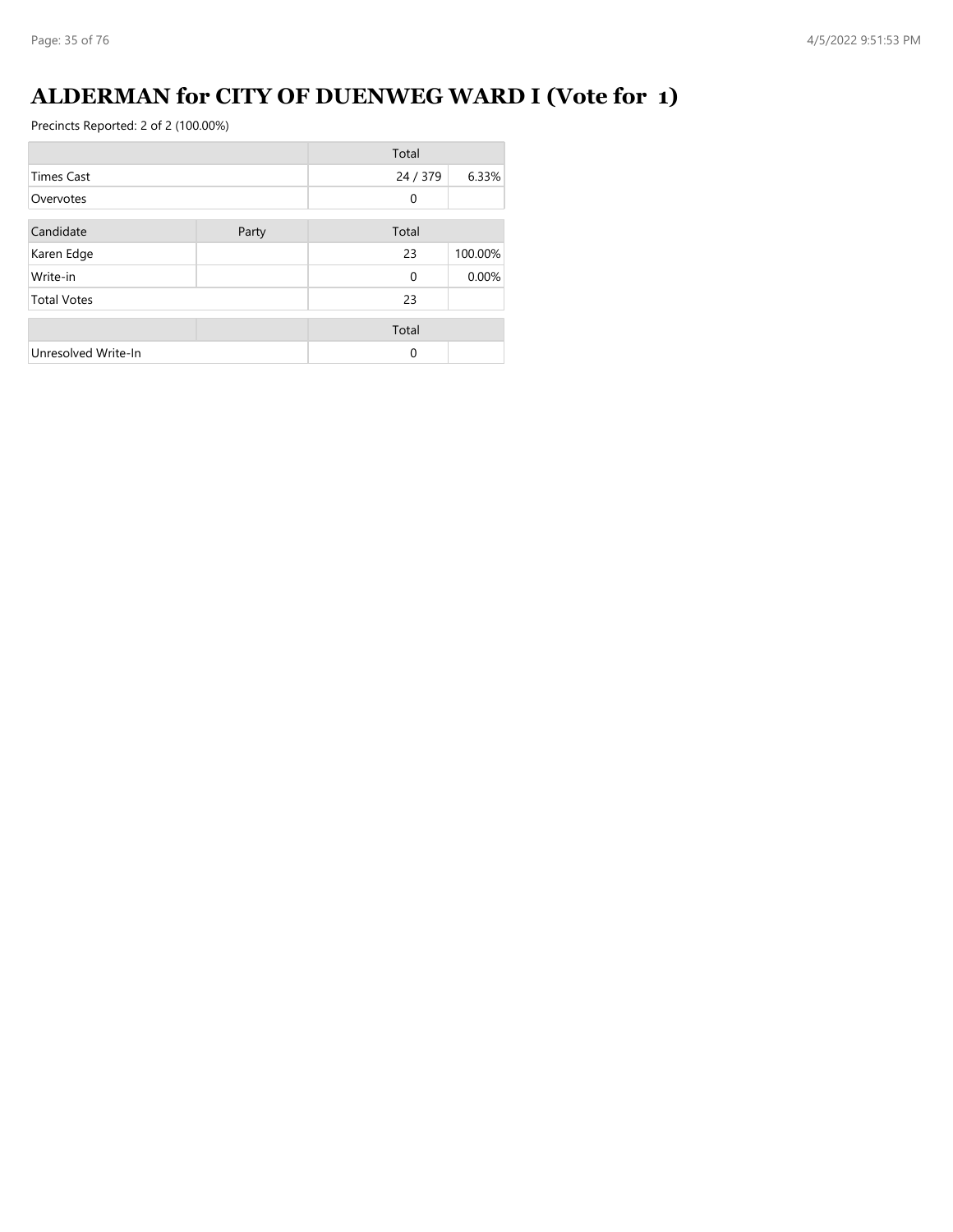## **ALDERMAN for CITY OF DUENWEG WARD II (Vote for 1)**

|                     |       | Total        |         |
|---------------------|-------|--------------|---------|
| <b>Times Cast</b>   |       | 19 / 455     | 4.18%   |
| Overvotes           |       | $\mathbf{0}$ |         |
| Candidate           | Party | Total        |         |
| Dellaca Reynolds    |       | 19           | 100.00% |
| Write-in            |       | $\Omega$     | 0.00%   |
| <b>Total Votes</b>  |       | 19           |         |
|                     |       | Total        |         |
| Unresolved Write-In |       | $\Omega$     |         |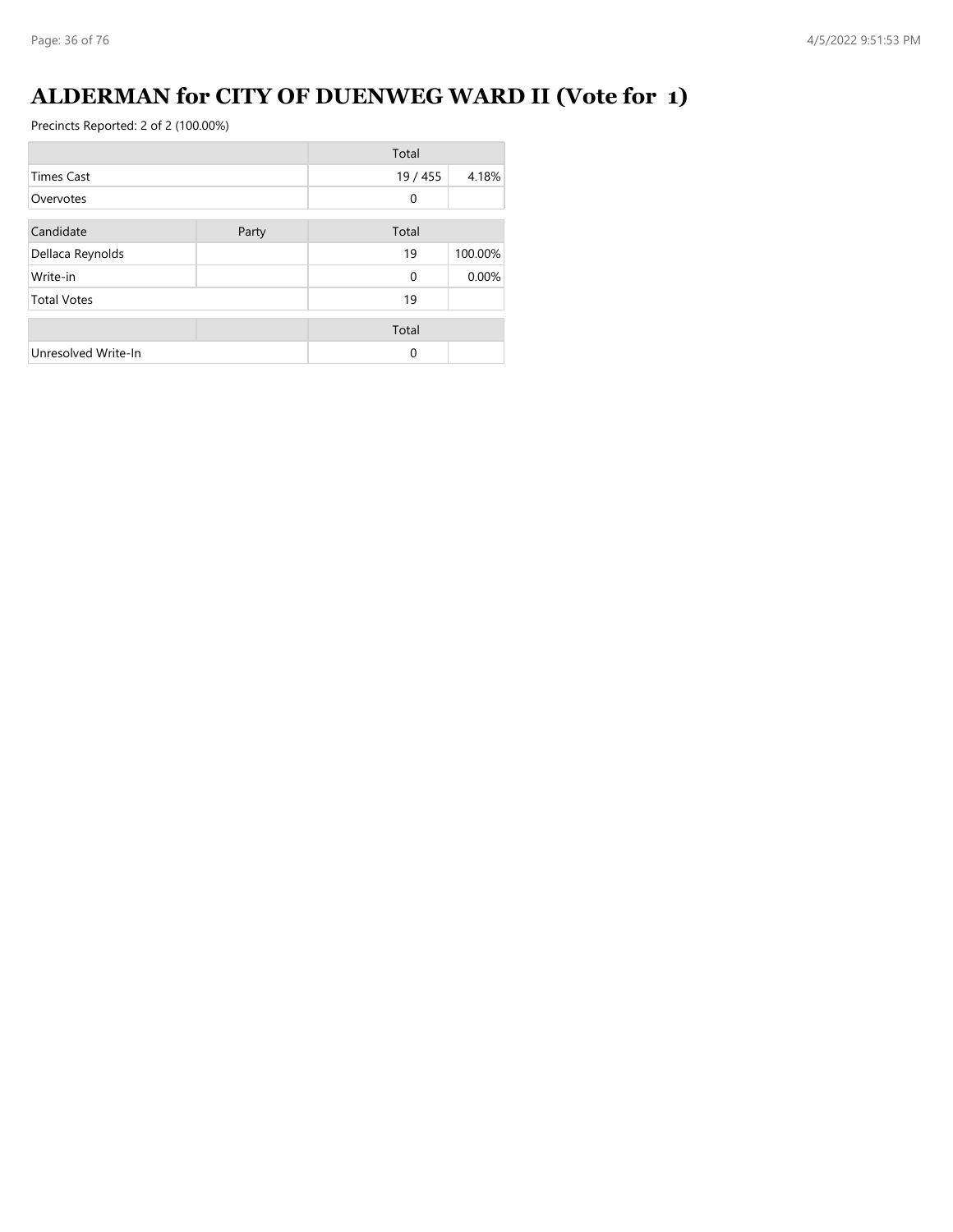## **ALDERMAN for CITY OF DUQUESNE WARD I (Vote for 1)**

|                     |       | Total    |         |
|---------------------|-------|----------|---------|
| <b>Times Cast</b>   |       | 59 / 775 | 7.61%   |
| Overvotes           |       | 0        |         |
| Candidate           | Party | Total    |         |
| Rebecca White       |       | 49       | 100.00% |
| Write-in            |       | 1        | 2.04%   |
| <b>Total Votes</b>  |       | 49       |         |
|                     |       | Total    |         |
| Unresolved Write-In |       | 1        |         |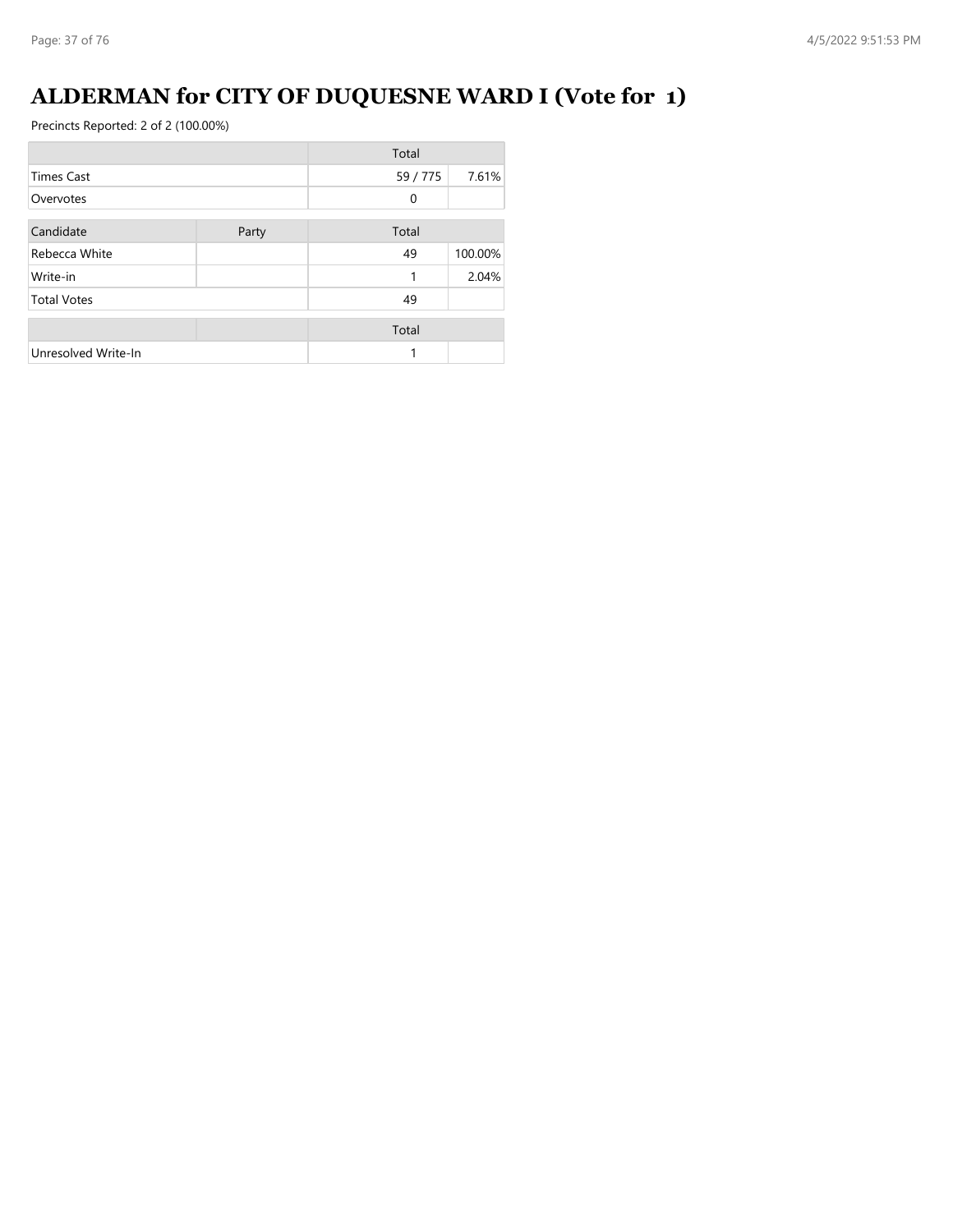## **ALDERMAN for CITY OF DUQUESNE WARD II (Vote for 1)**

|                     |       | Total        |         |
|---------------------|-------|--------------|---------|
| <b>Times Cast</b>   |       | 102 / 699    | 14.59%  |
| Overvotes           |       | $\mathbf{0}$ |         |
| Candidate           | Party | Total        |         |
| Jane Baine          |       | 80           | 100.00% |
| Write-in            |       | 7            | 8.75%   |
| <b>Total Votes</b>  |       | 80           |         |
|                     |       | Total        |         |
| Unresolved Write-In |       | 7            |         |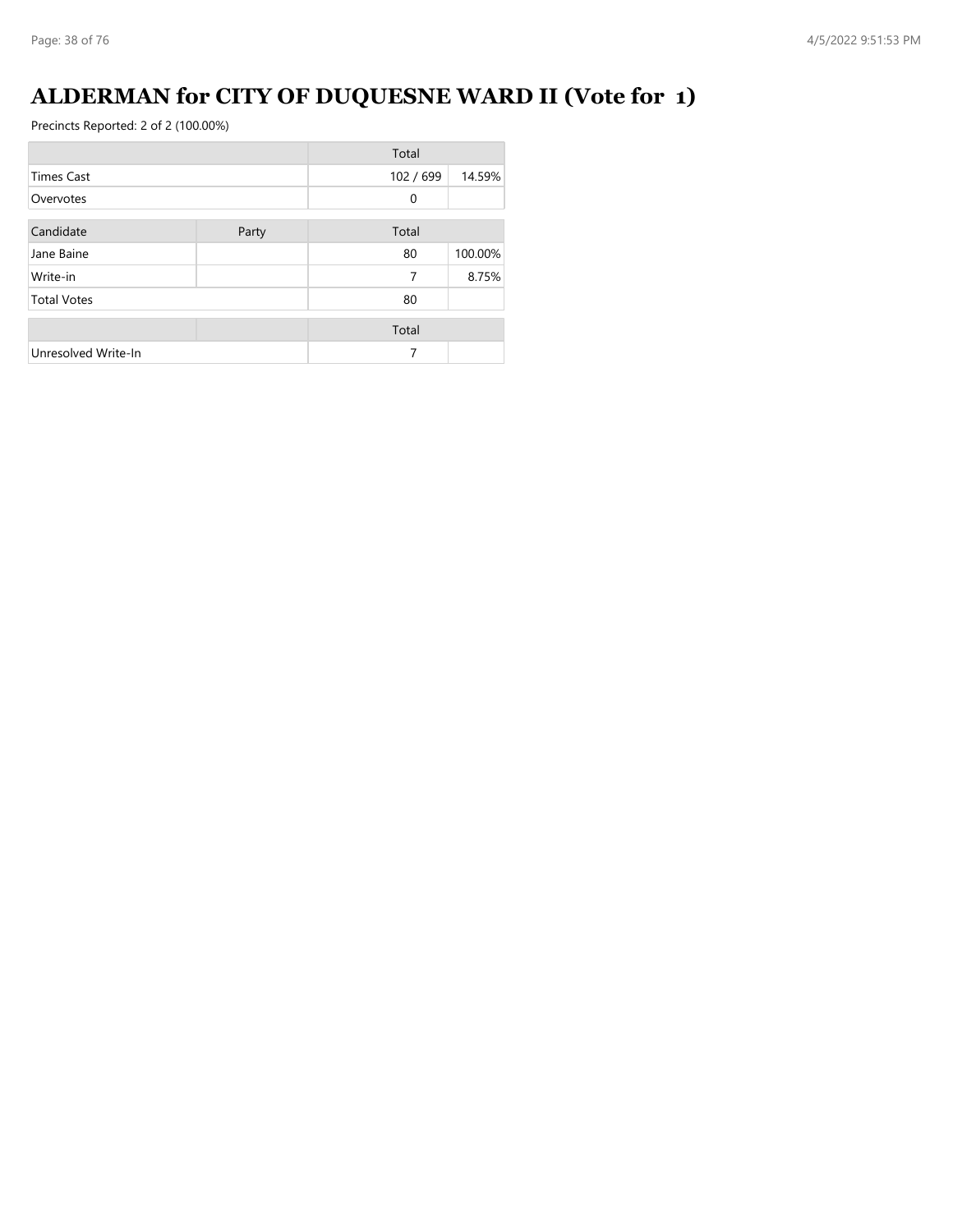### **ALDERMAN for CITY OF ORONOGO WARD 1 (Vote for 1)**

|                     |       | Total        |         |
|---------------------|-------|--------------|---------|
| <b>Times Cast</b>   |       | 87/514       | 16.93%  |
| Overvotes           |       | $\mathbf{0}$ |         |
| Candidate           | Party | Total        |         |
| Mark Lloyd          |       | 73           | 100.00% |
| Write-in            |       | 5            | 6.85%   |
| <b>Total Votes</b>  |       | 73           |         |
|                     |       | Total        |         |
| Unresolved Write-In |       | 5            |         |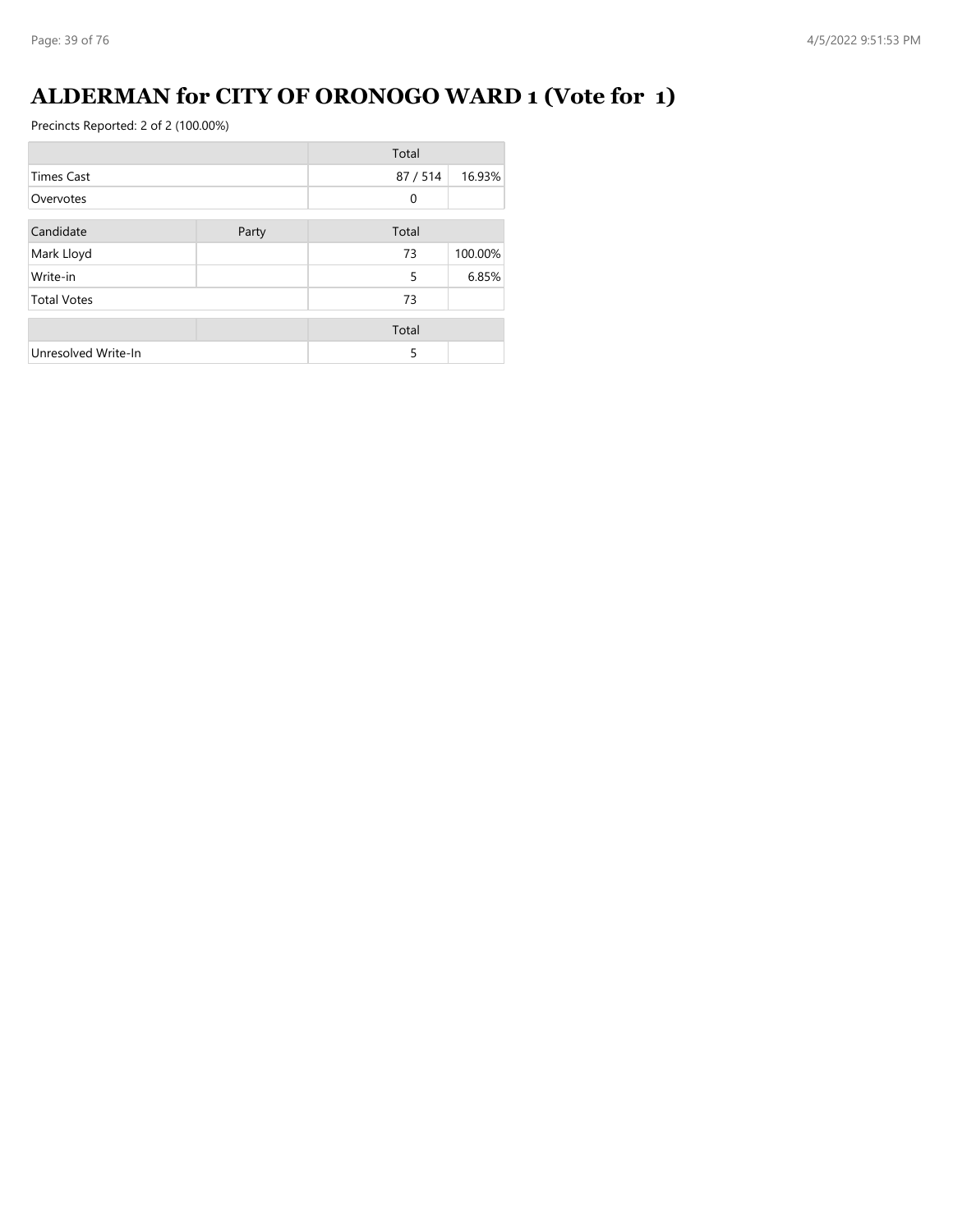## **ALDERMAN for CITY OF ORONOGO WARD 2 (Vote for 1)**

|                     |       | Total    |       |
|---------------------|-------|----------|-------|
| Times Cast          |       | 49 / 531 | 9.23% |
| Overvotes           |       | 0        |       |
| Candidate           | Party | Total    |       |
| Write-in            |       | 22       | N/A   |
| <b>Total Votes</b>  |       | $\Omega$ |       |
|                     |       | Total    |       |
| Unresolved Write-In |       | 22       |       |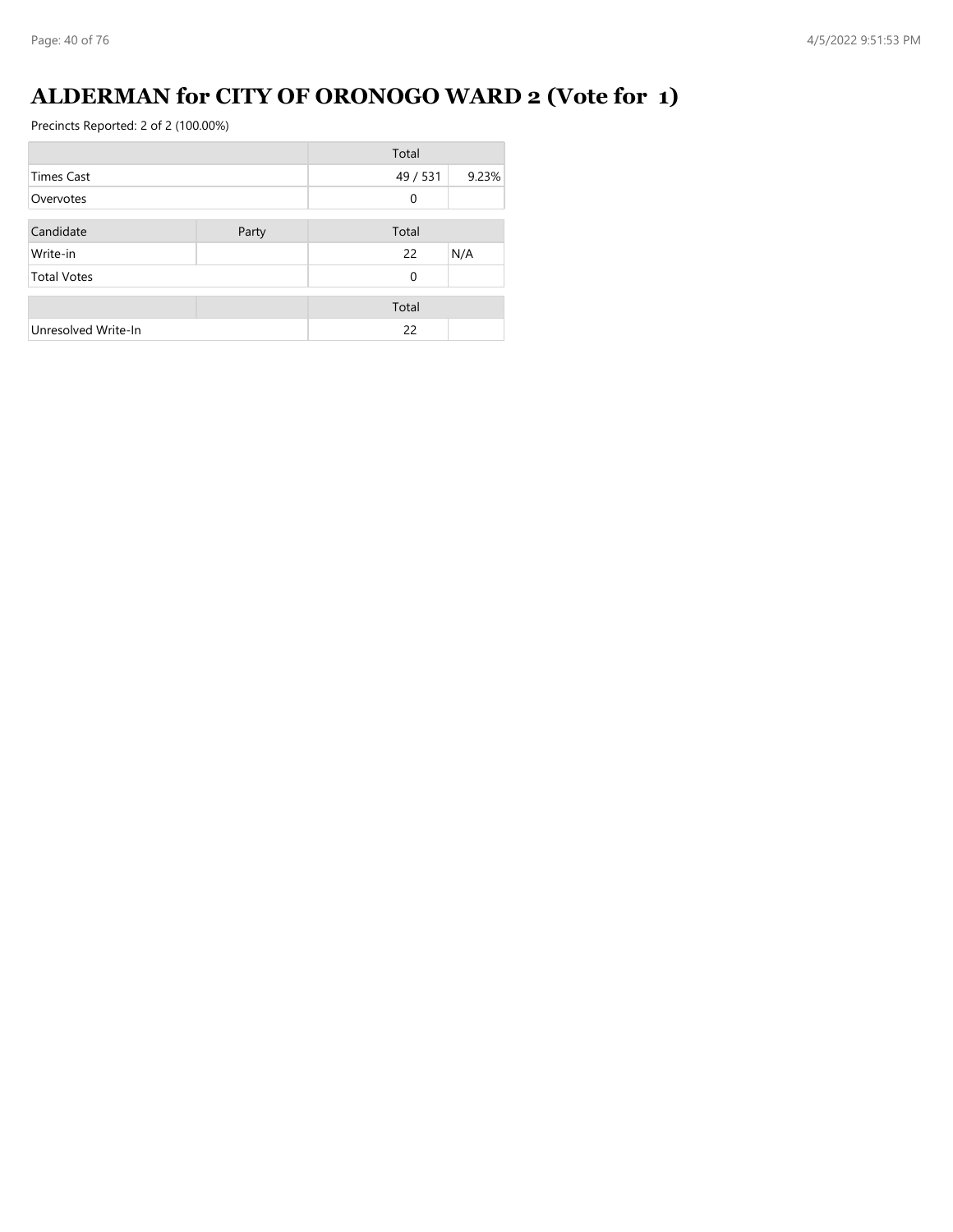# **ALDERMAN for CITY OF ORONOGO WARD 3 (Vote for 1)**

|                      |       | Total    |         |
|----------------------|-------|----------|---------|
| <b>Times Cast</b>    |       | 45 / 625 | 7.20%   |
| Overvotes            |       | $\Omega$ |         |
| Candidate            | Party | Total    |         |
| Kima Burnett-Francis |       | 37       | 100.00% |
| Write-in             |       | 1        | 2.70%   |
| <b>Total Votes</b>   |       | 37       |         |
|                      |       | Total    |         |
| Unresolved Write-In  |       |          |         |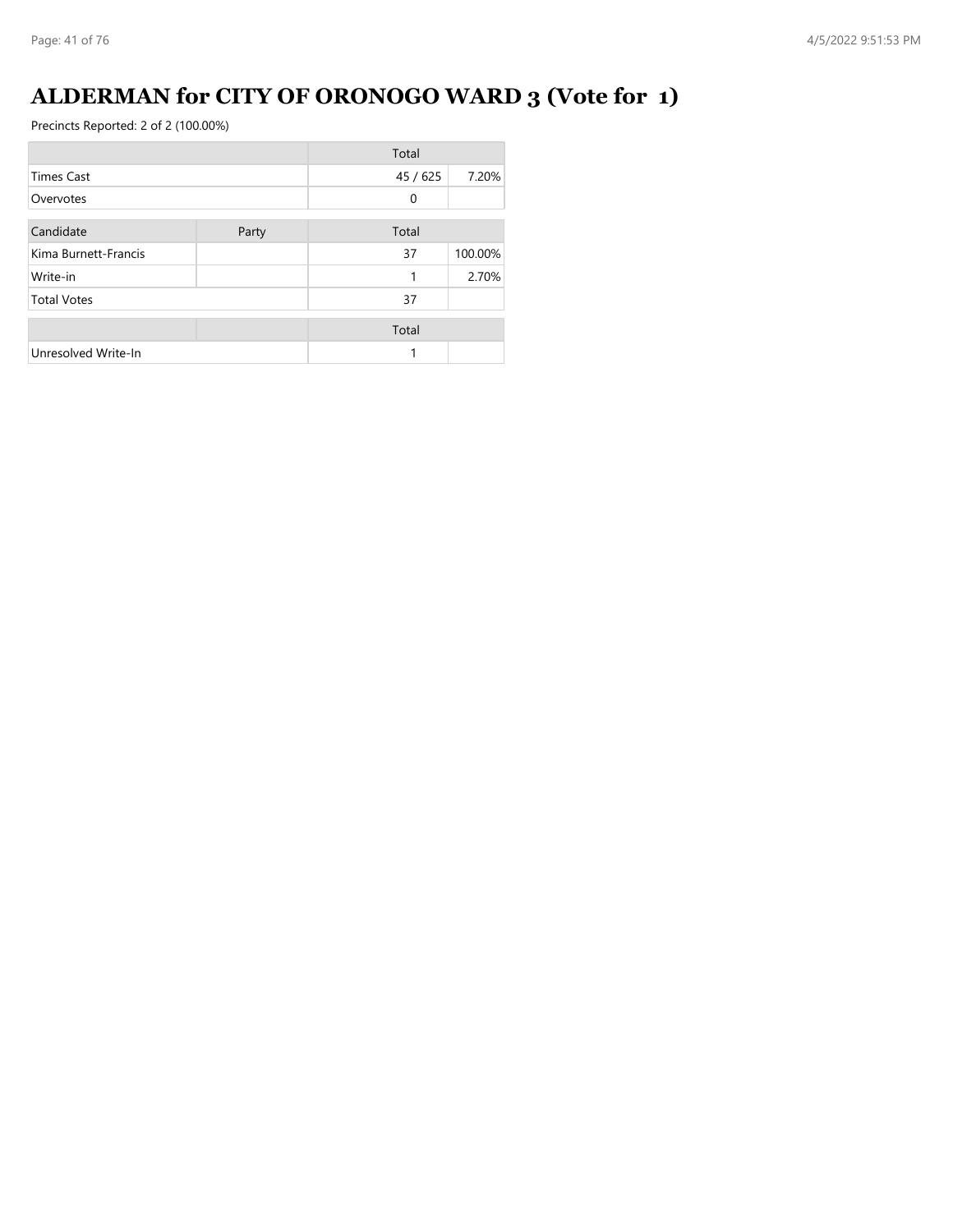### **ALDERMAN for CITY OF SARCOXIE WARD 1 (Vote for 1)**

|                     |       | Total    |         |
|---------------------|-------|----------|---------|
| <b>Times Cast</b>   |       | 38 / 399 | 9.52%   |
| Overvotes           |       | $\Omega$ |         |
| Candidate           | Party | Total    |         |
| Mary Ann Pennington |       | 32       | 100.00% |
| Write-in            |       | $\Omega$ | 0.00%   |
| <b>Total Votes</b>  |       | 32       |         |
|                     |       | Total    |         |
| Unresolved Write-In |       | $\Omega$ |         |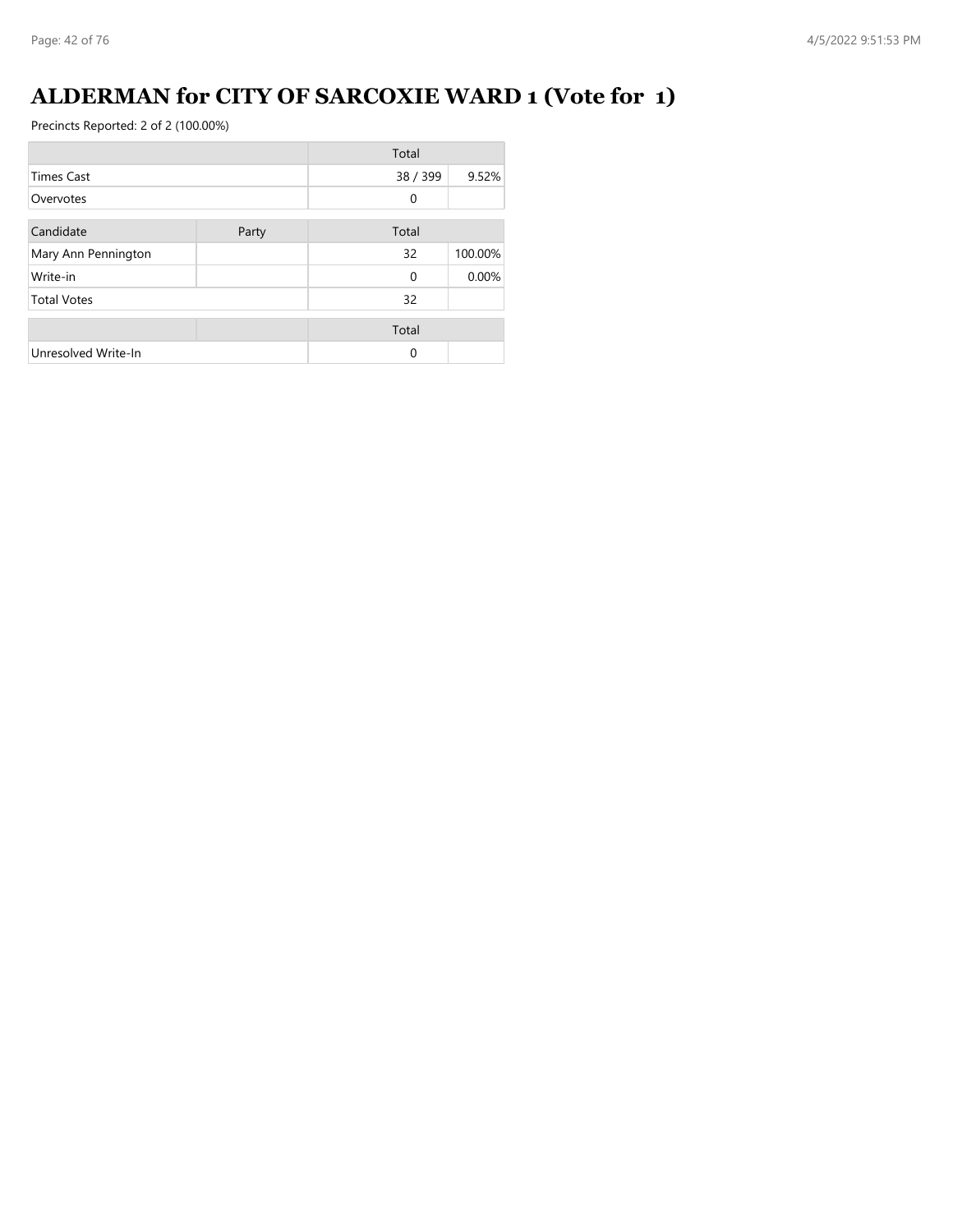### **ALDERMAN for CITY OF SARCOXIE WARD 2 (Vote for 1)**

|                     |       | Total          |         |
|---------------------|-------|----------------|---------|
| <b>Times Cast</b>   |       | 70 / 444       | 15.77%  |
| Overvotes           |       | $\mathbf{0}$   |         |
| Candidate           | Party | Total          |         |
| Sharon Black        |       | 57             | 100.00% |
| Write-in            |       | $\overline{c}$ | 3.51%   |
| <b>Total Votes</b>  |       | 57             |         |
|                     |       | Total          |         |
| Unresolved Write-In |       | $\mathcal{P}$  |         |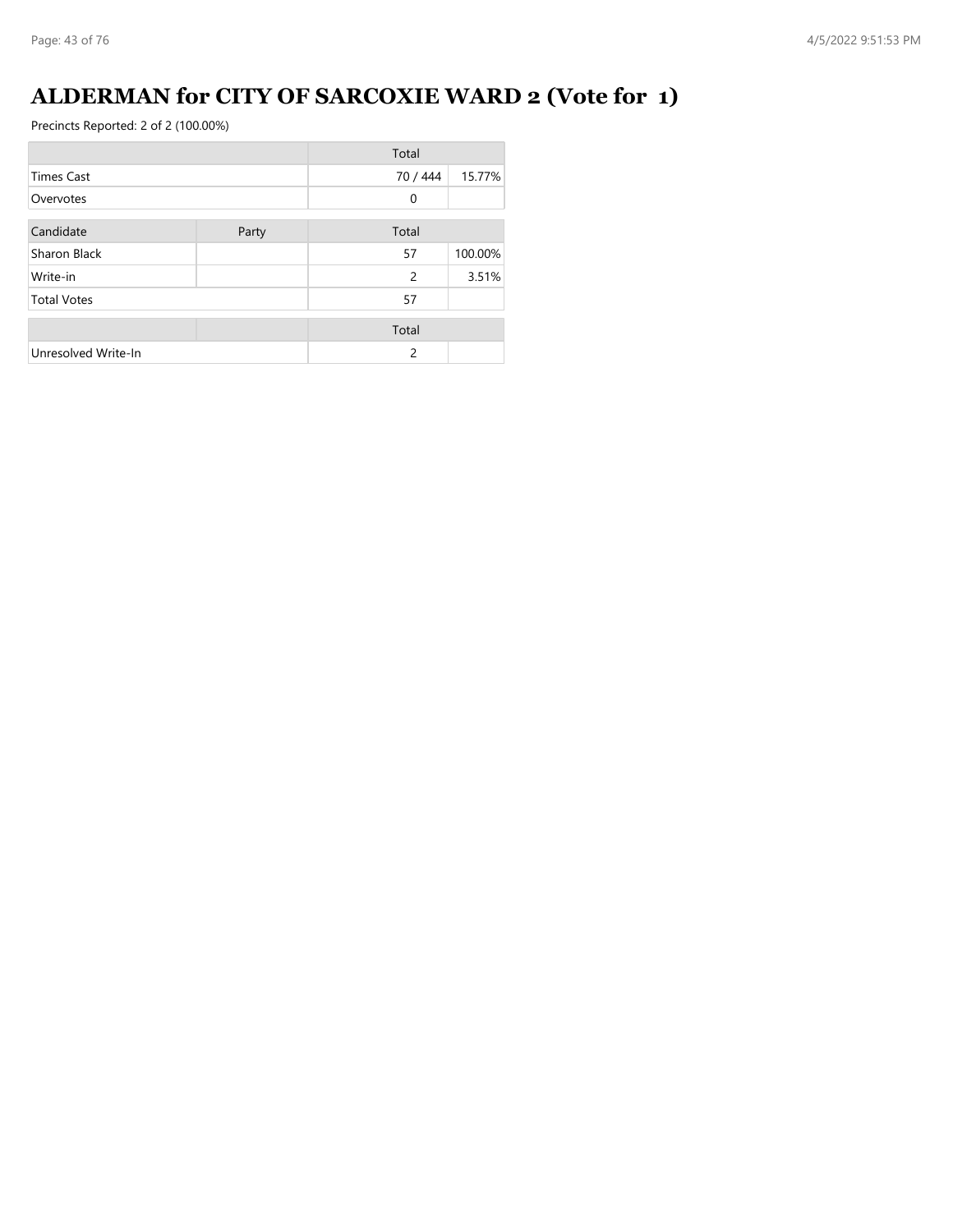### **COUNCIL PERSON for CITY OF CARTERVILLE WARD 1 (Vote for 1)**

|                     |       | Total    |        |
|---------------------|-------|----------|--------|
| <b>Times Cast</b>   |       | 87/376   | 23.14% |
| Overvotes           |       | 0        |        |
| Candidate           | Party | Total    |        |
| <b>Warren Myers</b> |       | 40       | 46.51% |
| Darlene Taylor      |       | 46       | 53.49% |
| Write-in            |       | $\Omega$ | 0.00%  |
| <b>Total Votes</b>  |       | 86       |        |
|                     |       | Total    |        |
| Unresolved Write-In |       | $\Omega$ |        |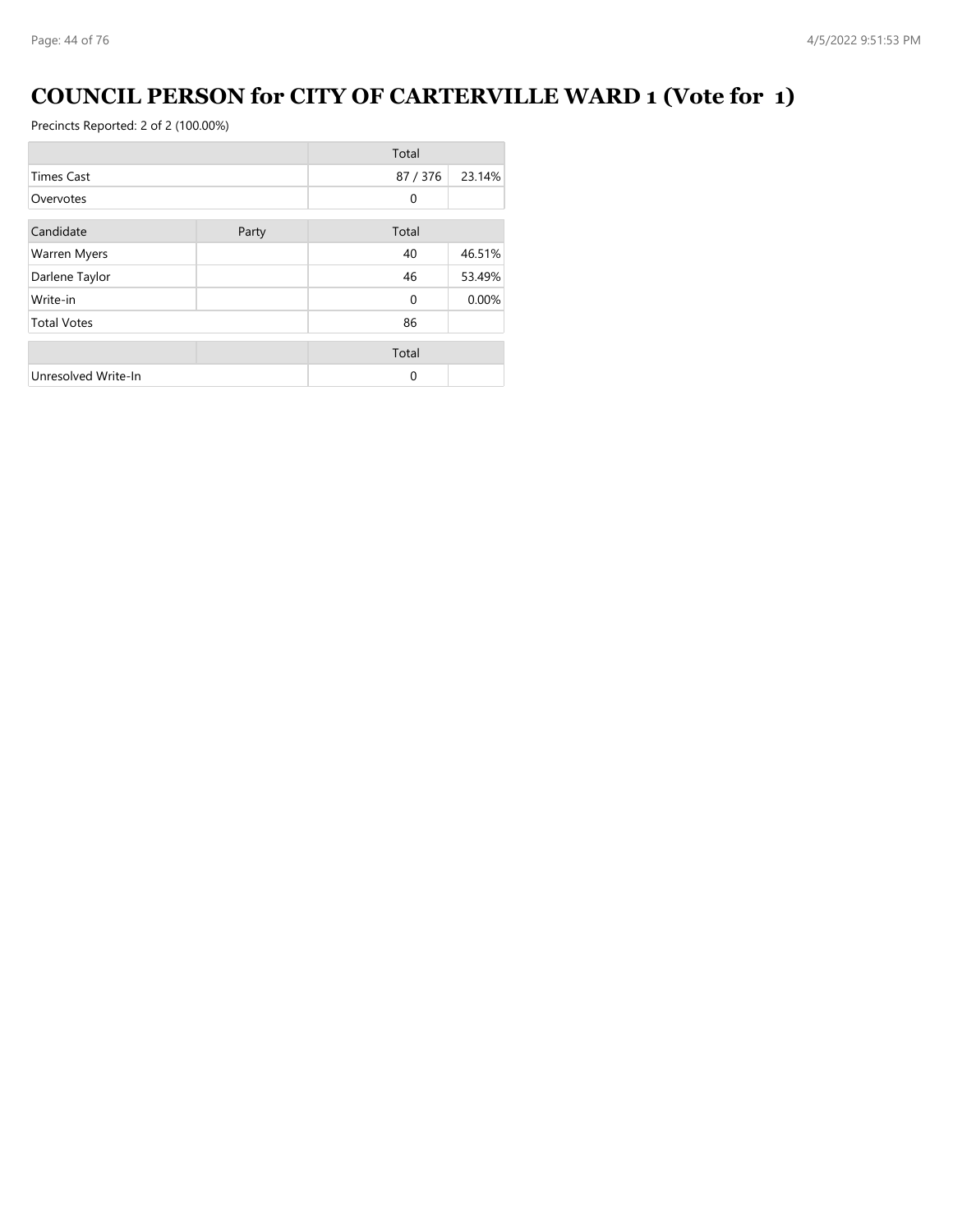### **COUNCIL PERSON for CITY OF CARTERVILLE WARD 2 (Vote for 1)**

|                     |       | Total          |         |
|---------------------|-------|----------------|---------|
| <b>Times Cast</b>   |       | 38 / 365       | 10.41%  |
| Overvotes           |       | $\mathbf{0}$   |         |
| Candidate           | Party | Total          |         |
| Jason Meyer         |       | 33             | 100.00% |
| Write-in            |       | $\mathfrak{p}$ | 6.06%   |
| <b>Total Votes</b>  |       | 33             |         |
|                     |       | Total          |         |
| Unresolved Write-In |       | $\mathcal{P}$  |         |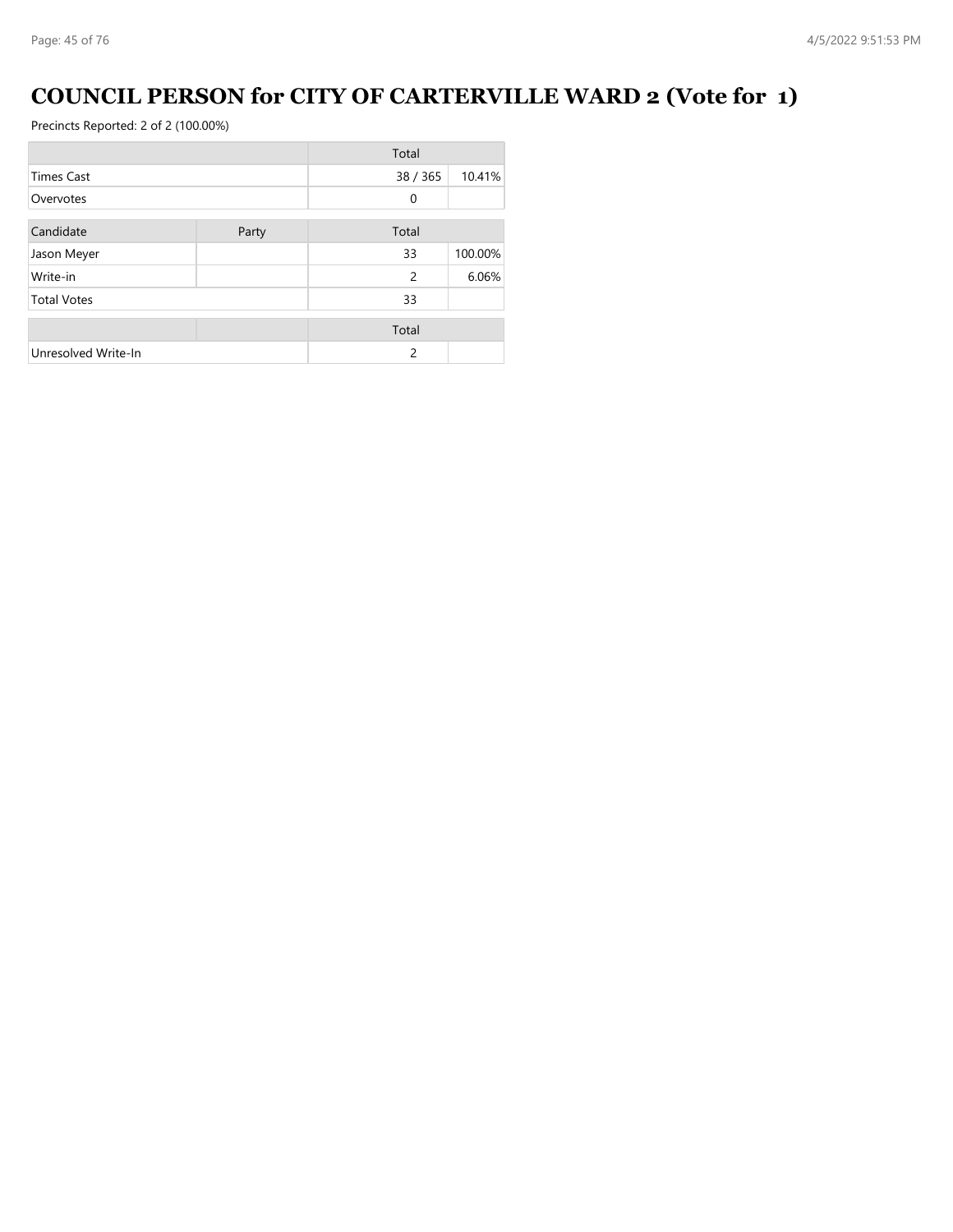### **COUNCIL PERSON for CITY OF CARTERVILLE WARD 3 (Vote for 1)**

|                     |       | Total        |        |
|---------------------|-------|--------------|--------|
| <b>Times Cast</b>   |       | 44 / 171     | 25.73% |
| Overvotes           |       | $\mathbf{0}$ |        |
| Candidate           | Party | Total        |        |
| Laura Evans         |       | 1            | 2.27%  |
| <b>Bryan Crane</b>  |       | 22           | 50.00% |
| Justin Lawson       |       | 21           | 47.73% |
| Write-in            |       | $\Omega$     | 0.00%  |
| <b>Total Votes</b>  |       | 44           |        |
|                     |       | Total        |        |
| Unresolved Write-In |       | $\Omega$     |        |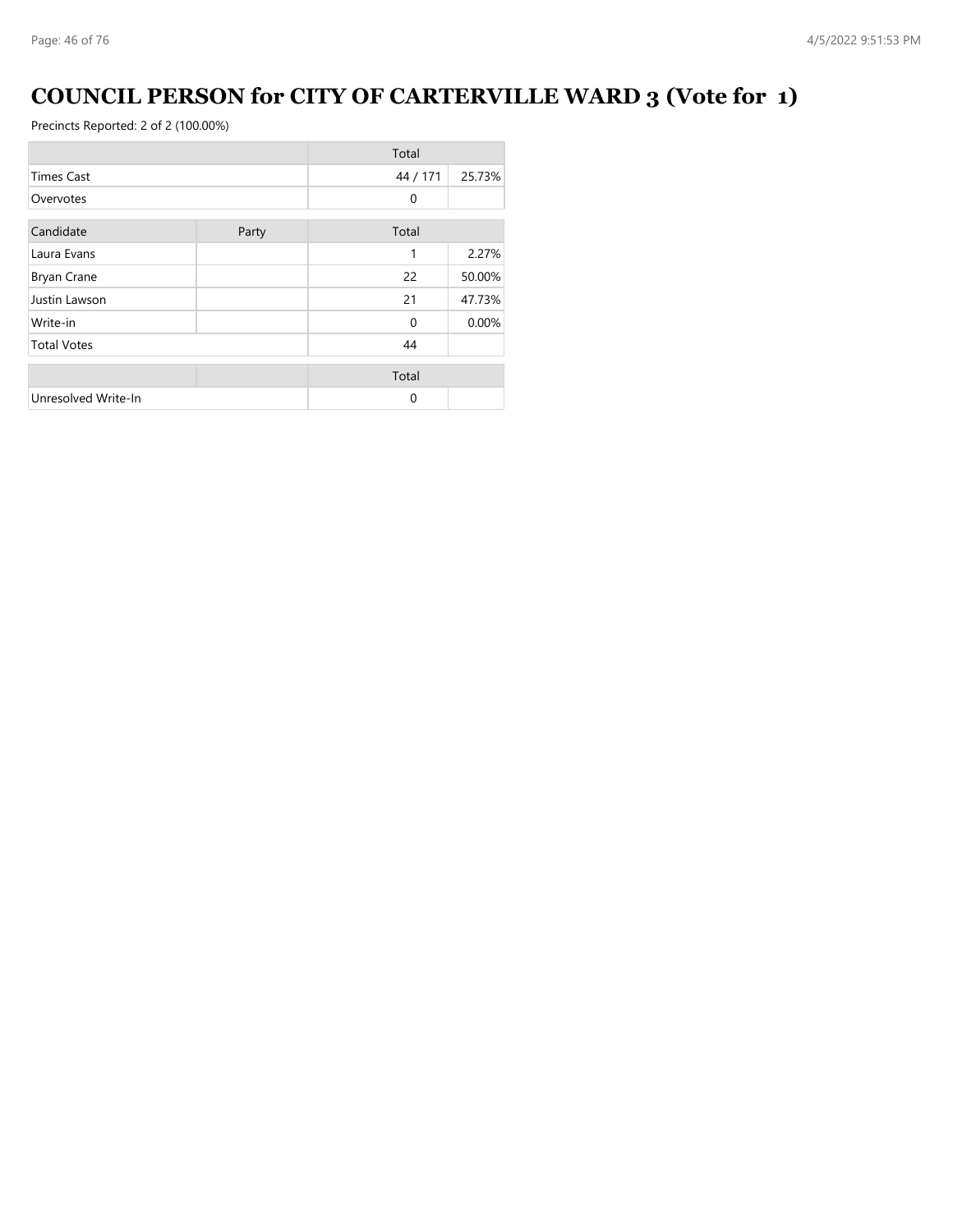### **COUNCIL PERSON for CITY OF CARTERVILLE WARD 4 (Vote for 1)**

|                       |       | Total    |        |
|-----------------------|-------|----------|--------|
| <b>Times Cast</b>     |       | 79 / 297 | 26.60% |
| Overvotes             |       | 0        |        |
| Candidate             | Party | Total    |        |
| Cris (Hamsher) Henkle |       | 40       | 50.63% |
| Alison Pendergrass    |       | 39       | 49.37% |
| Write-in              |       | $\Omega$ | 0.00%  |
| <b>Total Votes</b>    |       | 79       |        |
|                       |       | Total    |        |
| Unresolved Write-In   |       | $\Omega$ |        |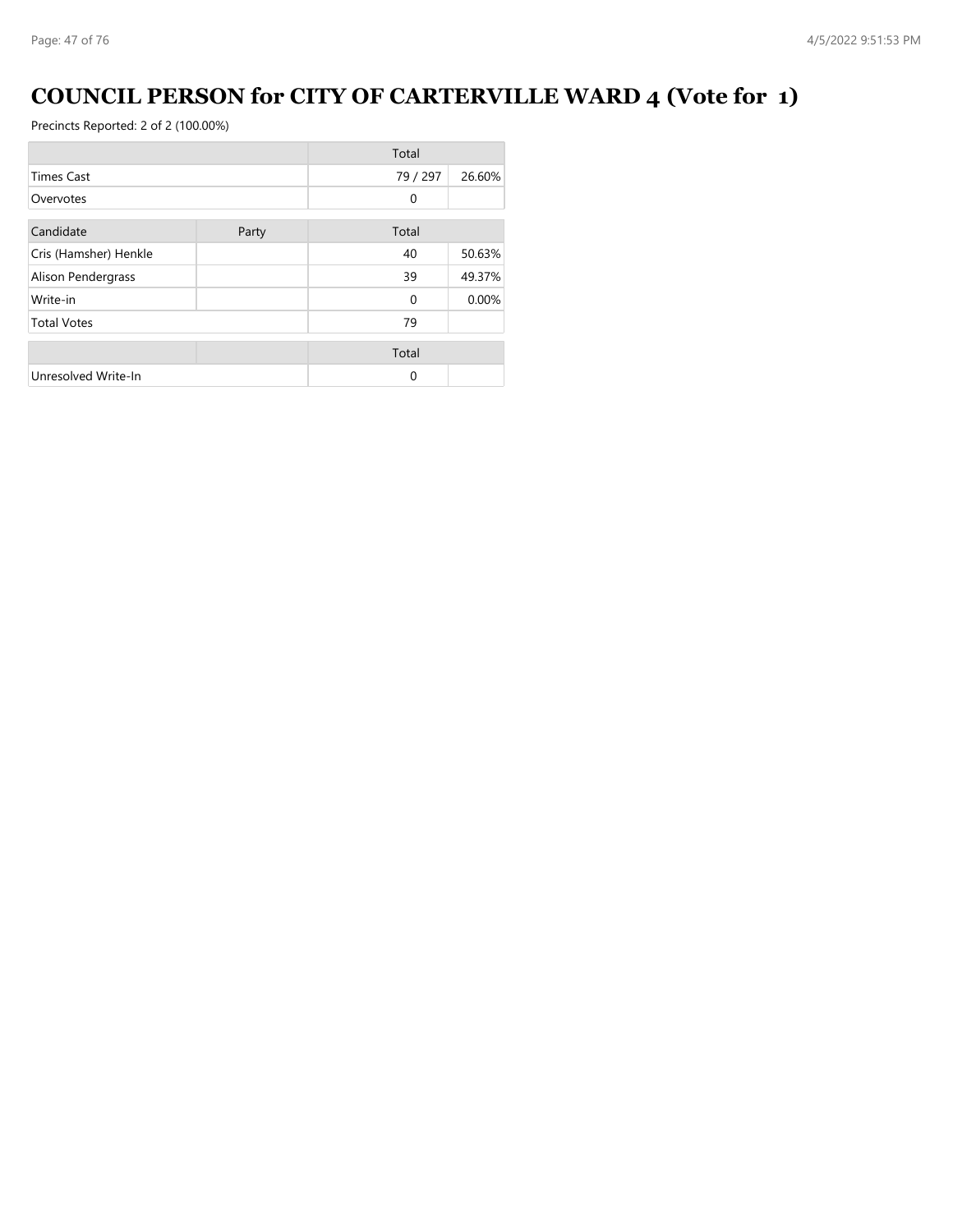### **COUNCIL PERSON for CITY OF JASPER WEST WARD (Vote for 1)**

|                       |       | Total        |         |
|-----------------------|-------|--------------|---------|
| <b>Times Cast</b>     |       | 32/172       | 18.60%  |
| Overvotes             |       | $\mathbf{0}$ |         |
| Candidate             | Party | Total        |         |
| <b>Russell Selvey</b> |       | 23           | 100.00% |
| Write-in              |       | 1            | 4.35%   |
| <b>Total Votes</b>    |       | 23           |         |
|                       |       | Total        |         |
| Unresolved Write-In   |       |              |         |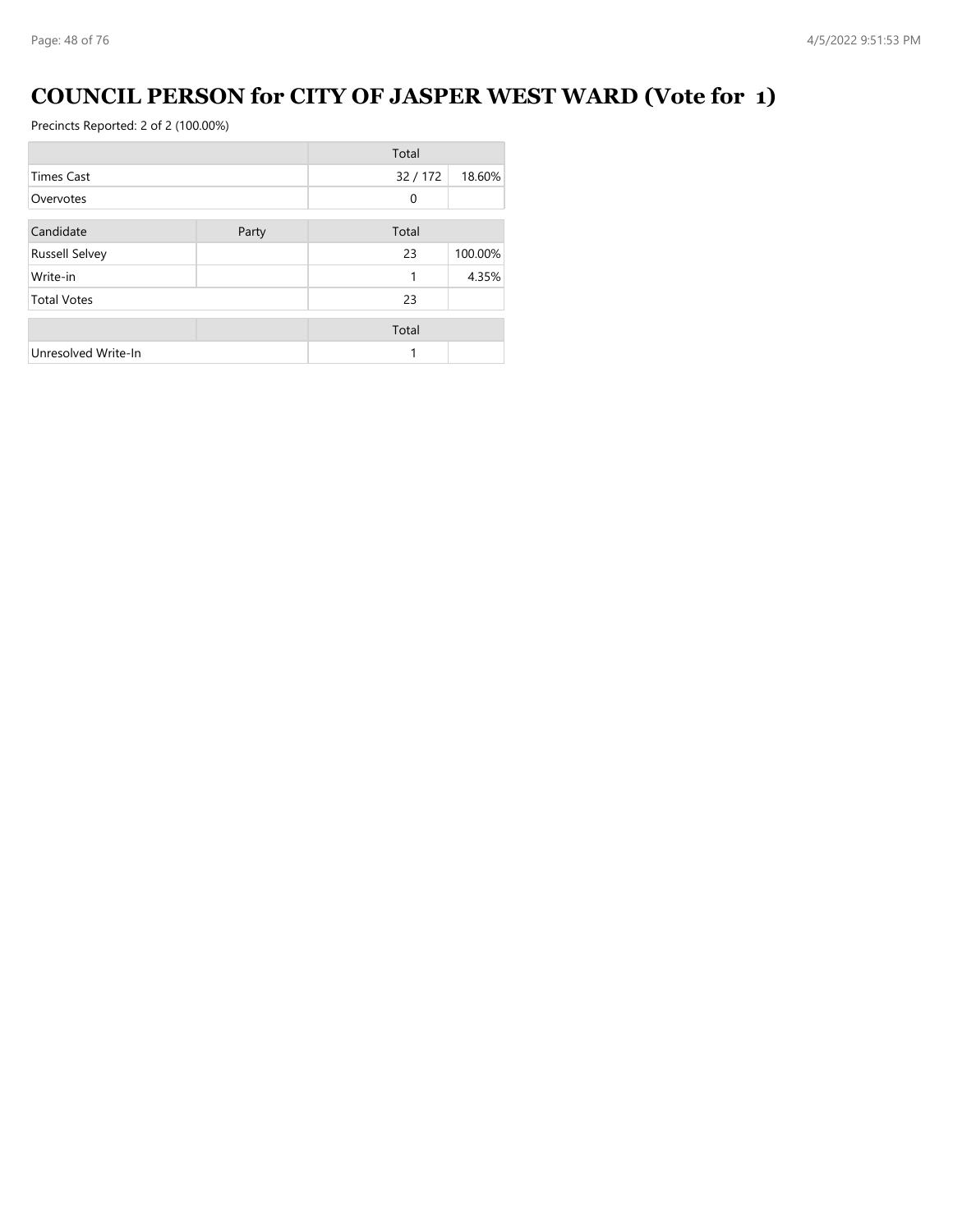### **COUNCIL PERSON for CITY OF JASPER EAST WARD (Vote for 1)**

|                      |       | Total          |         |
|----------------------|-------|----------------|---------|
| <b>Times Cast</b>    |       | 64 / 400       | 16.00%  |
| Overvotes            |       | $\mathbf{0}$   |         |
| Candidate            | Party | Total          |         |
| <b>Frank Shumard</b> |       | 50             | 100.00% |
| Write-in             |       | $\overline{c}$ | 4.00%   |
| <b>Total Votes</b>   |       | 50             |         |
|                      |       | Total          |         |
| Unresolved Write-In  |       | $\mathcal{P}$  |         |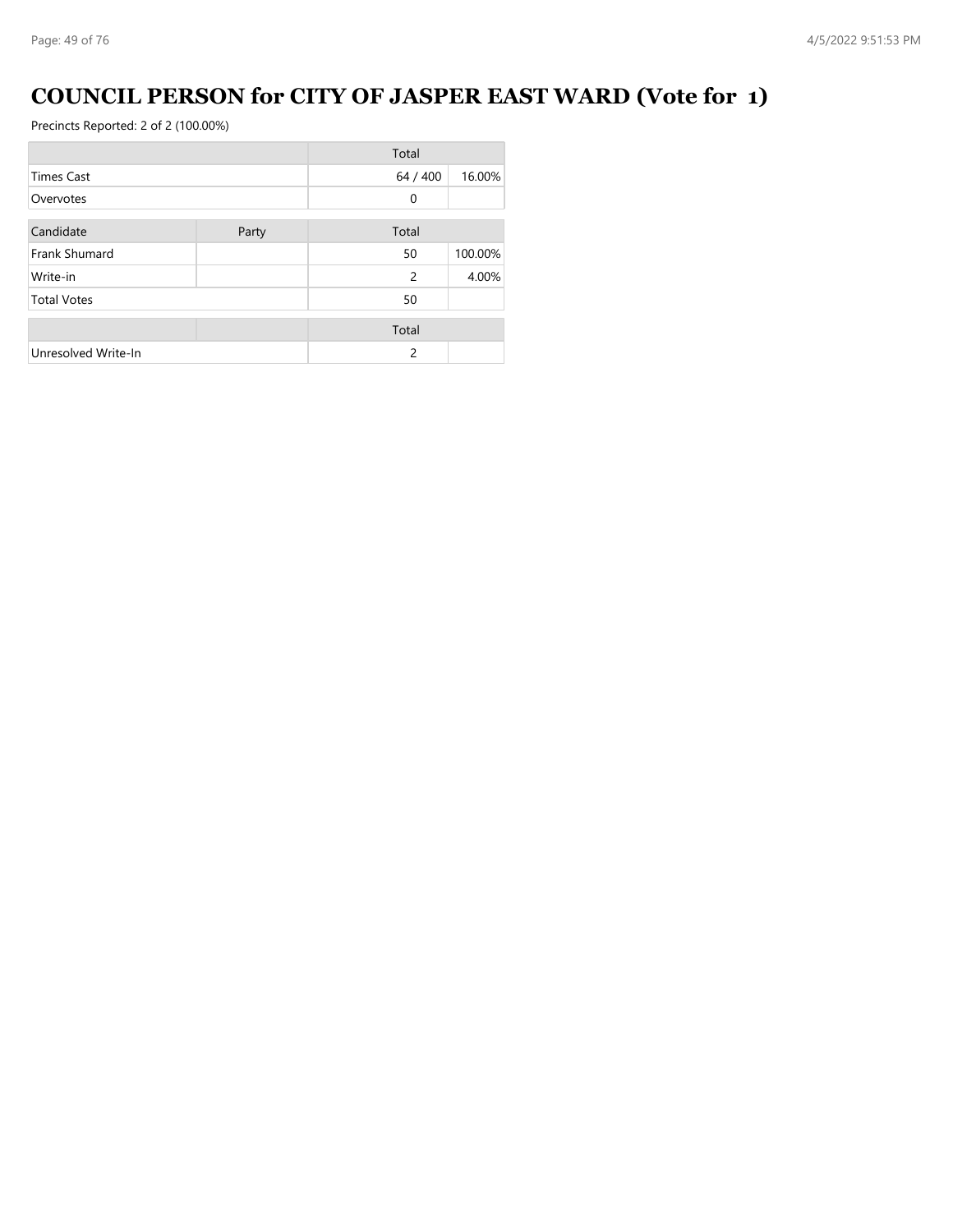### **COUNCIL PERSON for CITY OF WEBB CITY WARD 1 (Vote for 1)**

|                     |       | Total       |         |
|---------------------|-------|-------------|---------|
| <b>Times Cast</b>   |       | 116 / 1,881 | 6.17%   |
| Overvotes           |       | 0           |         |
| Candidate           | Party | Total       |         |
| Ray Edwards         |       | 103         | 100.00% |
| Write-in            |       | 2           | 1.94%   |
| <b>Total Votes</b>  |       | 103         |         |
|                     |       | Total       |         |
| Unresolved Write-In |       | 2           |         |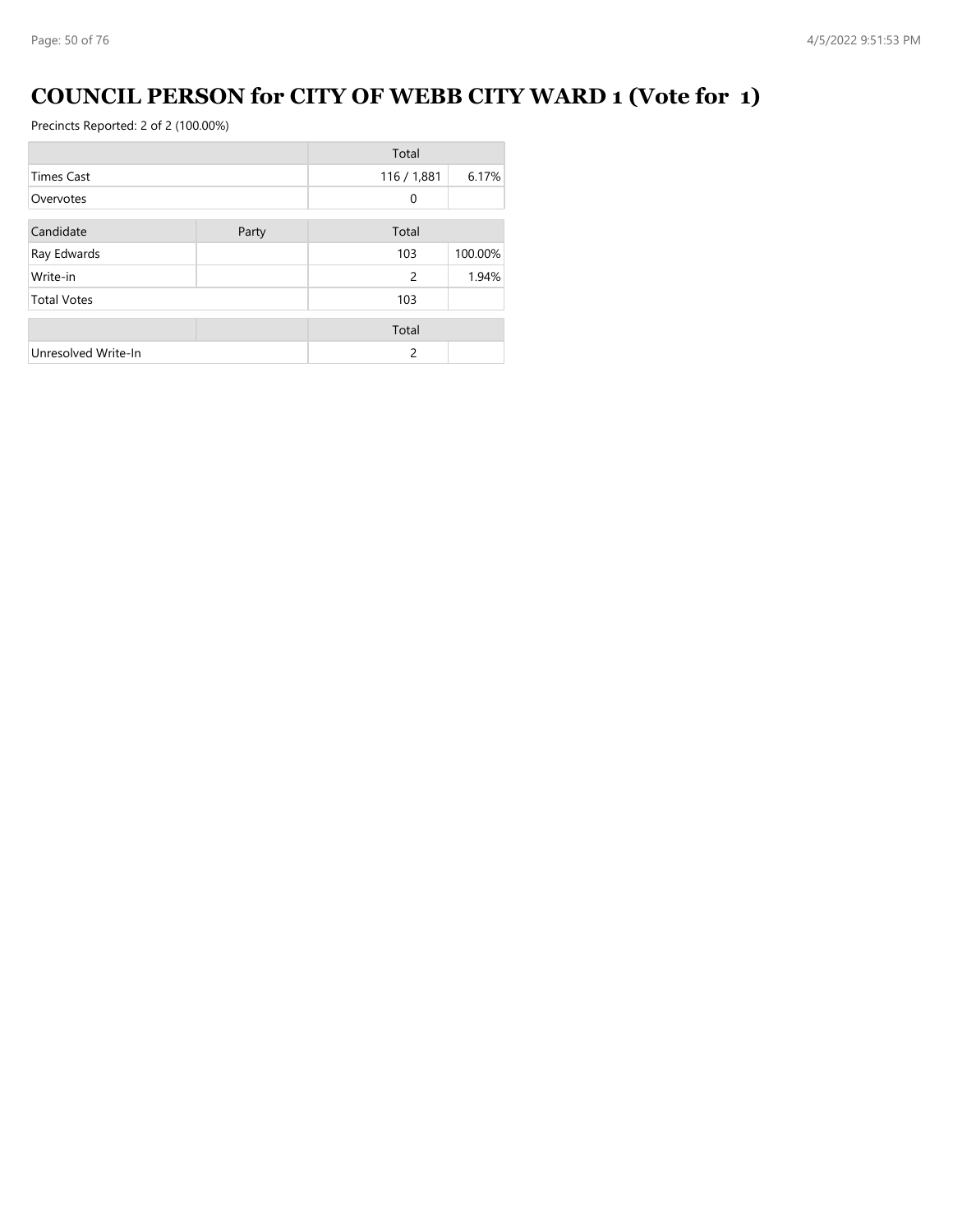### **COUNCIL PERSON for CITY OF WEBB CITY WARD 2 (Vote for 1)**

|                     |       | Total       |         |
|---------------------|-------|-------------|---------|
| <b>Times Cast</b>   |       | 122 / 1,779 | 6.86%   |
| Overvotes           |       | 0           |         |
| Candidate           | Party | Total       |         |
| Alisa Barroeta      |       | 109         | 100.00% |
| Write-in            |       | 1           | 0.92%   |
| <b>Total Votes</b>  |       | 109         |         |
|                     |       | Total       |         |
| Unresolved Write-In |       | 1           |         |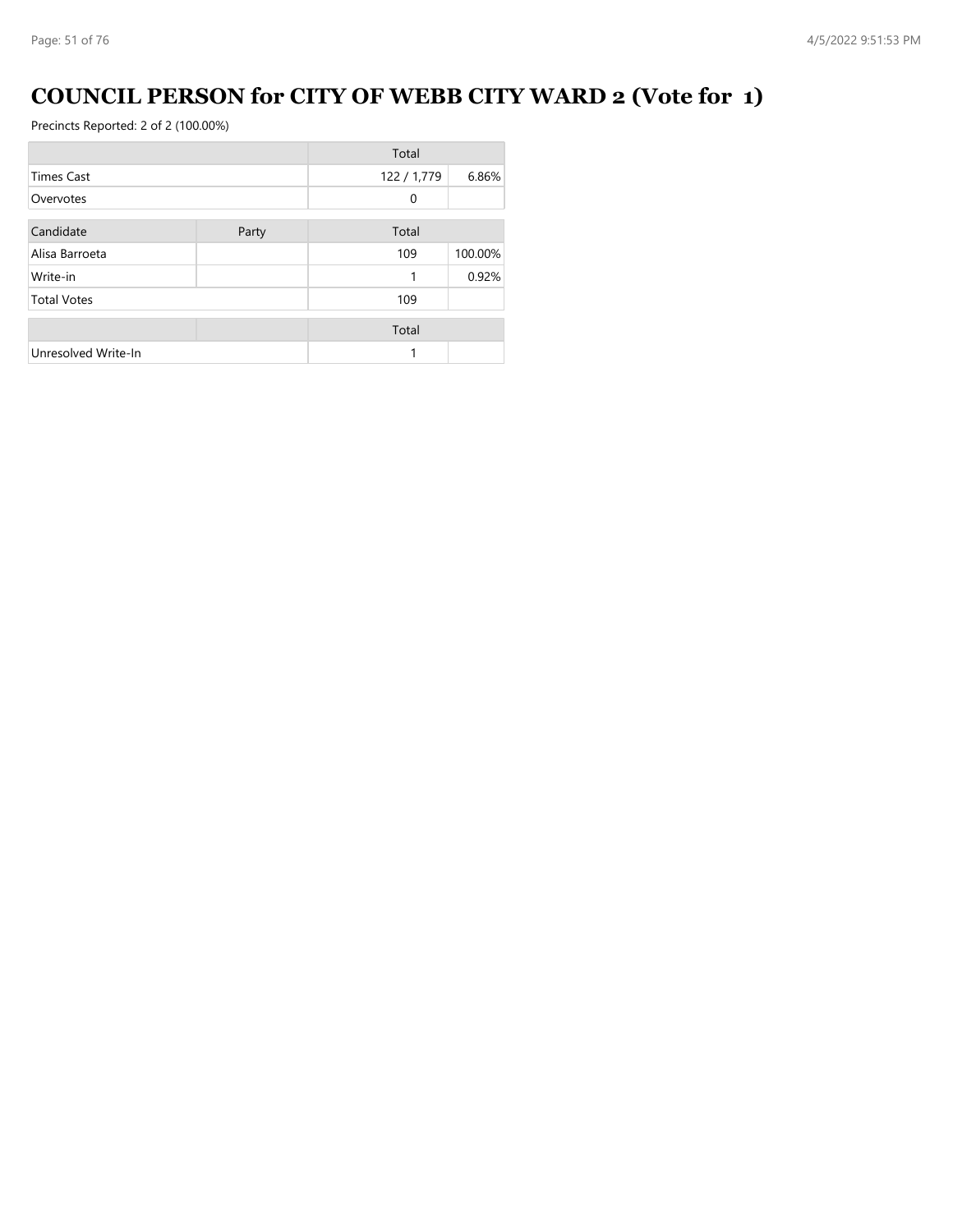## **COUNCIL PERSON for CITY OF WEBB CITY WARD 3 (Vote for 1)**

|                     |       | Total         |         |
|---------------------|-------|---------------|---------|
| <b>Times Cast</b>   |       | 253 / 2,952   | 8.57%   |
| Overvotes           |       | 0             |         |
| Candidate           | Party | Total         |         |
| Jerry Fisher        |       | 227           | 100.00% |
| Write-in            |       | 2             | 0.88%   |
| <b>Total Votes</b>  |       | 227           |         |
|                     |       | Total         |         |
| Unresolved Write-In |       | $\mathcal{P}$ |         |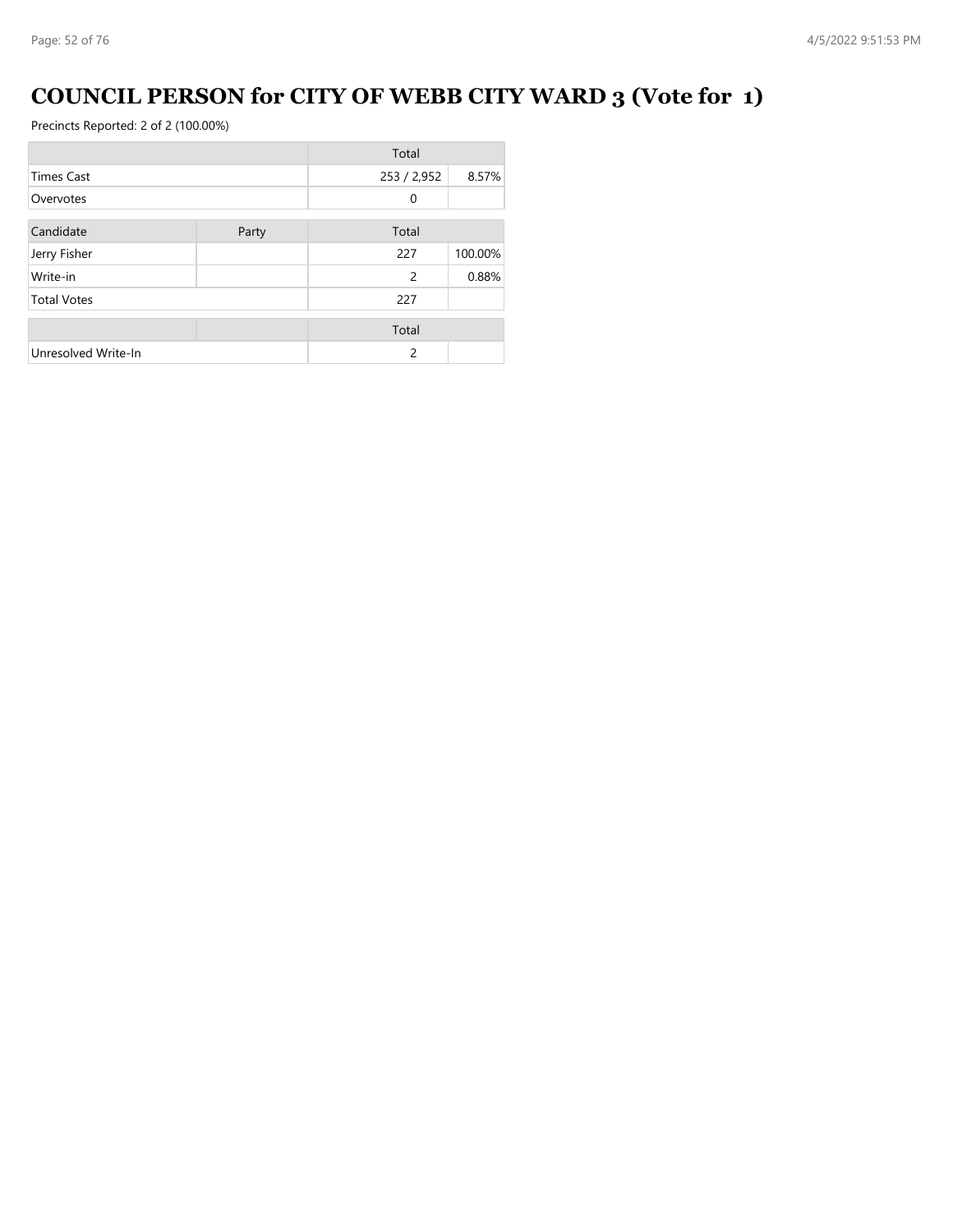### **COUNCIL PERSON for CITY OF WEBB CITY WARD 4 (Vote for 1)**

|                     |       | Total       |         |
|---------------------|-------|-------------|---------|
| <b>Times Cast</b>   |       | 209 / 1,969 | 10.61%  |
| Overvotes           |       | 0           |         |
| Candidate           | Party | Total       |         |
| Jim Dawson          |       | 192         | 100.00% |
| Write-in            |       | $\Omega$    | 0.00%   |
| <b>Total Votes</b>  |       | 192         |         |
|                     |       | Total       |         |
| Unresolved Write-In |       | $\Omega$    |         |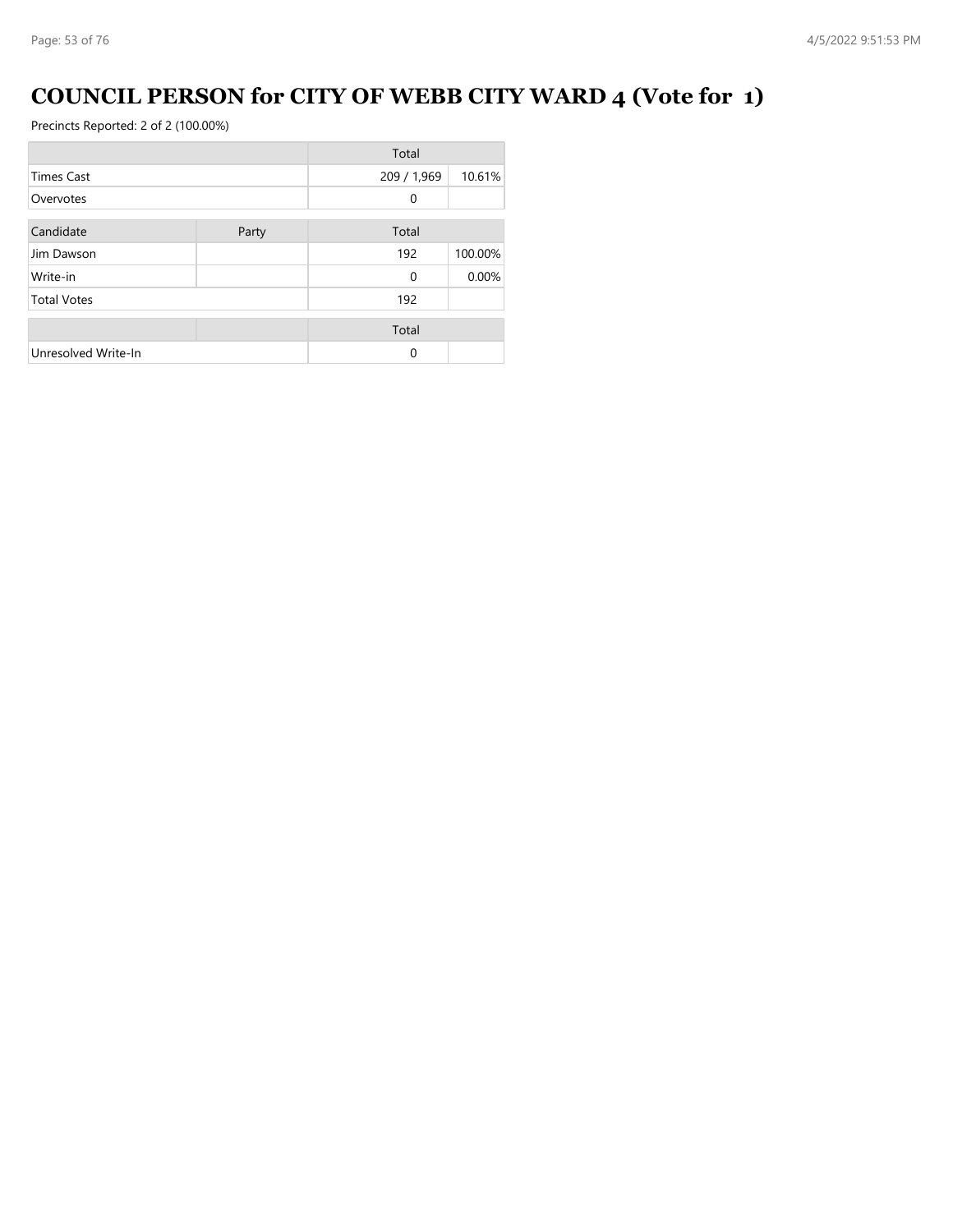### **COUNCIL MEMBER for CITY OF CARTHAGE 1ST WARD (Vote for 1)**

|                     |       | Total       |        |
|---------------------|-------|-------------|--------|
| <b>Times Cast</b>   |       | 101 / 1,068 | 9.46%  |
| Overvotes           |       | $\Omega$    |        |
| Candidate           | Party | Total       |        |
| Brandi Ensor        |       | 54          | 57.45% |
| Maria Marroquin     |       | 40          | 42.55% |
| Write-in            |       | 2           | 2.13%  |
| <b>Total Votes</b>  |       | 94          |        |
|                     |       | Total       |        |
| Unresolved Write-In |       | 2           |        |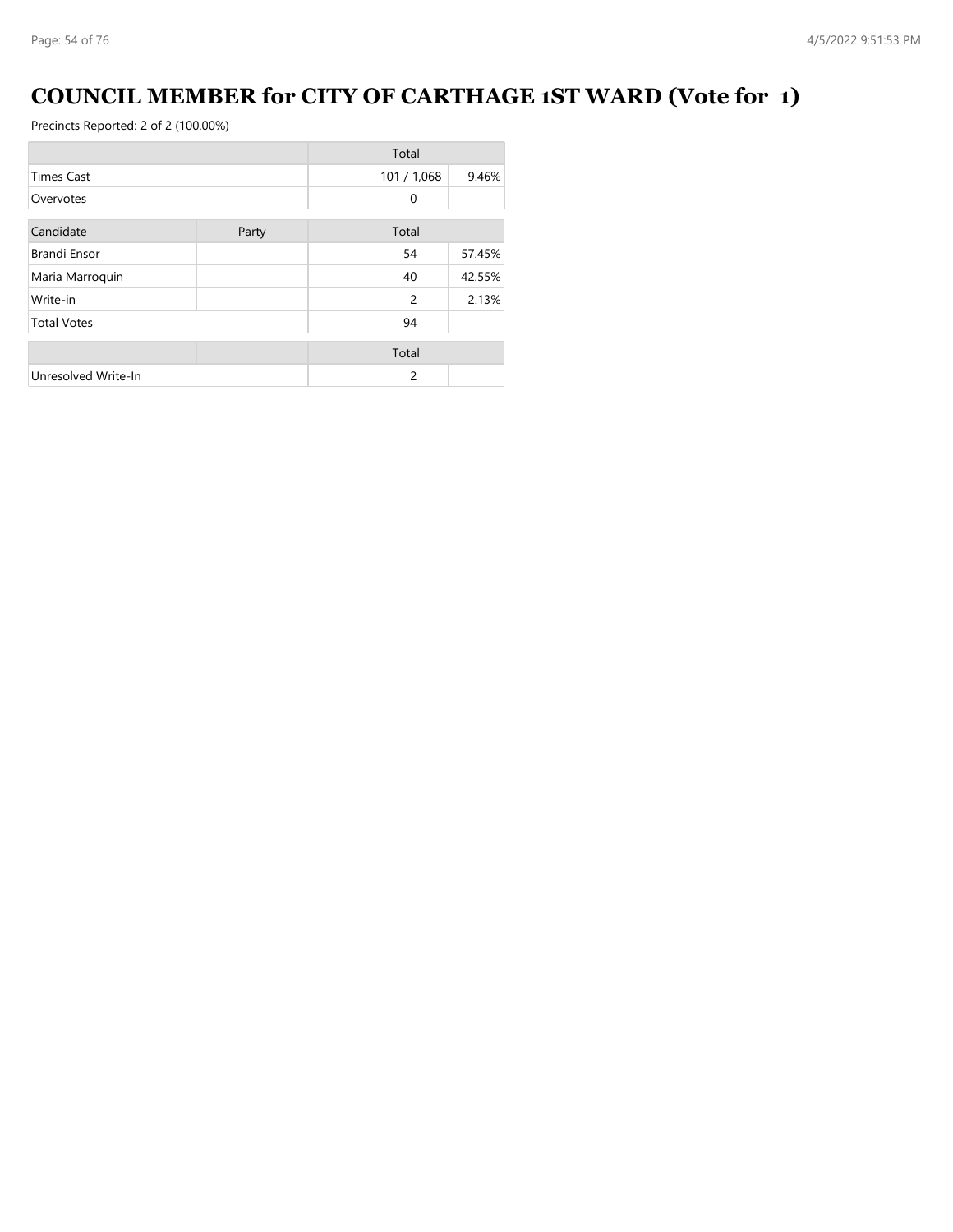### **COUNCIL MEMBER for CITY OF CARTHAGE 2ND WARD (Vote for 1)**

|                     |       | Total      |         |
|---------------------|-------|------------|---------|
| <b>Times Cast</b>   |       | 48 / 1,124 | 4.27%   |
| Overvotes           |       | 0          |         |
| Candidate           | Party | Total      |         |
| Trudy Blankenship   |       | 43         | 100.00% |
| Write-in            |       | 1          | 2.33%   |
| <b>Total Votes</b>  |       | 43         |         |
|                     |       | Total      |         |
| Unresolved Write-In |       |            |         |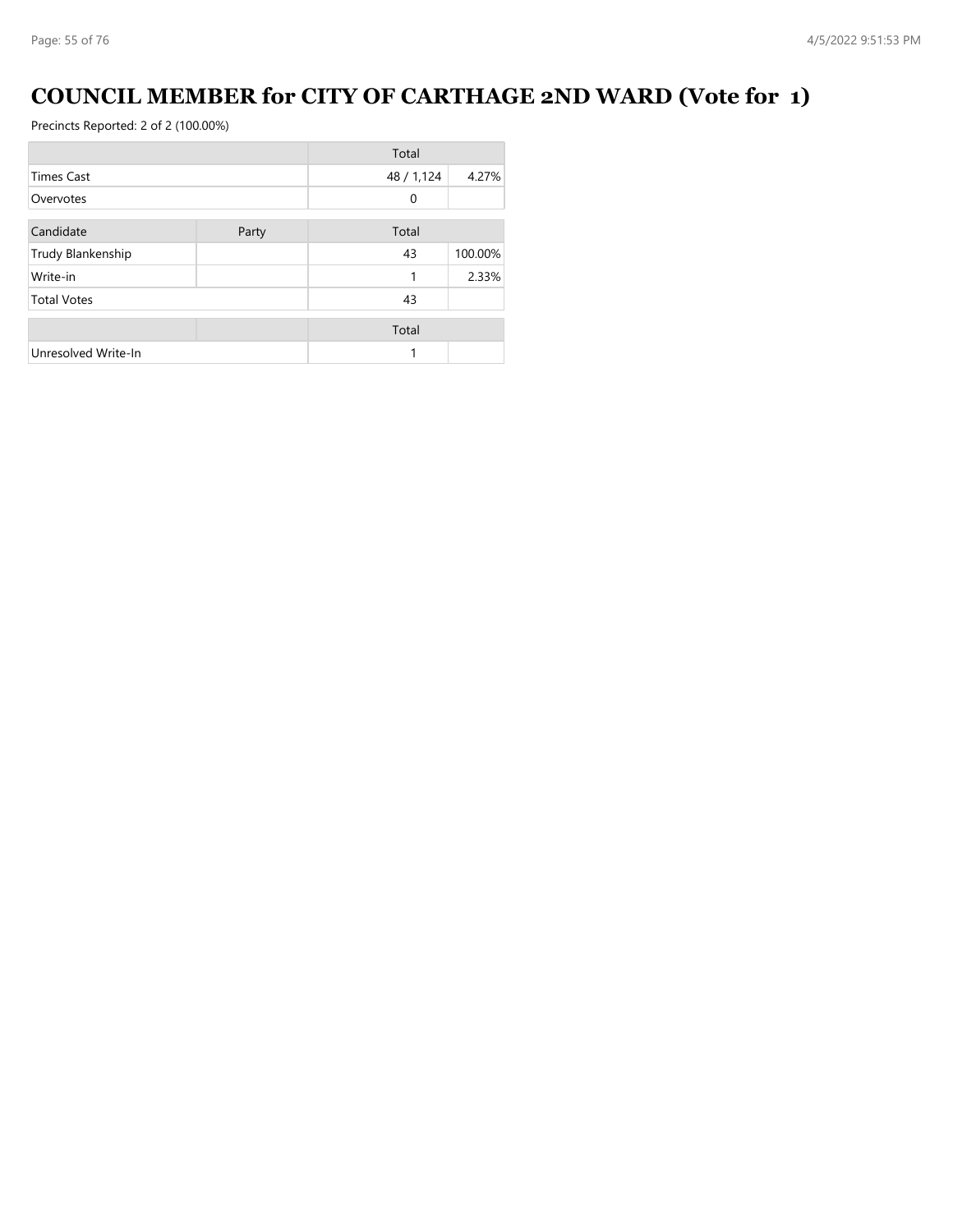### **COUNCIL MEMBER for CITY OF CARTHAGE 3RD WARD (Vote for 1)**

|                     |       | Total       |        |
|---------------------|-------|-------------|--------|
| <b>Times Cast</b>   |       | 183 / 1,549 | 11.81% |
| Overvotes           |       | 0           |        |
| Candidate           | Party | Total       |        |
|                     |       |             |        |
| Mike Daugherty      |       | 46          | 26.44% |
| Robin D. Blair      |       | 128         | 73.56% |
| Write-in            |       | 1           | 0.57%  |
| <b>Total Votes</b>  |       | 174         |        |
|                     |       | Total       |        |
| Unresolved Write-In |       | 1           |        |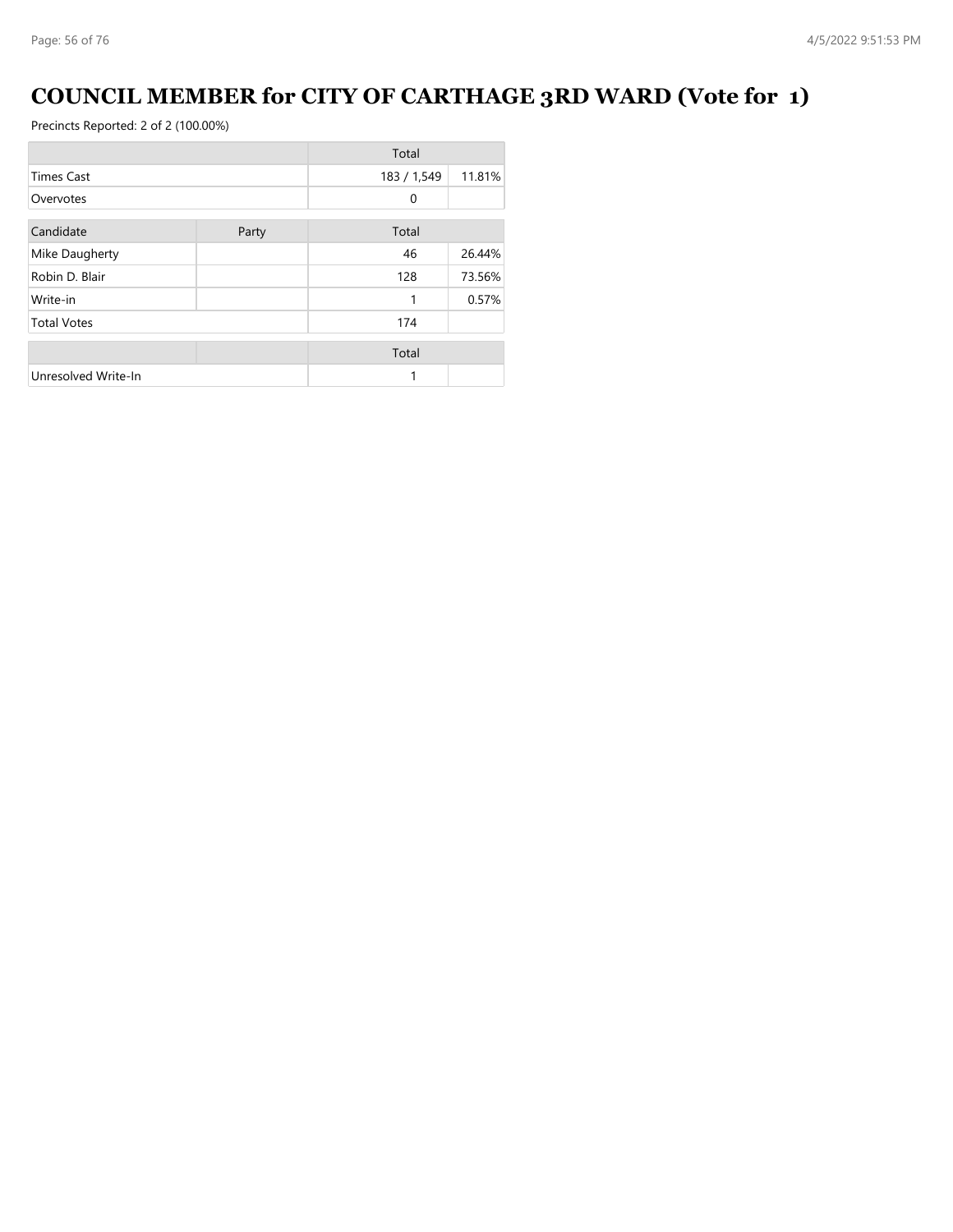### **COUNCIL MEMBER for CITY OF CARTHAGE 4TH WARD (Vote for 1)**

|                     |       | Total       |        |
|---------------------|-------|-------------|--------|
| <b>Times Cast</b>   |       | 436 / 2,213 | 19.70% |
| Overvotes           |       | 0           |        |
| Candidate           | Party | Total       |        |
| Ed Hardesty         |       | 266         | 65.84% |
| Craig Diggs         |       | 92          | 22.77% |
| Aaron McDonald      |       | 46          | 11.39% |
| Write-in            |       | 5           | 1.24%  |
| <b>Total Votes</b>  |       | 404         |        |
|                     |       | Total       |        |
| Unresolved Write-In |       | 5           |        |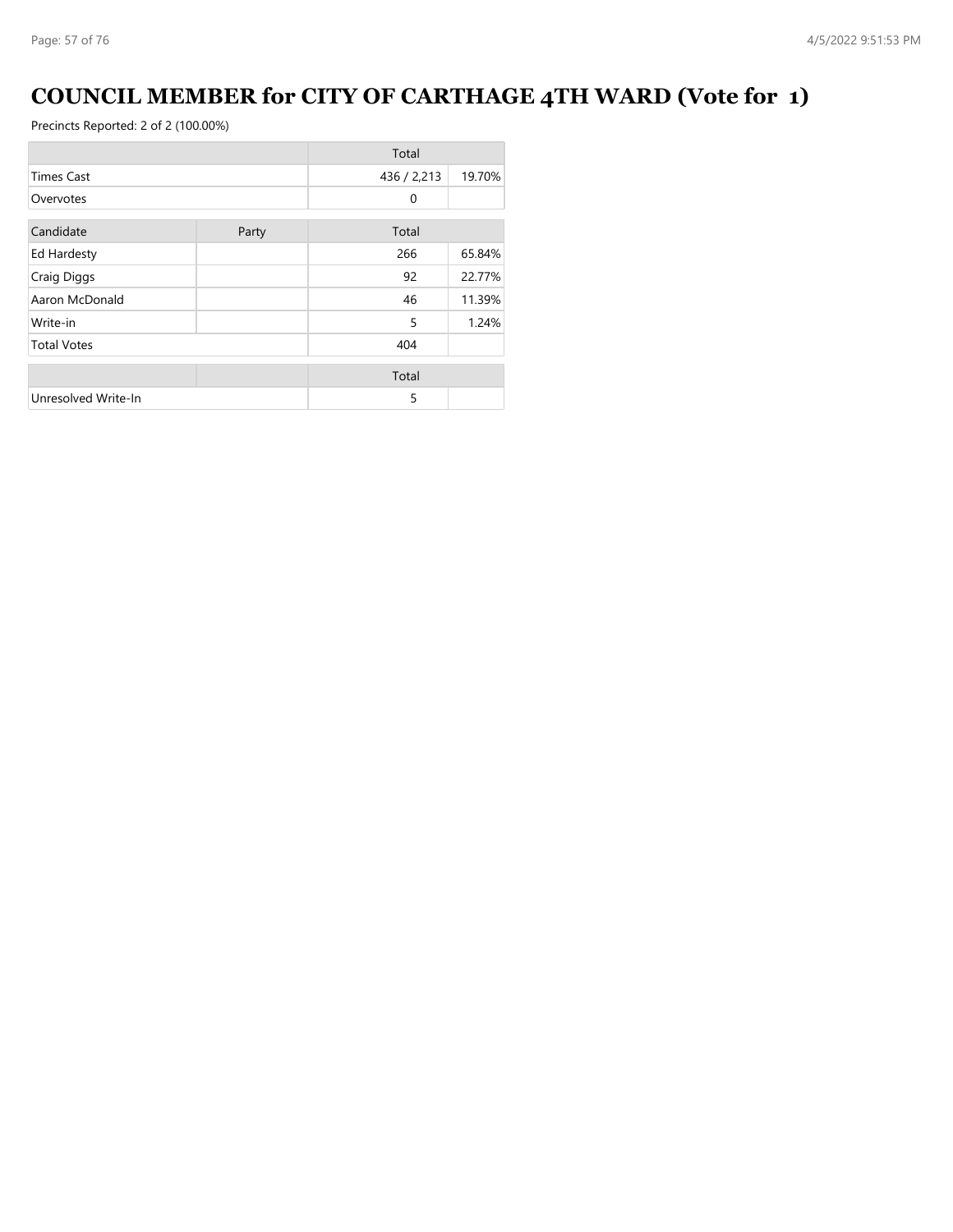### **COUNCIL MEMBER for CITY OF CARTHAGE 5TH WARD (Vote for 1)**

|                     |       | Total       |        |
|---------------------|-------|-------------|--------|
| <b>Times Cast</b>   |       | 241 / 1,909 | 12.62% |
| Overvotes           |       | 0           |        |
| Candidate           |       | Total       |        |
|                     | Party |             |        |
| Shawn McGrew        |       | 91          | 38.72% |
| Mark Elliff         |       | 144         | 61.28% |
| Write-in            |       | 2           | 0.85%  |
| <b>Total Votes</b>  |       | 235         |        |
|                     |       | Total       |        |
| Unresolved Write-In |       | 2           |        |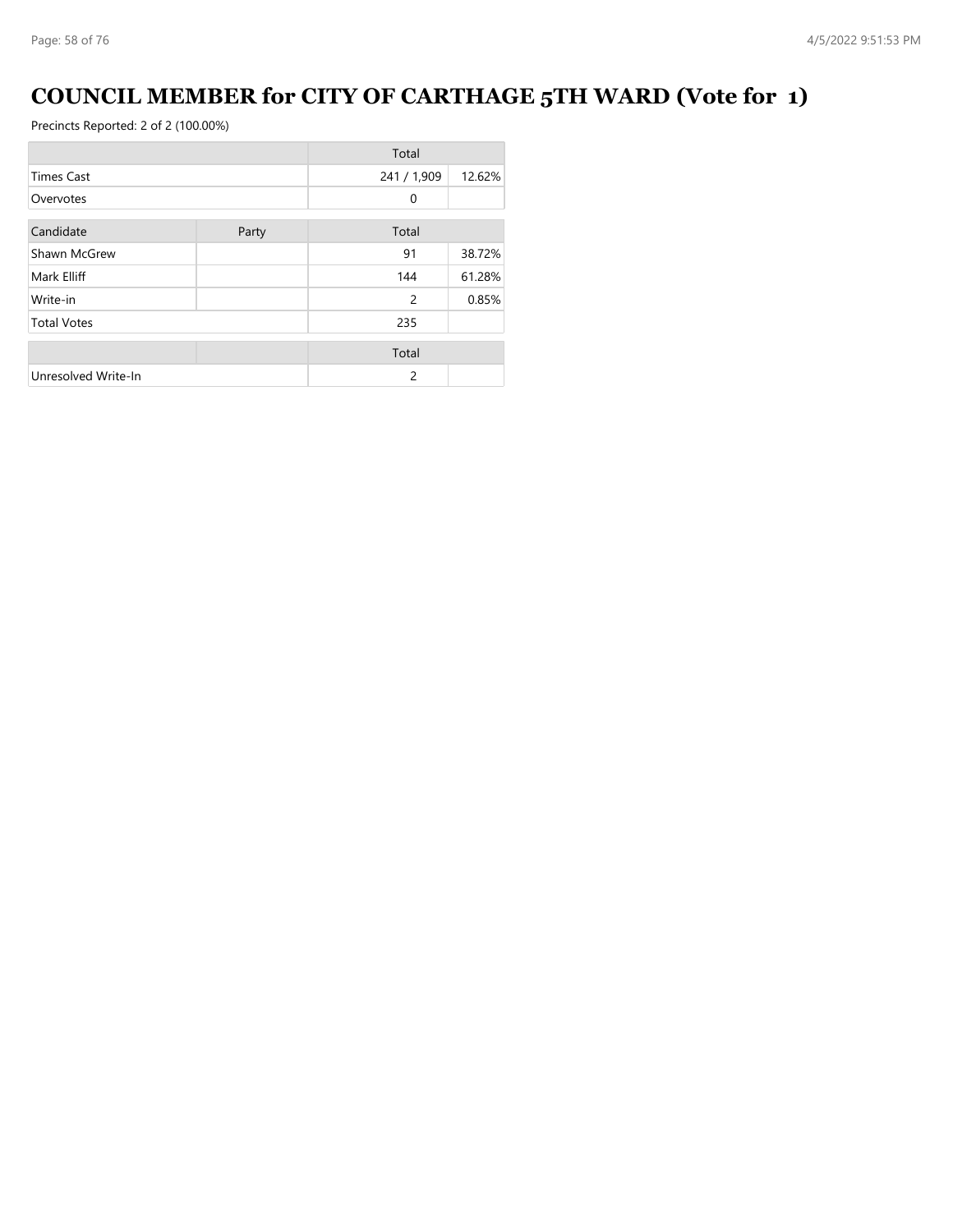# **CITY QUESTION for CITY OF JOPLIN (Vote for 1)**

|                     |       | Total          |        |
|---------------------|-------|----------------|--------|
| <b>Times Cast</b>   |       | 3,815 / 28,479 | 13.40% |
| Overvotes           |       | 0              |        |
| Candidate           | Party | Total          |        |
| Yes                 |       | 1,751          | 46.40% |
| No                  |       | 2,023          | 53.60% |
| <b>Total Votes</b>  |       | 3,774          |        |
|                     |       | Total          |        |
| Unresolved Write-In |       | $\Omega$       |        |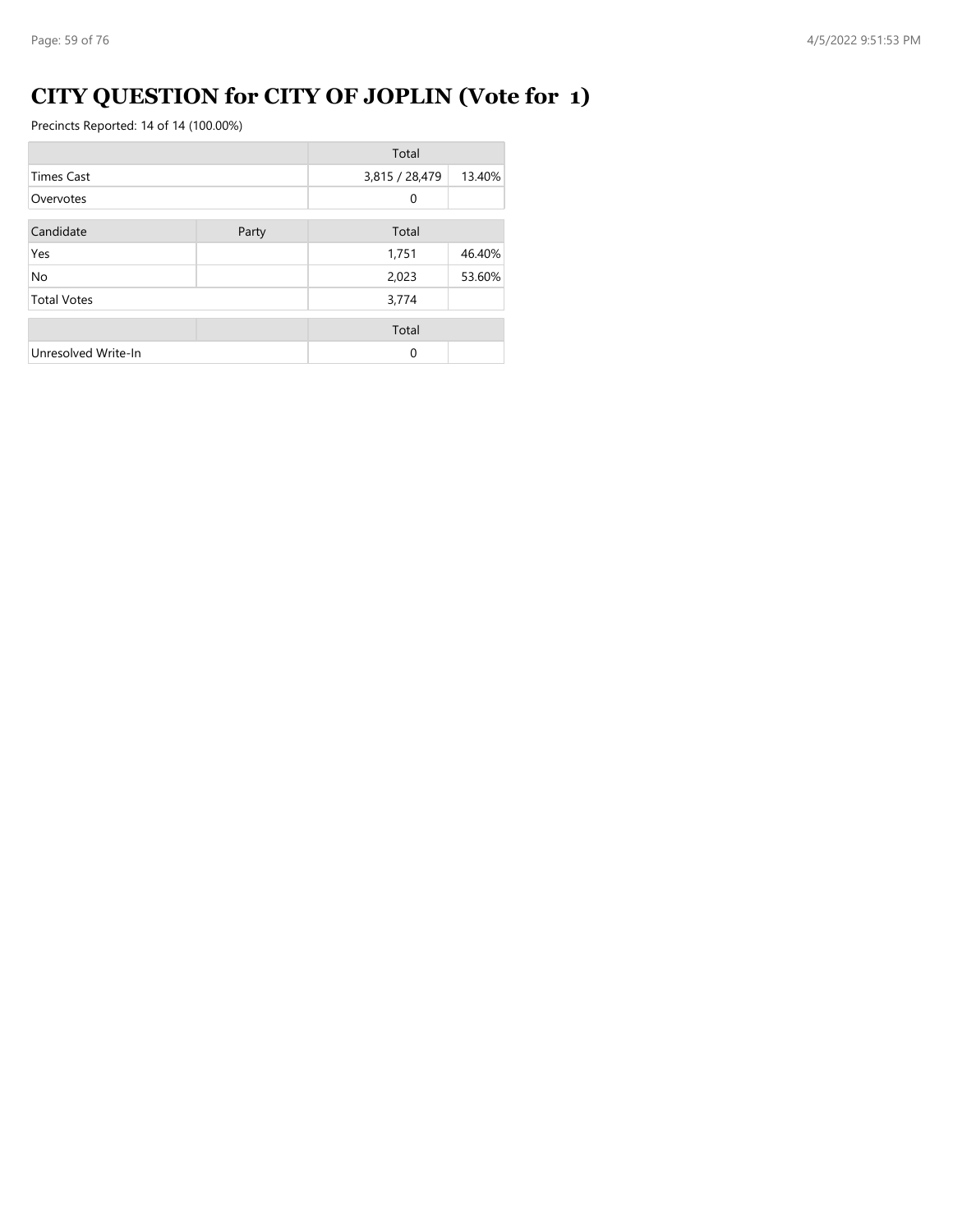# **CITY QUESTION for CITY OF NECK CITY (Vote for 1)**

|                     |       | Total        |        |
|---------------------|-------|--------------|--------|
| <b>Times Cast</b>   |       | 17/125       | 13.60% |
| Overvotes           |       | $\mathbf{0}$ |        |
| Candidate           | Party | Total        |        |
| Yes                 |       | 11           | 73.33% |
| <b>No</b>           |       | 4            | 26.67% |
| <b>Total Votes</b>  |       | 15           |        |
|                     |       | Total        |        |
| Unresolved Write-In |       | $\Omega$     |        |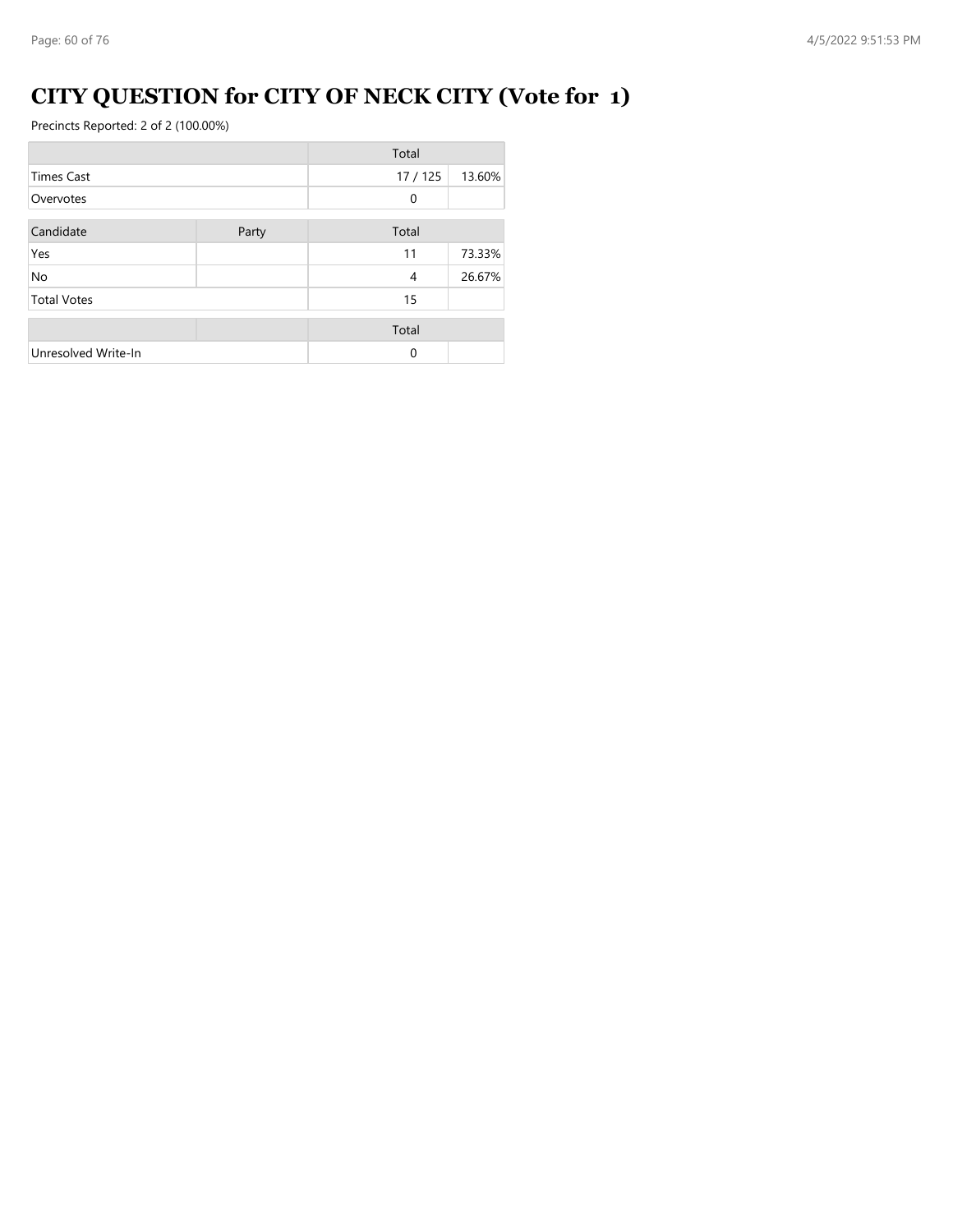### **CITY QUESTION for CITY OF SARCOXIE (Vote for 1)**

|                     |       | Total     |        |
|---------------------|-------|-----------|--------|
| <b>Times Cast</b>   |       | 108 / 843 | 12.81% |
| Overvotes           |       | 0         |        |
| Candidate           | Party | Total     |        |
| Yes                 |       | 48        | 44.44% |
| <b>No</b>           |       | 60        | 55.56% |
| <b>Total Votes</b>  |       | 108       |        |
|                     |       | Total     |        |
| Unresolved Write-In |       | $\Omega$  |        |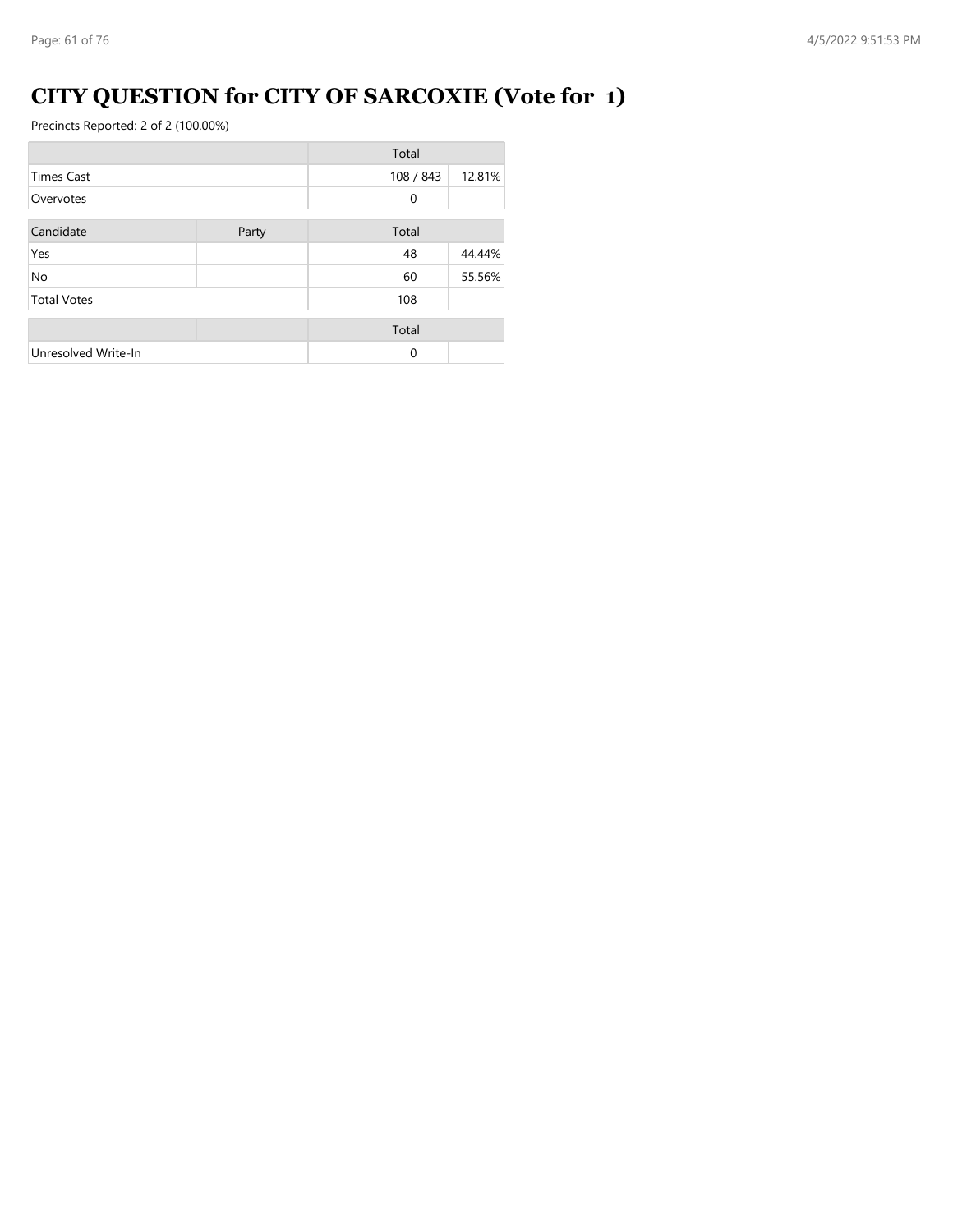## **CITY QUESTION for CITY OF JASPER (Vote for 1)**

|                     |       | Total        |        |
|---------------------|-------|--------------|--------|
| <b>Times Cast</b>   |       | 96 / 572     | 16.78% |
| Overvotes           |       | $\mathbf{0}$ |        |
| Candidate           | Party | Total        |        |
| Yes                 |       | 53           | 56.38% |
| <b>No</b>           |       | 41           | 43.62% |
| <b>Total Votes</b>  |       | 94           |        |
|                     |       | Total        |        |
| Unresolved Write-In |       | $\Omega$     |        |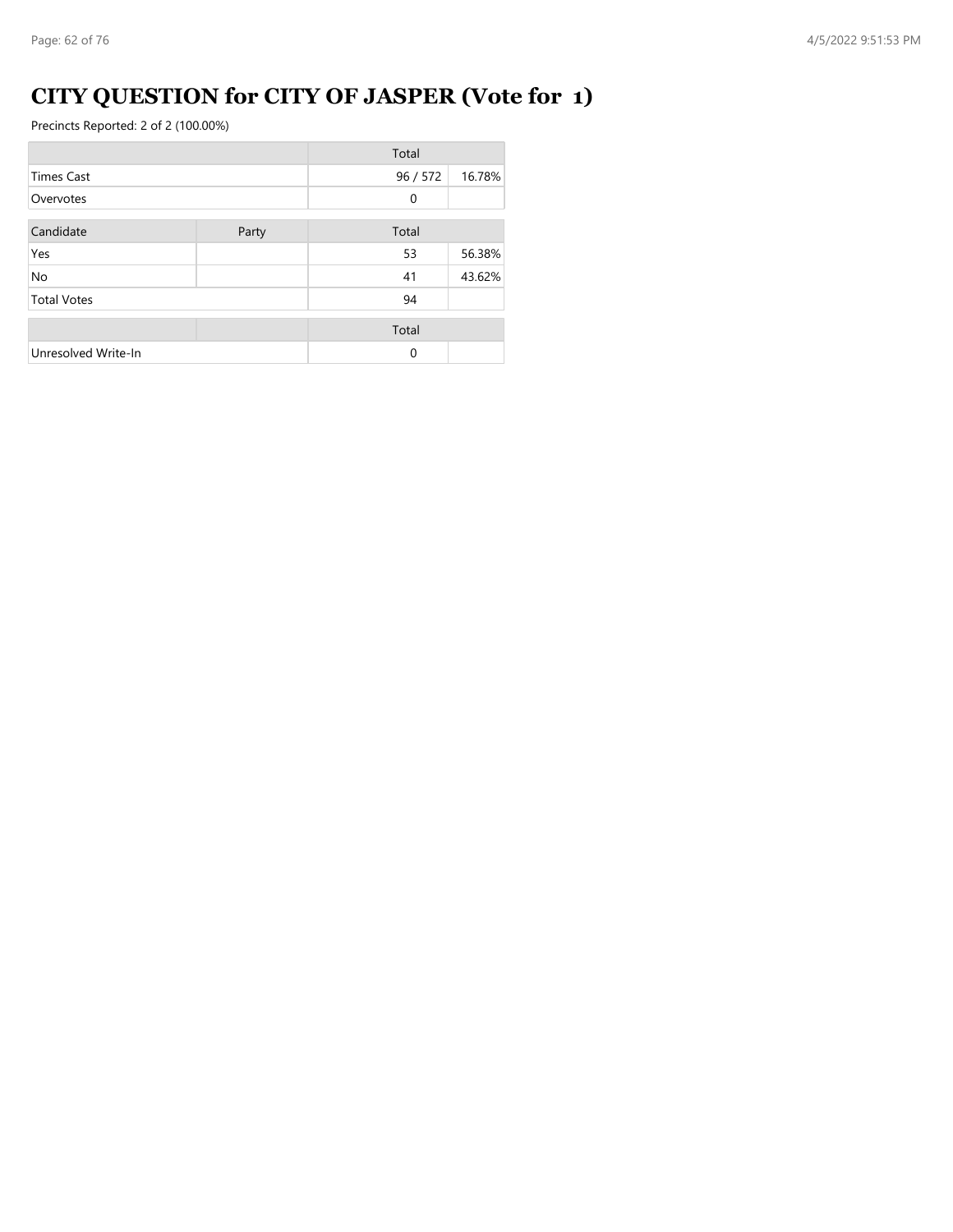## **TRUSTEES for TOWN OF BROOKLYN HEIGHTS (Vote for 3)**

|                       |       | Total          |        |
|-----------------------|-------|----------------|--------|
| <b>Times Cast</b>     |       | $5/85$         | 5.88%  |
| Overvotes             |       | $\mathbf{0}$   |        |
| Candidate             | Party | Total          |        |
| <b>Richard Rector</b> |       | 5              | 35.71% |
| C. Grant Tryon        |       | $\overline{4}$ | 28.57% |
| Danny Rosenthal       |       | 5              | 35.71% |
| Write-in              |       | $\Omega$       | 0.00%  |
| Write-in              |       | $\Omega$       | 0.00%  |
| Write-in              |       | $\Omega$       | 0.00%  |
| <b>Total Votes</b>    |       | 14             |        |
|                       |       | Total          |        |
| Unresolved Write-In   |       | $\Omega$       |        |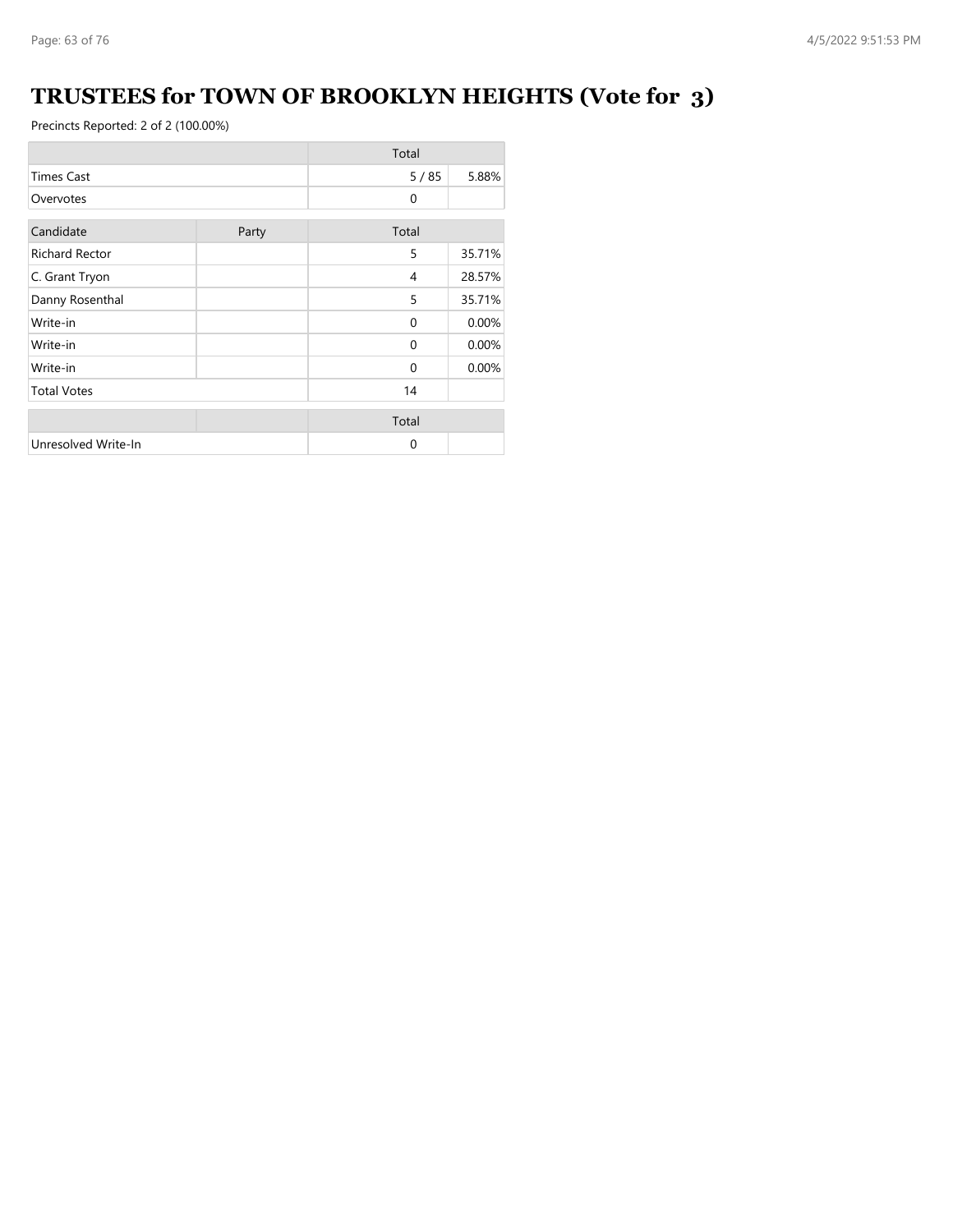## **TRUSTEES for TOWN OF CARYTOWN (Vote for 3)**

|                     |       | Total    |        |
|---------------------|-------|----------|--------|
| <b>Times Cast</b>   |       | 21/160   | 13.13% |
| Overvotes           |       | $\Omega$ |        |
| Candidate           | Party | Total    |        |
| <b>Fred Fosdick</b> |       | 19       | 32.20% |
| Patricia Boman      |       | 20       | 33.90% |
| Ronald Moore        |       | 20       | 33.90% |
| Write-in            |       | $\Omega$ | 0.00%  |
| Write-in            |       | $\Omega$ | 0.00%  |
| Write-in            |       | $\Omega$ | 0.00%  |
| <b>Total Votes</b>  |       | 59       |        |
|                     |       | Total    |        |
| Unresolved Write-In |       | $\Omega$ |        |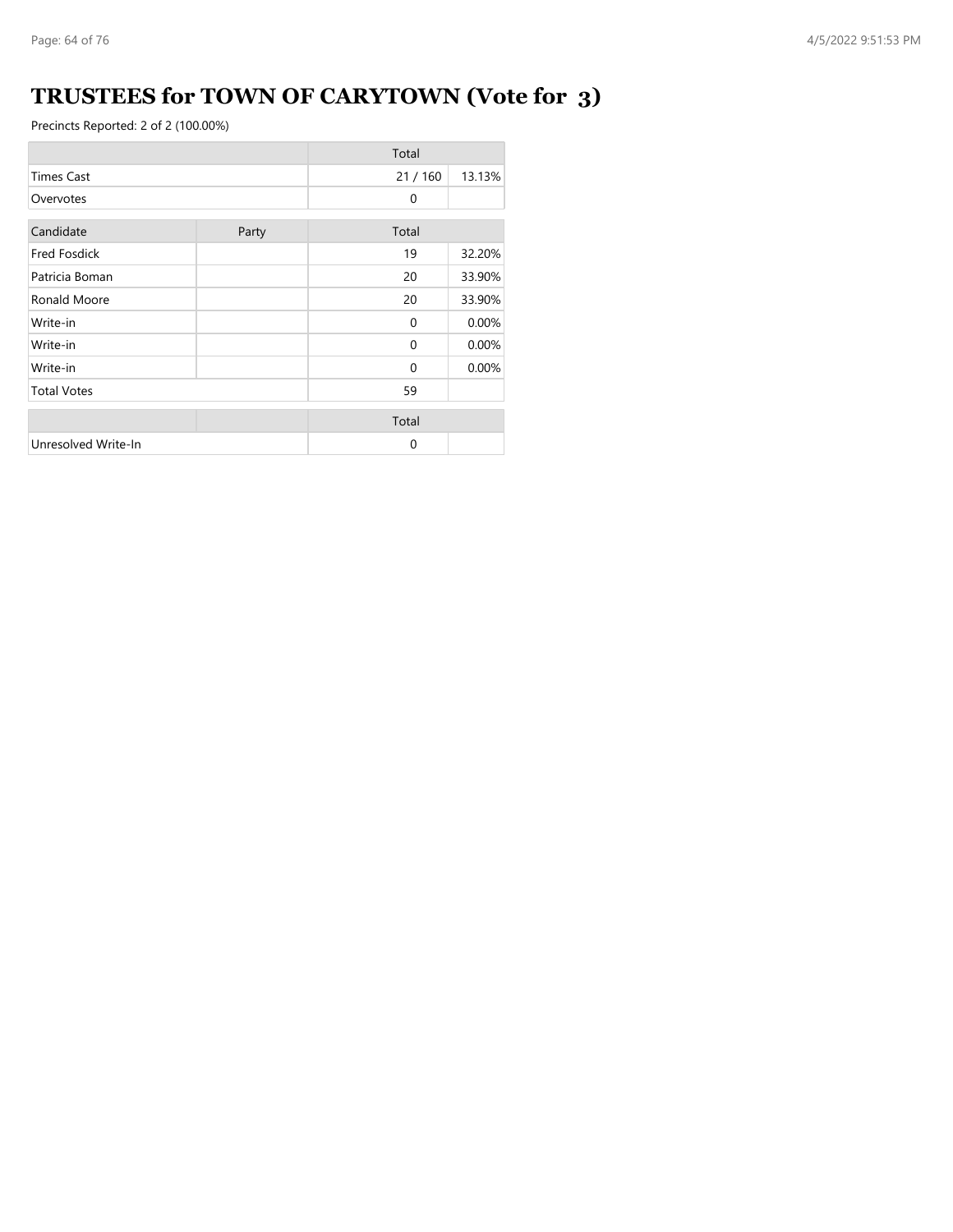### **TRUSTEES for TOWN OF REEDS (Vote for 2)**

|                     |       | Total    |        |
|---------------------|-------|----------|--------|
| <b>Times Cast</b>   |       | 3/84     | 3.57%  |
| Overvotes           |       | 0        |        |
| Candidate           | Party | Total    |        |
| Ginger Barnard      |       | 3        | 50.00% |
| <b>Betty Ellis</b>  |       | 3        | 50.00% |
| Write-in            |       | $\Omega$ | 0.00%  |
| Write-in            |       | $\Omega$ | 0.00%  |
| <b>Total Votes</b>  |       | 6        |        |
|                     |       | Total    |        |
| Unresolved Write-In |       | 0        |        |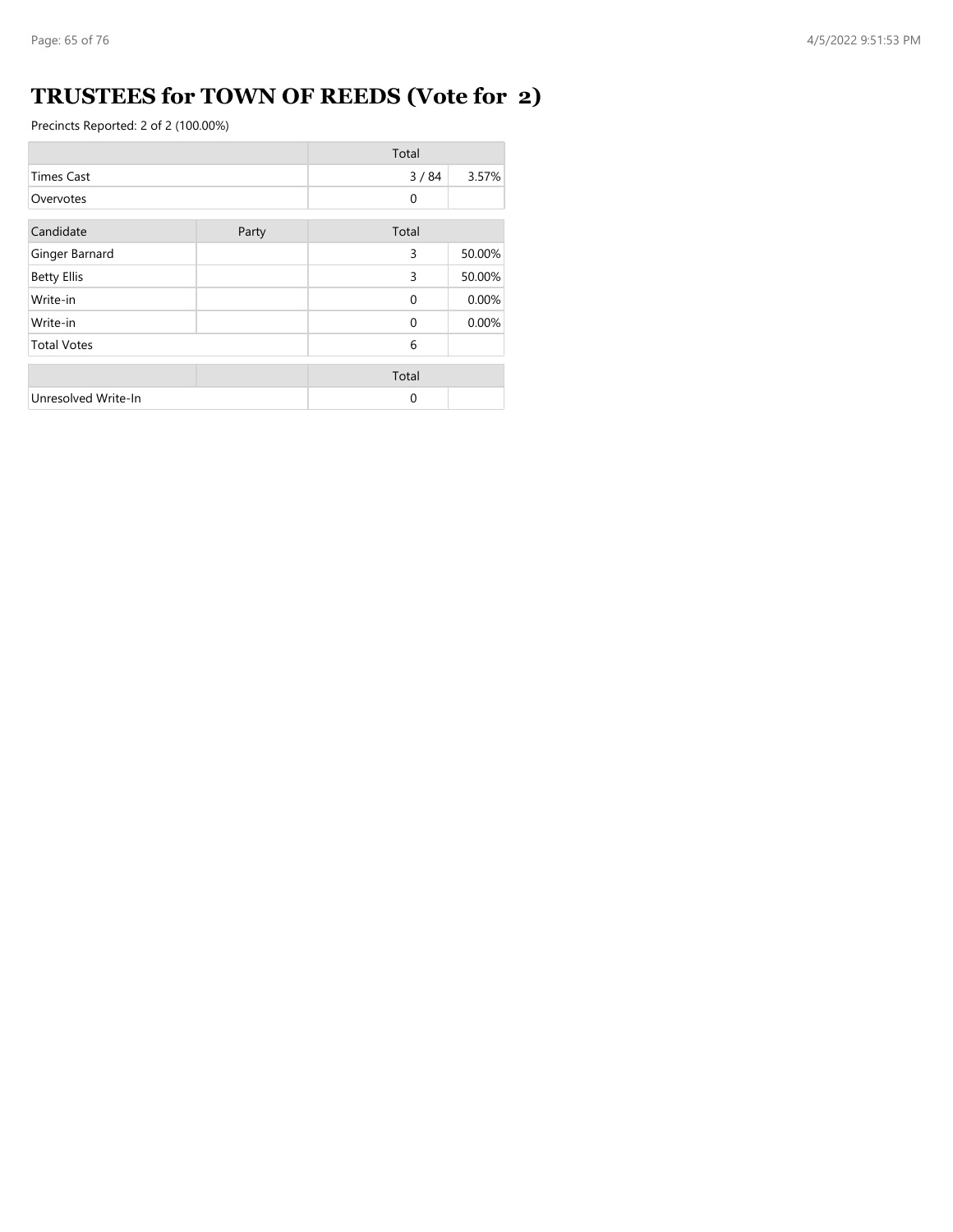## **TRUSTEES for VILLAGE OF LA RUSSELL (Vote for 3)**

|                     |       | Total    |        |
|---------------------|-------|----------|--------|
| <b>Times Cast</b>   |       | 9/70     | 12.86% |
| Overvotes           |       | $\Omega$ |        |
| Candidate           | Party | Total    |        |
| Rodney Guinn        |       | 6        | 33.33% |
| <b>Rick Burton</b>  |       | 8        | 44.44% |
| John Carver         |       | 4        | 22.22% |
| Write-in            |       | 4        | 22.22% |
| Write-in            |       | 1        | 5.56%  |
| Write-in            |       | $\Omega$ | 0.00%  |
| <b>Total Votes</b>  |       | 18       |        |
|                     |       | Total    |        |
| Unresolved Write-In |       | 5        |        |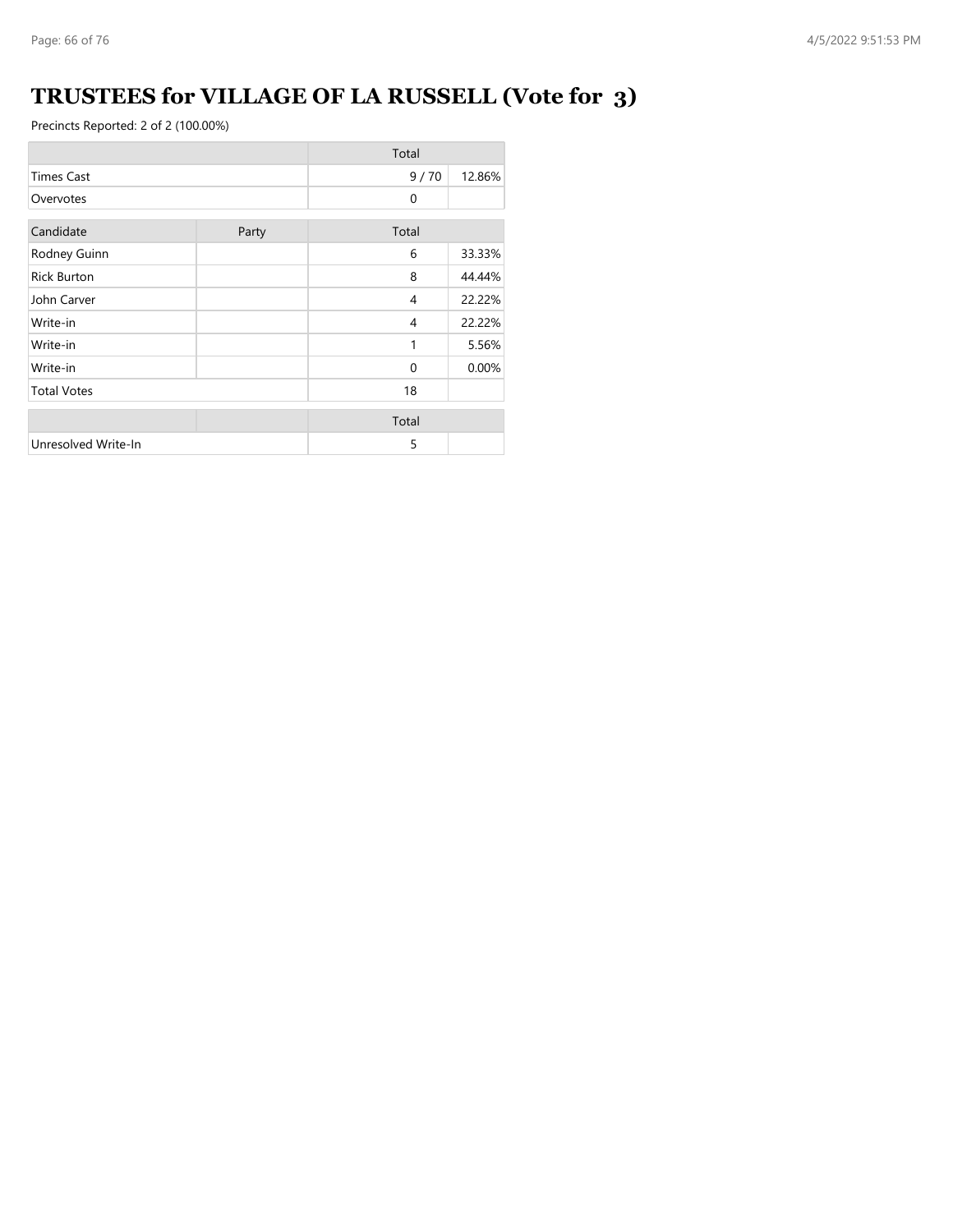## **TRUSTEES for VILLAGE OF AIRPORT DRIVE (Vote for 3)**

|                     |       | Total        |        |
|---------------------|-------|--------------|--------|
| <b>Times Cast</b>   |       | 44 / 575     | 7.65%  |
| Overvotes           |       | $\mathbf{0}$ |        |
| Candidate           | Party | Total        |        |
| Mark Rains          |       | 24           | 22.64% |
| Reed Thompson       |       | 33           | 31.13% |
| Kara Charbonneau    |       | 27           | 25.47% |
| Jim Paul            |       | 22           | 20.75% |
| Write-in            |       | $\mathbf{0}$ | 0.00%  |
| Write-in            |       | $\Omega$     | 0.00%  |
| Write-in            |       | $\Omega$     | 0.00%  |
| <b>Total Votes</b>  |       | 106          |        |
|                     |       | Total        |        |
| Unresolved Write-In |       | 0            |        |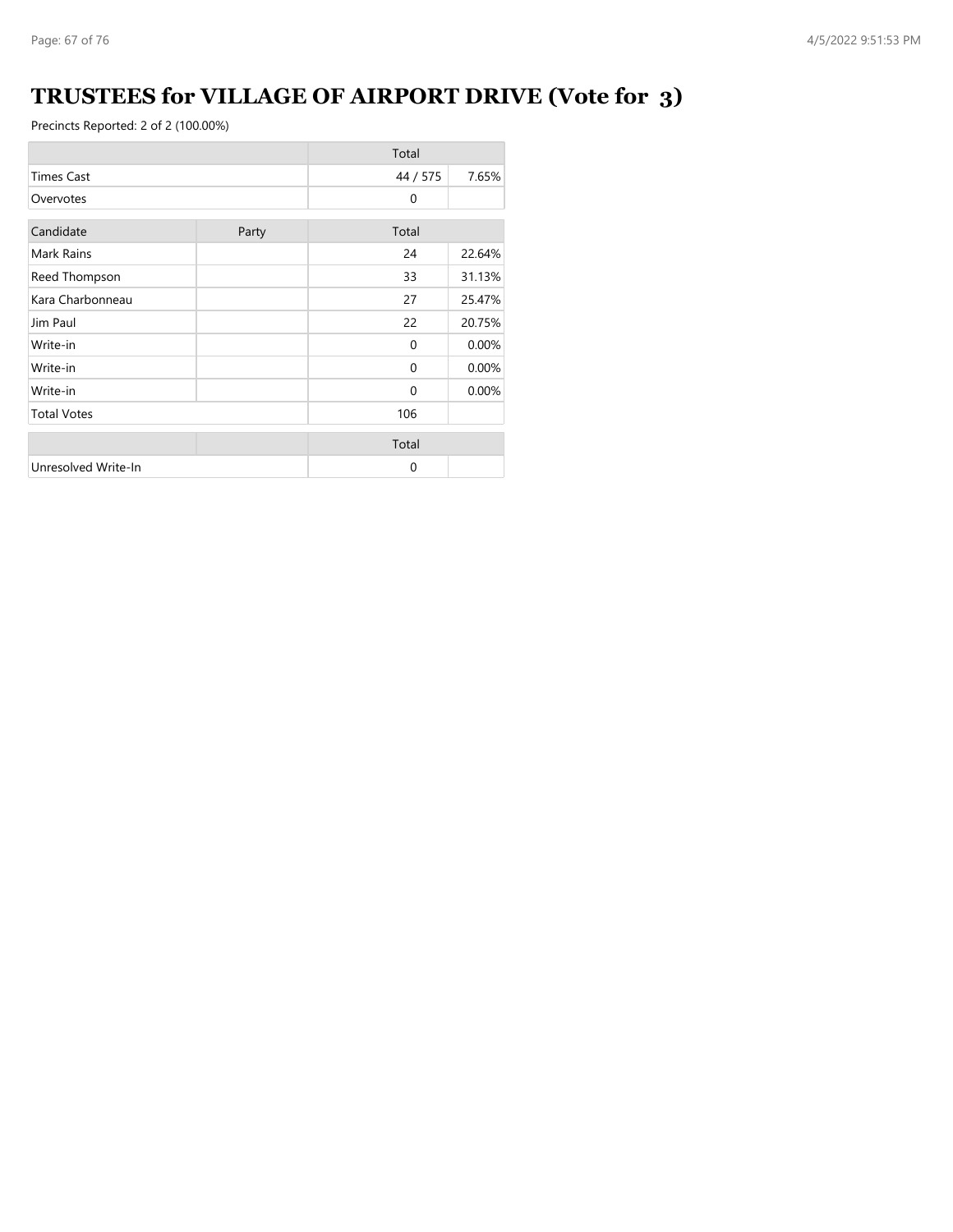## **TRUSTEES for VILLAGE OF FIDELITY (Vote for 5)**

|                     |       | Total          |         |
|---------------------|-------|----------------|---------|
| <b>Times Cast</b>   |       | 9/172          | 5.23%   |
| Overvotes           |       | $\mathbf{0}$   |         |
| Candidate           | Party | Total          |         |
| Danny Muench        |       | 4              | 100.00% |
| Write-in            |       | 8              | 200.00% |
| Write-in            |       | 5              | 125.00% |
| Write-in            |       | $\overline{c}$ | 50.00%  |
| Write-in            |       | 2              | 50.00%  |
| Write-in            |       | 1              | 25.00%  |
| <b>Total Votes</b>  |       | 4              |         |
|                     |       | Total          |         |
| Unresolved Write-In |       | 18             |         |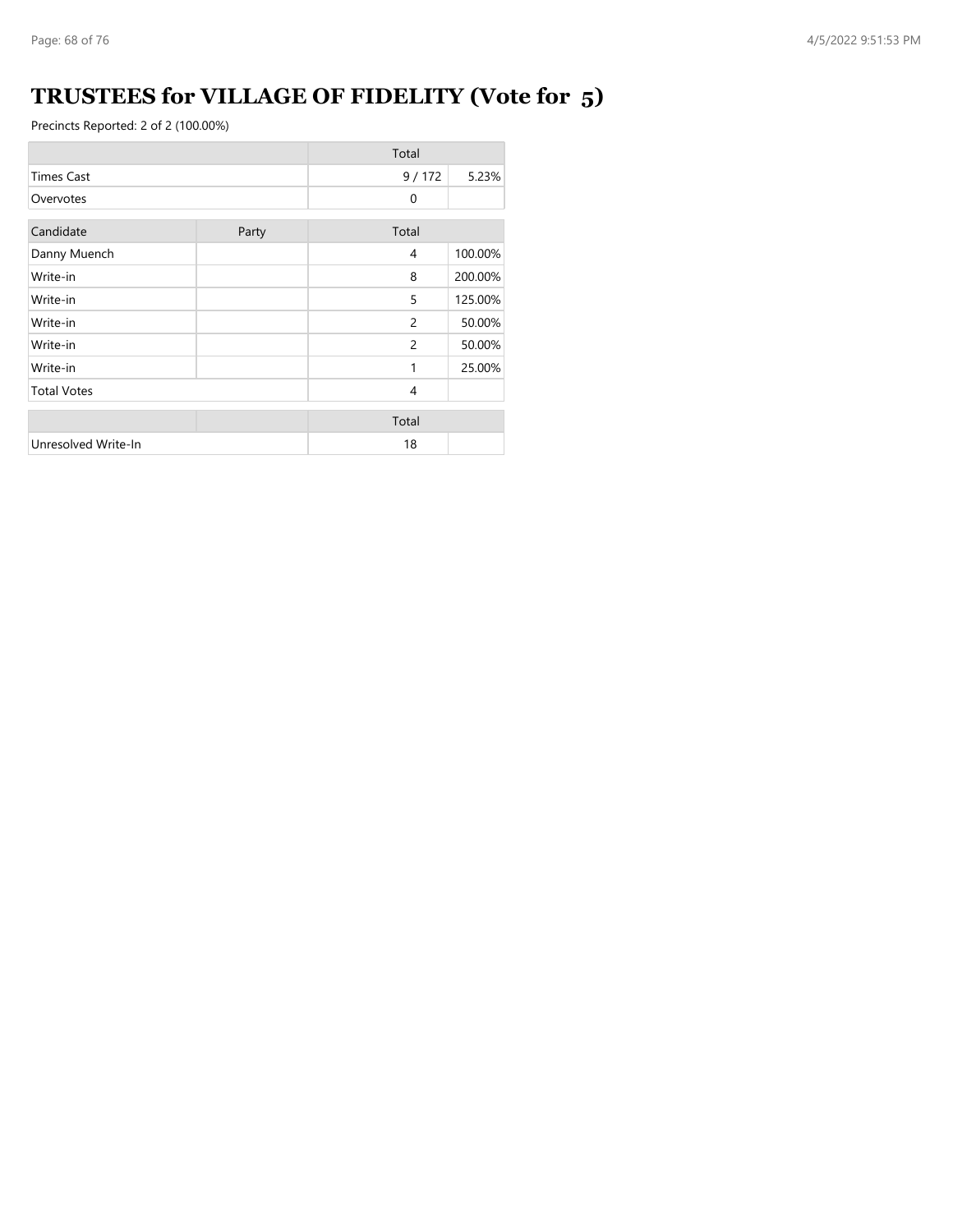## **COUNCIL PERSON for VILLAGE OF AVILLA (Vote for 3)**

|                     |       | Total        |        |
|---------------------|-------|--------------|--------|
| <b>Times Cast</b>   |       | 3/57         | 5.26%  |
| Overvotes           |       | $\mathbf{0}$ |        |
| Candidate           | Party | Total        |        |
| Jake Kleindl        |       | 3            | 42.86% |
| Jess Madsen         |       | 2            | 28.57% |
| Leeah Walker        |       | 2            | 28.57% |
| Write-in            |       | $\Omega$     | 0.00%  |
| Write-in            |       | $\Omega$     | 0.00%  |
| Write-in            |       | $\Omega$     | 0.00%  |
| <b>Total Votes</b>  |       | 7            |        |
|                     |       | Total        |        |
| Unresolved Write-In |       | $\Omega$     |        |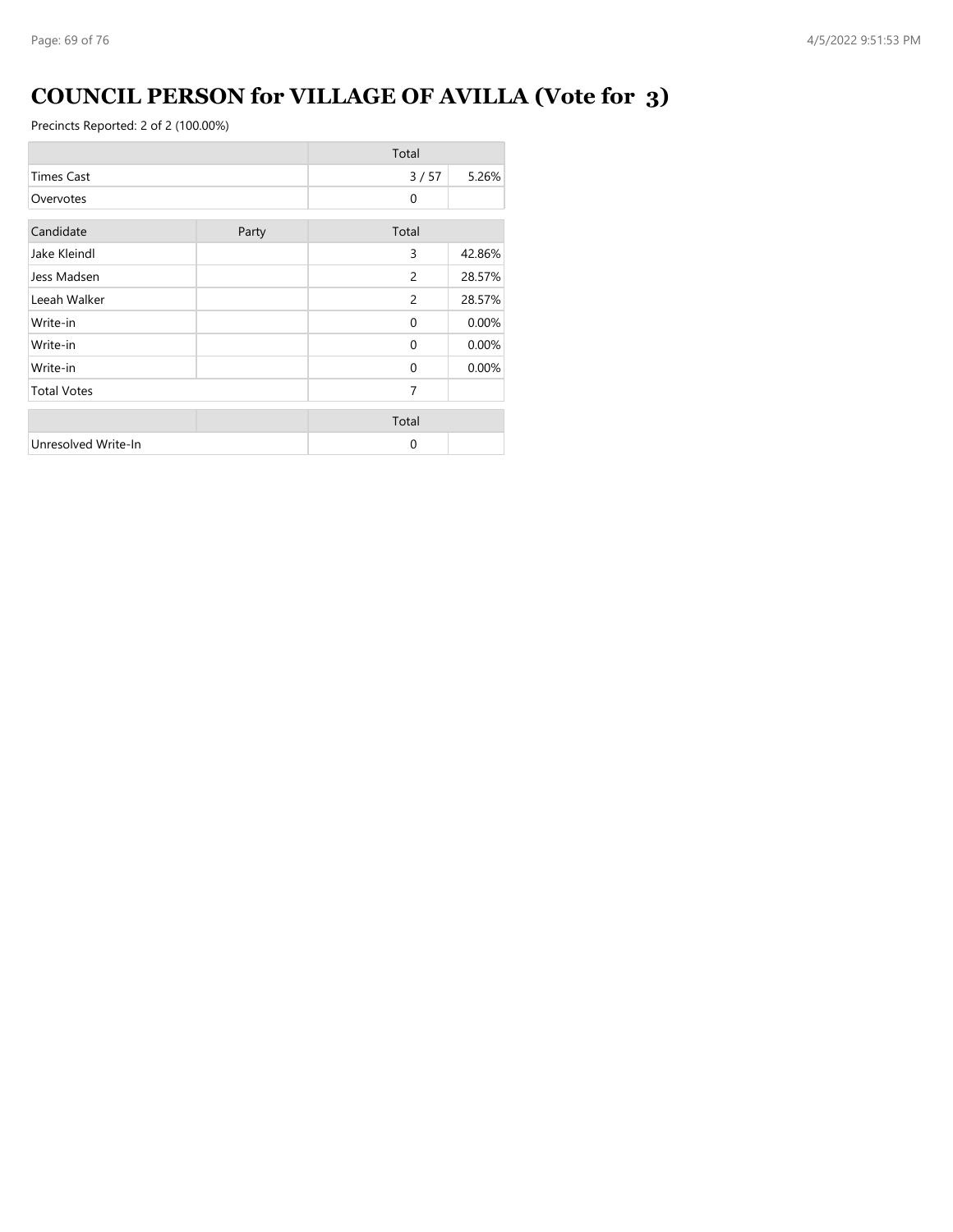#### **BOARD OF DIRECTORS for CARL JUNCTION FIRE PROTECTION DISTRICT (Vote for 1)**

|                     |       | Total        |         |
|---------------------|-------|--------------|---------|
| <b>Times Cast</b>   |       | 488 / 11,154 | 4.38%   |
| Overvotes           |       | 0            |         |
| Candidate           | Party | Total        |         |
| Dustin Lunow        |       | 427          | 100.00% |
| Write-in            |       | 7            | 1.64%   |
| <b>Total Votes</b>  |       | 427          |         |
|                     |       | Total        |         |
| Unresolved Write-In |       | 7            |         |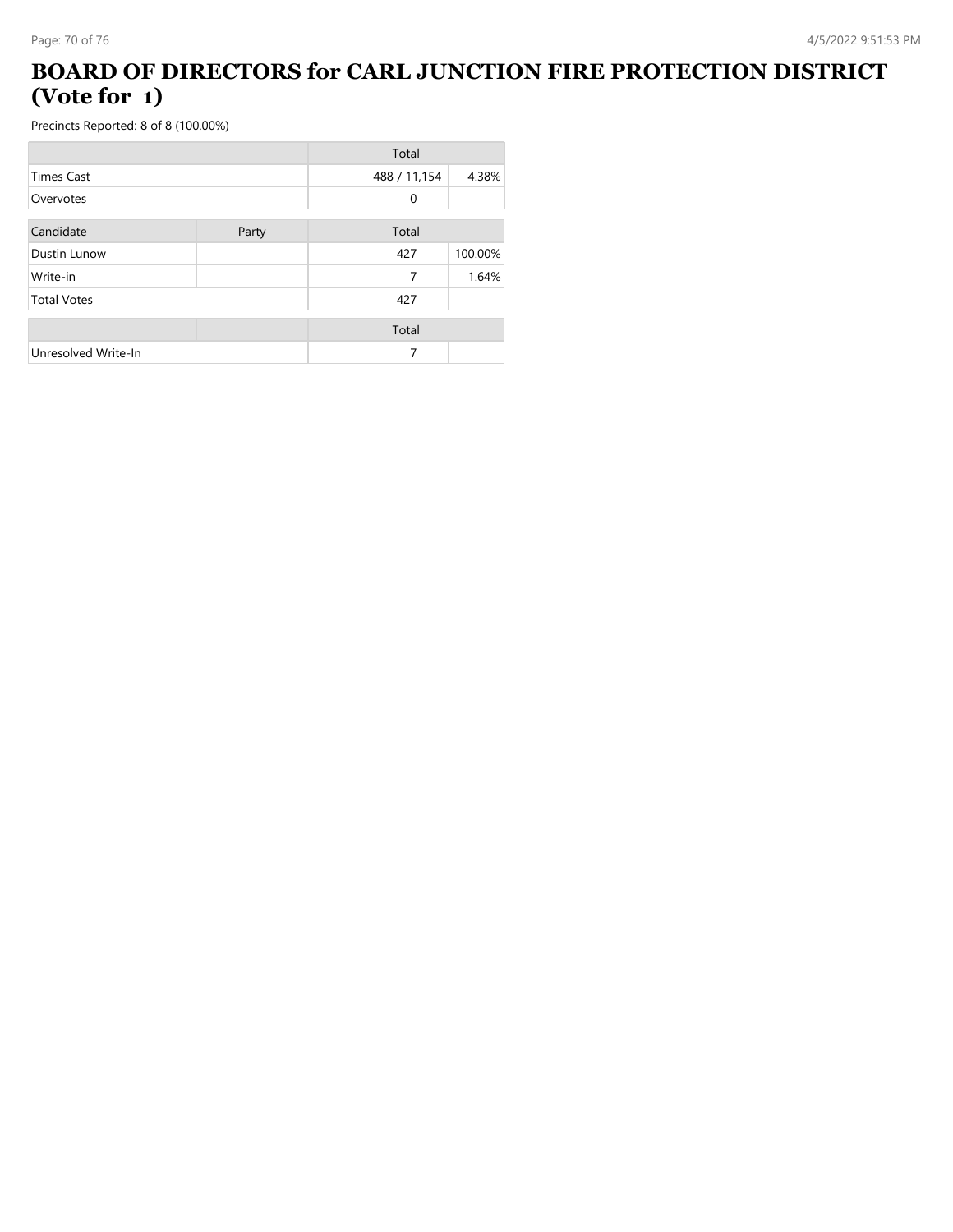#### **FIRE QUESTION for CARL JUNCTION FIRE PROTECTION DISTRICT PROPOSITION 1 (Vote for 1)**

|                     |       | Total        |        |
|---------------------|-------|--------------|--------|
| <b>Times Cast</b>   |       | 488 / 11,154 | 4.38%  |
| Overvotes           |       | 0            |        |
| Candidate           | Party | Total        |        |
| Yes                 |       | 414          | 86.07% |
| <b>No</b>           |       | 67           | 13.93% |
| <b>Total Votes</b>  |       | 481          |        |
|                     |       | Total        |        |
| Unresolved Write-In |       | 0            |        |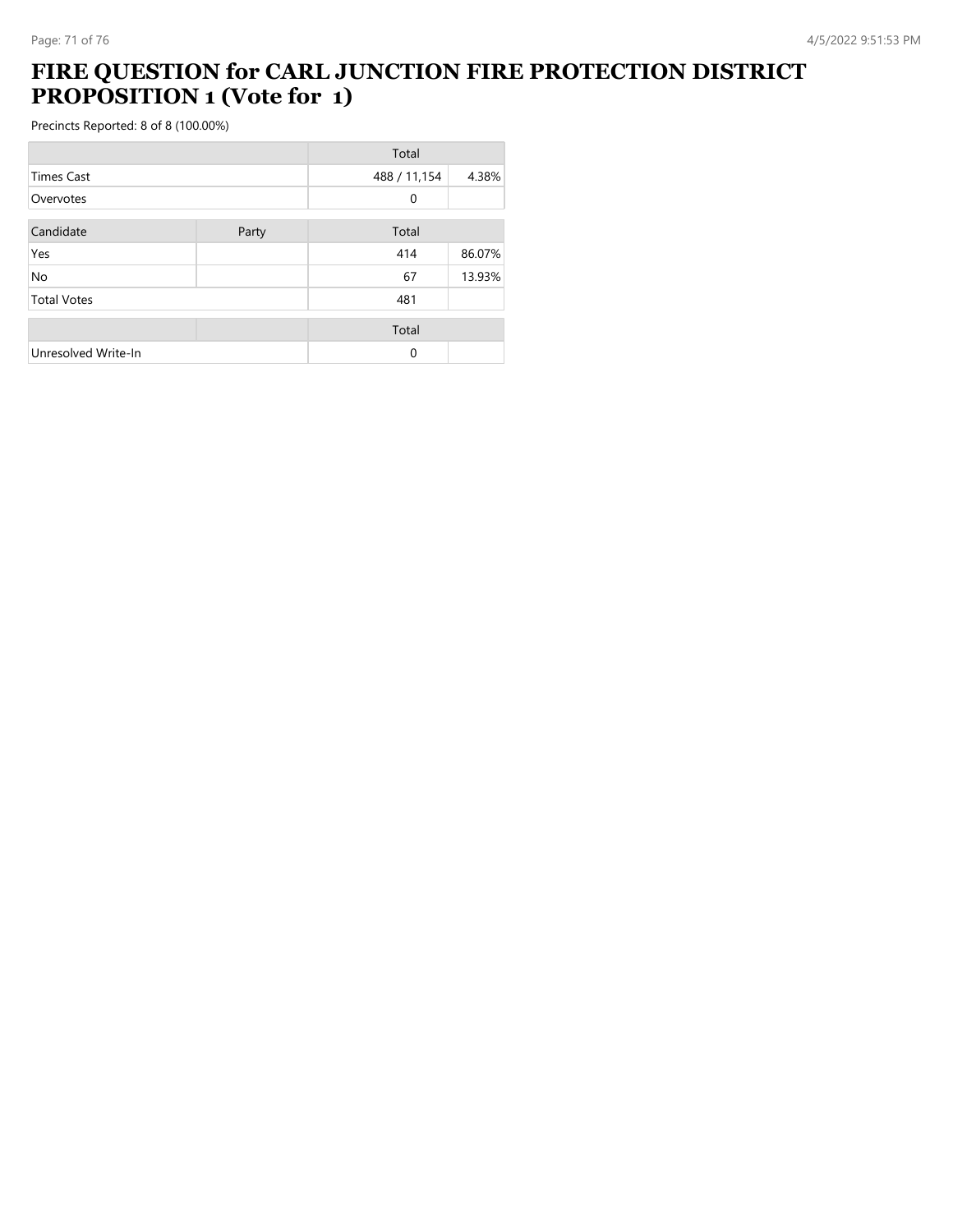### **BOARD MEMBER for JASPER FIRE PROTECTION DISTRICT (Vote for 1)**

|                     |       | Total       |         |
|---------------------|-------|-------------|---------|
| <b>Times Cast</b>   |       | 197 / 1,221 | 16.13%  |
| Overvotes           |       | 0           |         |
| Candidate           | Party | Total       |         |
| Clay Runnels        |       | 171         | 100.00% |
| Write-in            |       |             | 0.58%   |
| <b>Total Votes</b>  |       | 171         |         |
|                     |       | Total       |         |
| Unresolved Write-In |       |             |         |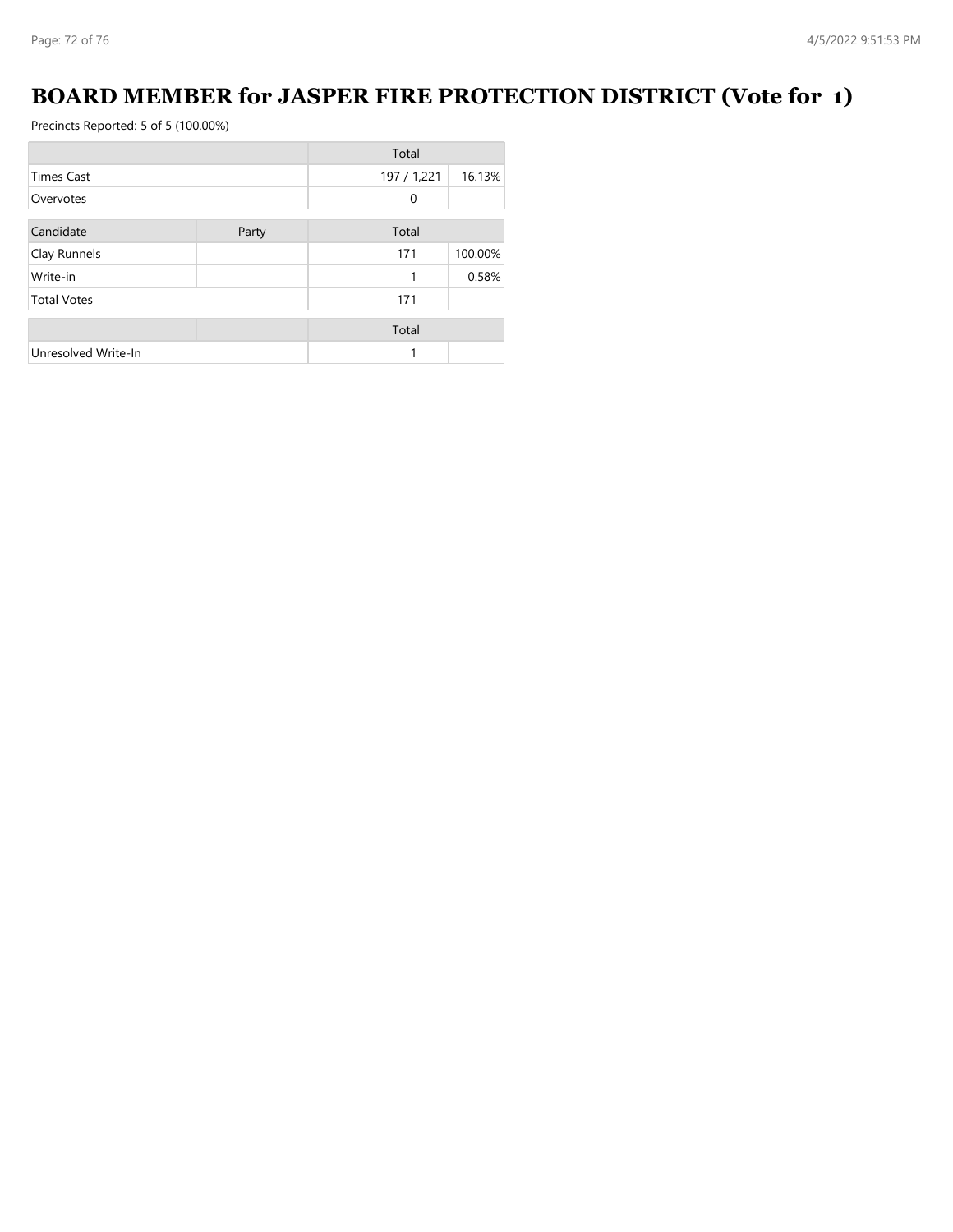## **FIRE QUESTION for JASPER FIRE DISTRICT PROPOSITION (Vote for 1)**

Precincts Reported: 5 of 5 (100.00%)

|                     |       | Total       |        |
|---------------------|-------|-------------|--------|
| <b>Times Cast</b>   |       | 197 / 1,221 | 16.13% |
| Overvotes           |       | $\Omega$    |        |
| Candidate           | Party | Total       |        |
| Yes                 |       | 87          | 44.62% |
| No                  |       | 108         | 55.38% |
| <b>Total Votes</b>  |       | 195         |        |
|                     |       | Total       |        |
| Unresolved Write-In |       | $\Omega$    |        |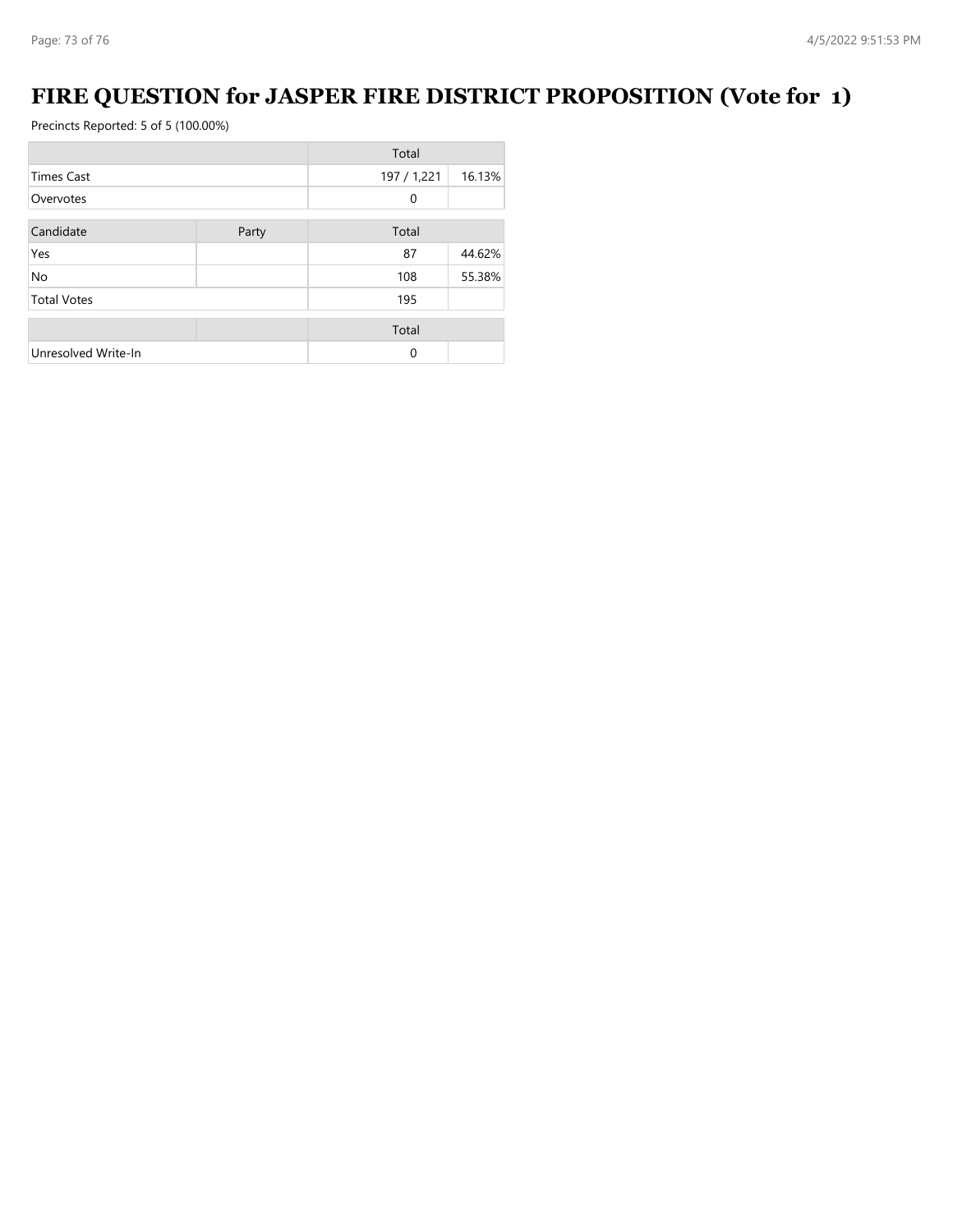## **BOARD MEMBER for GOLDEN CITY FIRE PROTECTION DISTRICT 6 YEAR TERM (Vote for 1)**

Precincts Reported: 2 of 2 (100.00%)

|                     |       | Total        |        |
|---------------------|-------|--------------|--------|
| <b>Times Cast</b>   |       | 10/150       | 6.67%  |
| Overvotes           |       | 0            |        |
| Candidate           | Party | Total        |        |
| Jerry Sherron       |       | 4            | 40.00% |
| <b>Ben Huber</b>    |       | 6            | 60.00% |
| Write-in            |       | $\mathbf{0}$ | 0.00%  |
| <b>Total Votes</b>  |       | 10           |        |
|                     |       | Total        |        |
| Unresolved Write-In |       | 0            |        |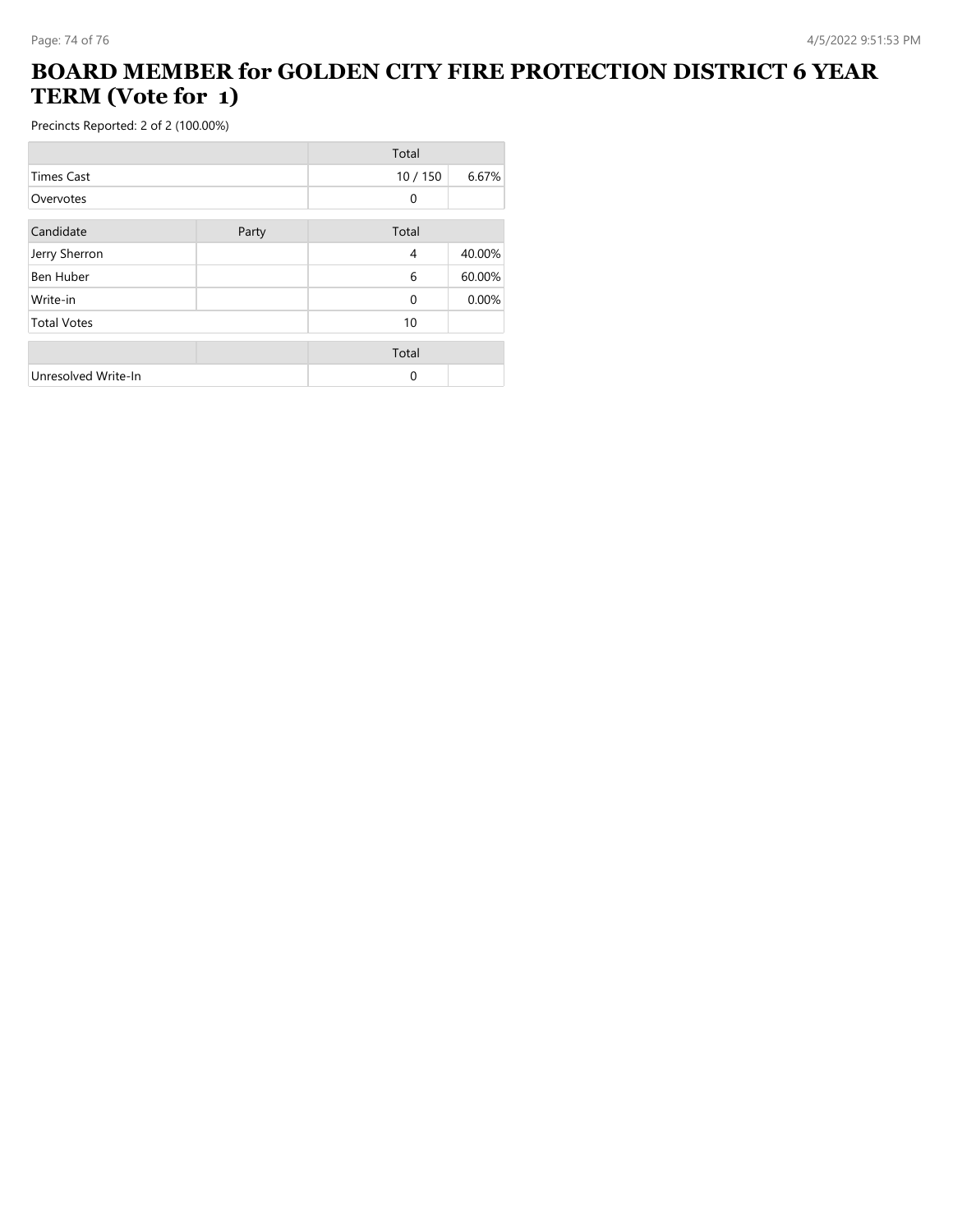## **BOARD MEMBER for GOLDEN CITY FIRE PROTECTION DISTRICT 4 YEAR TERM (Vote for 1)**

Precincts Reported: 2 of 2 (100.00%)

|                     |       | Total    |         |
|---------------------|-------|----------|---------|
| <b>Times Cast</b>   |       | 10/150   | 6.67%   |
| Overvotes           |       | 0        |         |
| Candidate           | Party | Total    |         |
| Alan Stalker        |       | 9        | 100.00% |
| Write-in            |       | $\Omega$ | 0.00%   |
| <b>Total Votes</b>  |       | 9        |         |
|                     |       | Total    |         |
| Unresolved Write-In |       | $\Omega$ |         |